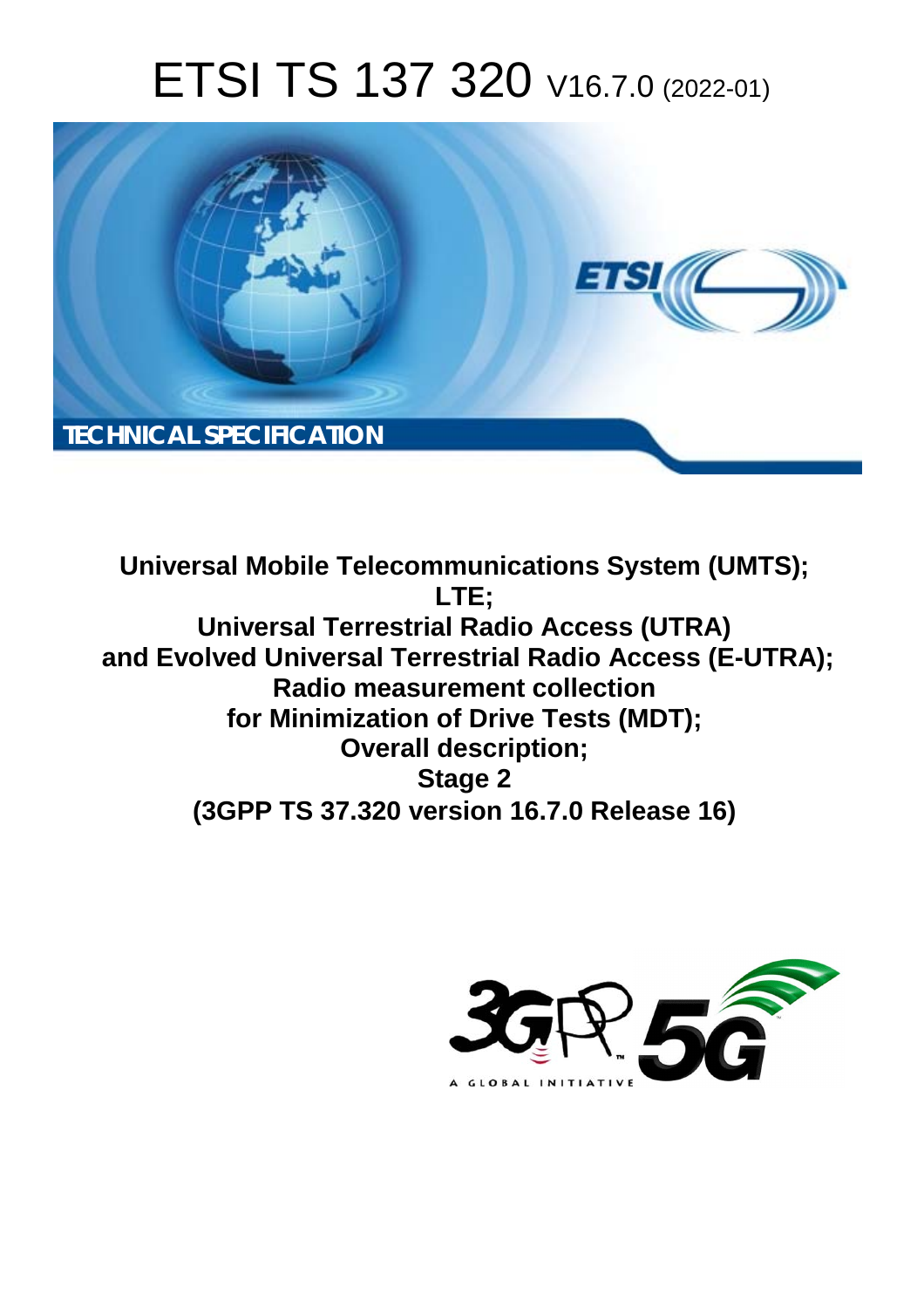Reference RTS/TSGR-0237320vg70

Keywords

LTE,UMTS

#### *ETSI*

650 Route des Lucioles F-06921 Sophia Antipolis Cedex - FRANCE

Tel.: +33 4 92 94 42 00 Fax: +33 4 93 65 47 16

Siret N° 348 623 562 00017 - APE 7112B Association à but non lucratif enregistrée à la Sous-Préfecture de Grasse (06) N° w061004871

#### *Important notice*

The present document can be downloaded from: <http://www.etsi.org/standards-search>

The present document may be made available in electronic versions and/or in print. The content of any electronic and/or print versions of the present document shall not be modified without the prior written authorization of ETSI. In case of any existing or perceived difference in contents between such versions and/or in print, the prevailing version of an ETSI deliverable is the one made publicly available in PDF format at [www.etsi.org/deliver](http://www.etsi.org/deliver).

Users of the present document should be aware that the document may be subject to revision or change of status. Information on the current status of this and other ETSI documents is available at <https://portal.etsi.org/TB/ETSIDeliverableStatus.aspx>

If you find errors in the present document, please send your comment to one of the following services: <https://portal.etsi.org/People/CommiteeSupportStaff.aspx>

#### *Notice of disclaimer & limitation of liability*

The information provided in the present deliverable is directed solely to professionals who have the appropriate degree of experience to understand and interpret its content in accordance with generally accepted engineering or other professional standard and applicable regulations.

No recommendation as to products and services or vendors is made or should be implied.

No representation or warranty is made that this deliverable is technically accurate or sufficient or conforms to any law and/or governmental rule and/or regulation and further, no representation or warranty is made of merchantability or fitness for any particular purpose or against infringement of intellectual property rights.

In no event shall ETSI be held liable for loss of profits or any other incidental or consequential damages.

Any software contained in this deliverable is provided "AS IS" with no warranties, express or implied, including but not limited to, the warranties of merchantability, fitness for a particular purpose and non-infringement of intellectual property rights and ETSI shall not be held liable in any event for any damages whatsoever (including, without limitation, damages for loss of profits, business interruption, loss of information, or any other pecuniary loss) arising out of or related to the use of or inability to use the software.

#### *Copyright Notification*

No part may be reproduced or utilized in any form or by any means, electronic or mechanical, including photocopying and microfilm except as authorized by written permission of ETSI. The content of the PDF version shall not be modified without the written authorization of ETSI.

The copyright and the foregoing restriction extend to reproduction in all media.

© ETSI 2022. All rights reserved.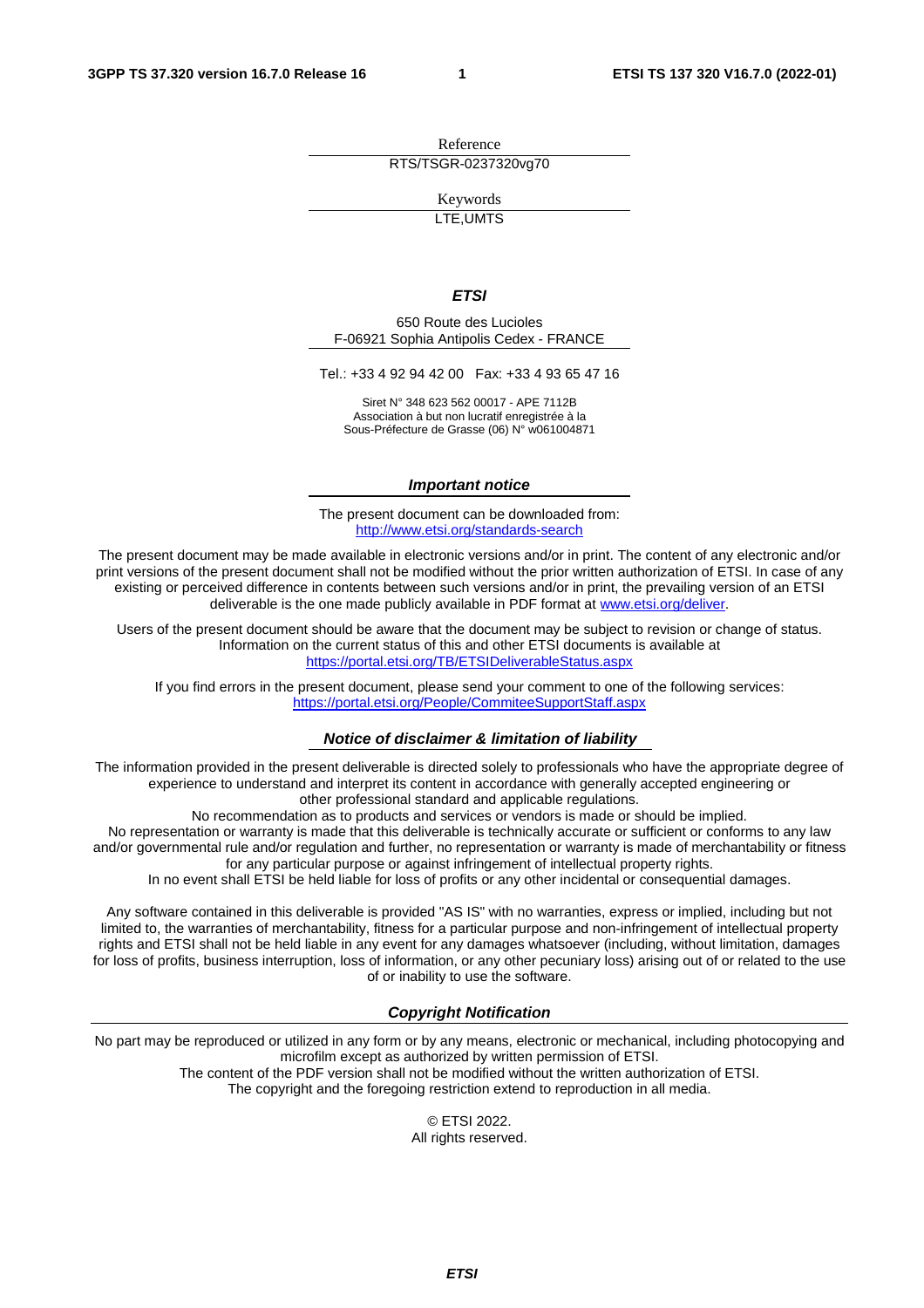# Intellectual Property Rights

#### Essential patents

IPRs essential or potentially essential to normative deliverables may have been declared to ETSI. The declarations pertaining to these essential IPRs, if any, are publicly available for **ETSI members and non-members**, and can be found in ETSI SR 000 314: *"Intellectual Property Rights (IPRs); Essential, or potentially Essential, IPRs notified to ETSI in respect of ETSI standards"*, which is available from the ETSI Secretariat. Latest updates are available on the ETSI Web server ([https://ipr.etsi.org/\)](https://ipr.etsi.org/).

Pursuant to the ETSI Directives including the ETSI IPR Policy, no investigation regarding the essentiality of IPRs, including IPR searches, has been carried out by ETSI. No guarantee can be given as to the existence of other IPRs not referenced in ETSI SR 000 314 (or the updates on the ETSI Web server) which are, or may be, or may become, essential to the present document.

#### **Trademarks**

The present document may include trademarks and/or tradenames which are asserted and/or registered by their owners. ETSI claims no ownership of these except for any which are indicated as being the property of ETSI, and conveys no right to use or reproduce any trademark and/or tradename. Mention of those trademarks in the present document does not constitute an endorsement by ETSI of products, services or organizations associated with those trademarks.

**DECT™**, **PLUGTESTS™**, **UMTS™** and the ETSI logo are trademarks of ETSI registered for the benefit of its Members. **3GPP™** and **LTE™** are trademarks of ETSI registered for the benefit of its Members and of the 3GPP Organizational Partners. **oneM2M™** logo is a trademark of ETSI registered for the benefit of its Members and of the oneM2M Partners. **GSM**® and the GSM logo are trademarks registered and owned by the GSM Association.

# Legal Notice

This Technical Specification (TS) has been produced by ETSI 3rd Generation Partnership Project (3GPP).

The present document may refer to technical specifications or reports using their 3GPP identities. These shall be interpreted as being references to the corresponding ETSI deliverables.

The cross reference between 3GPP and ETSI identities can be found under<http://webapp.etsi.org/key/queryform.asp>.

# Modal verbs terminology

In the present document "**shall**", "**shall not**", "**should**", "**should not**", "**may**", "**need not**", "**will**", "**will not**", "**can**" and "**cannot**" are to be interpreted as described in clause 3.2 of the [ETSI Drafting Rules](https://portal.etsi.org/Services/editHelp!/Howtostart/ETSIDraftingRules.aspx) (Verbal forms for the expression of provisions).

"**must**" and "**must not**" are **NOT** allowed in ETSI deliverables except when used in direct citation.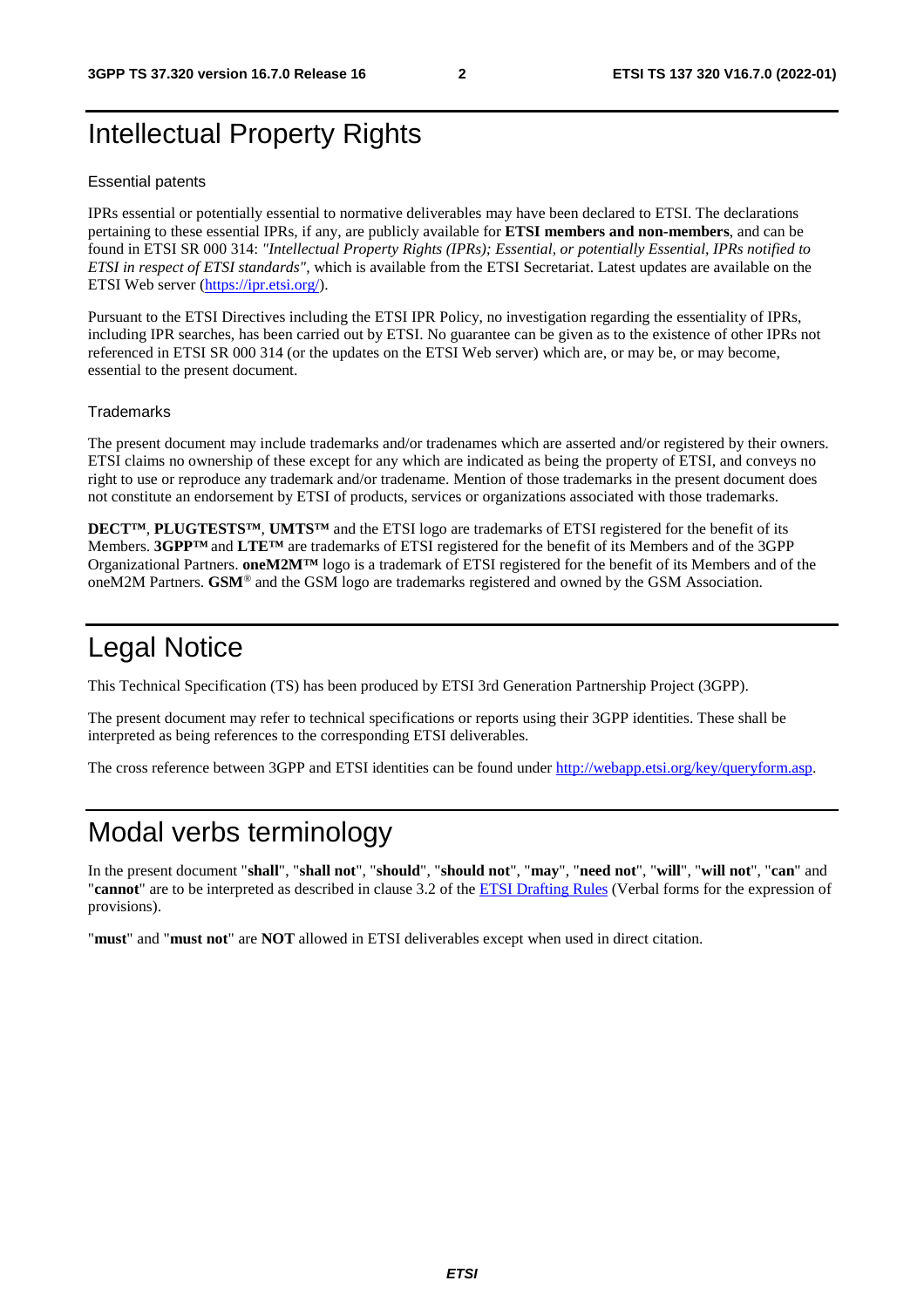$\mathbf{3}$ 

# Contents

| 1                    |                               |     |  |  |  |
|----------------------|-------------------------------|-----|--|--|--|
| 2                    |                               |     |  |  |  |
|                      |                               |     |  |  |  |
| 3<br>3.1             |                               |     |  |  |  |
| 3.2                  |                               |     |  |  |  |
| 3.3                  |                               |     |  |  |  |
| 4                    |                               |     |  |  |  |
| 4.1                  |                               |     |  |  |  |
|                      |                               |     |  |  |  |
| 5                    |                               |     |  |  |  |
| 5.1                  |                               |     |  |  |  |
| 5.1.1                |                               |     |  |  |  |
| 5.1.1.1<br>5.1.1.1.1 |                               |     |  |  |  |
| 5.1.1.1.2            |                               |     |  |  |  |
| 5.1.1.2              |                               |     |  |  |  |
| 5.1.1.3              |                               |     |  |  |  |
| 5.1.1.3.1            |                               |     |  |  |  |
| 5.1.1.3.2            |                               |     |  |  |  |
| 5.1.1.3.3            |                               |     |  |  |  |
| 5.1.1.4              |                               |     |  |  |  |
| 5.1.2                |                               |     |  |  |  |
| 5.1.2.1              |                               |     |  |  |  |
| 5.1.2.2              |                               |     |  |  |  |
| 5.1.2.3              |                               |     |  |  |  |
| 5.1.3<br>5.1.4       |                               |     |  |  |  |
| 5.1.5                |                               |     |  |  |  |
| 5.1.6                |                               |     |  |  |  |
| 5.2                  |                               |     |  |  |  |
| 5.2.1                |                               | .21 |  |  |  |
| 5.2.1.1              |                               |     |  |  |  |
| 5.2.1.2              |                               |     |  |  |  |
| 5.2.1.3              |                               |     |  |  |  |
| 5.2.2                |                               |     |  |  |  |
| 5.3                  |                               |     |  |  |  |
| 5.3.1<br>5.3.1.1     |                               |     |  |  |  |
| 5.3.1.2              |                               |     |  |  |  |
| 5.3.2                |                               |     |  |  |  |
| 5.4                  |                               |     |  |  |  |
| 5.4.0                |                               |     |  |  |  |
| 5.4.1                |                               |     |  |  |  |
| 5.4.1.1              |                               |     |  |  |  |
| 5.4.1.2              |                               |     |  |  |  |
| 5.4.1.3              |                               |     |  |  |  |
| 5.4.2                |                               |     |  |  |  |
|                      | <b>Annex A (informative):</b> |     |  |  |  |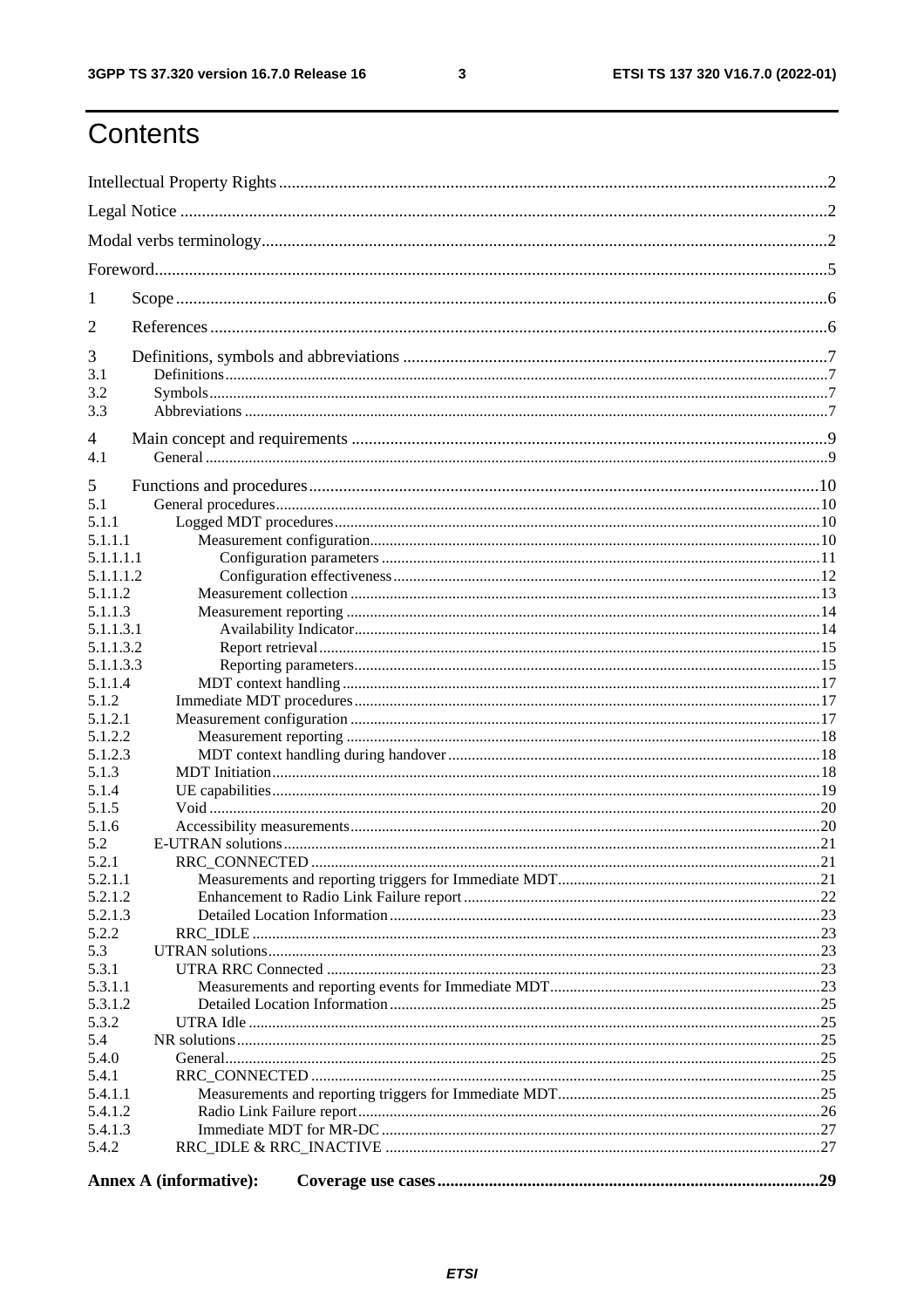$\overline{\mathbf{4}}$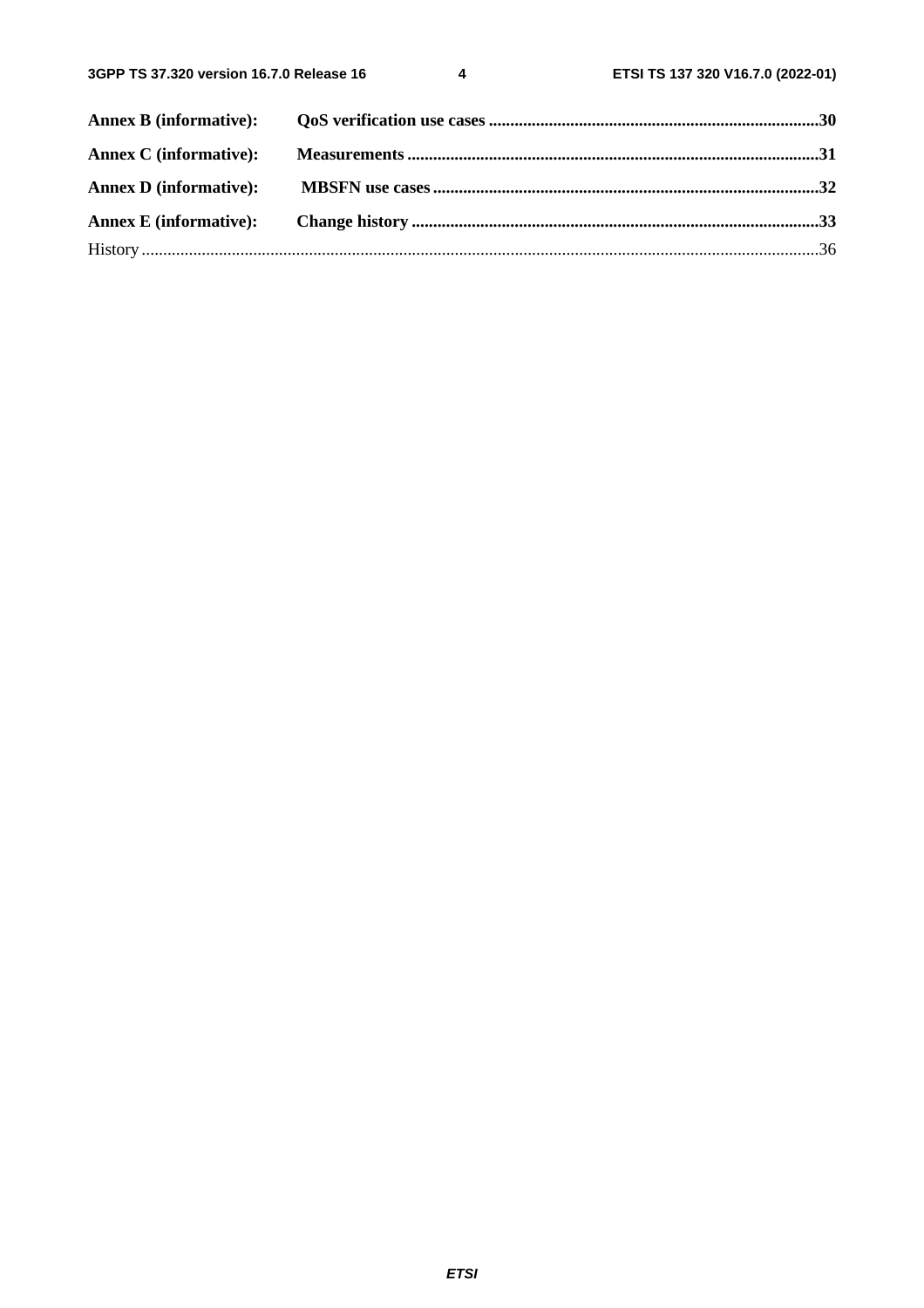# Foreword

This Technical Specification has been produced by the 3<sup>rd</sup> Generation Partnership Project (3GPP).

The contents of the present document are subject to continuing work within the TSG and may change following formal TSG approval. Should the TSG modify the contents of the present document, it will be re-released by the TSG with an identifying change of release date and an increase in version number as follows:

Version x.y.z

where:

- x the first digit:
	- 1 presented to TSG for information;
	- 2 presented to TSG for approval;
	- 3 or greater indicates TSG approved document under change control.
- y the second digit is incremented for all changes of substance, i.e. technical enhancements, corrections, updates, etc.
- z the third digit is incremented when editorial only changes have been incorporated in the document.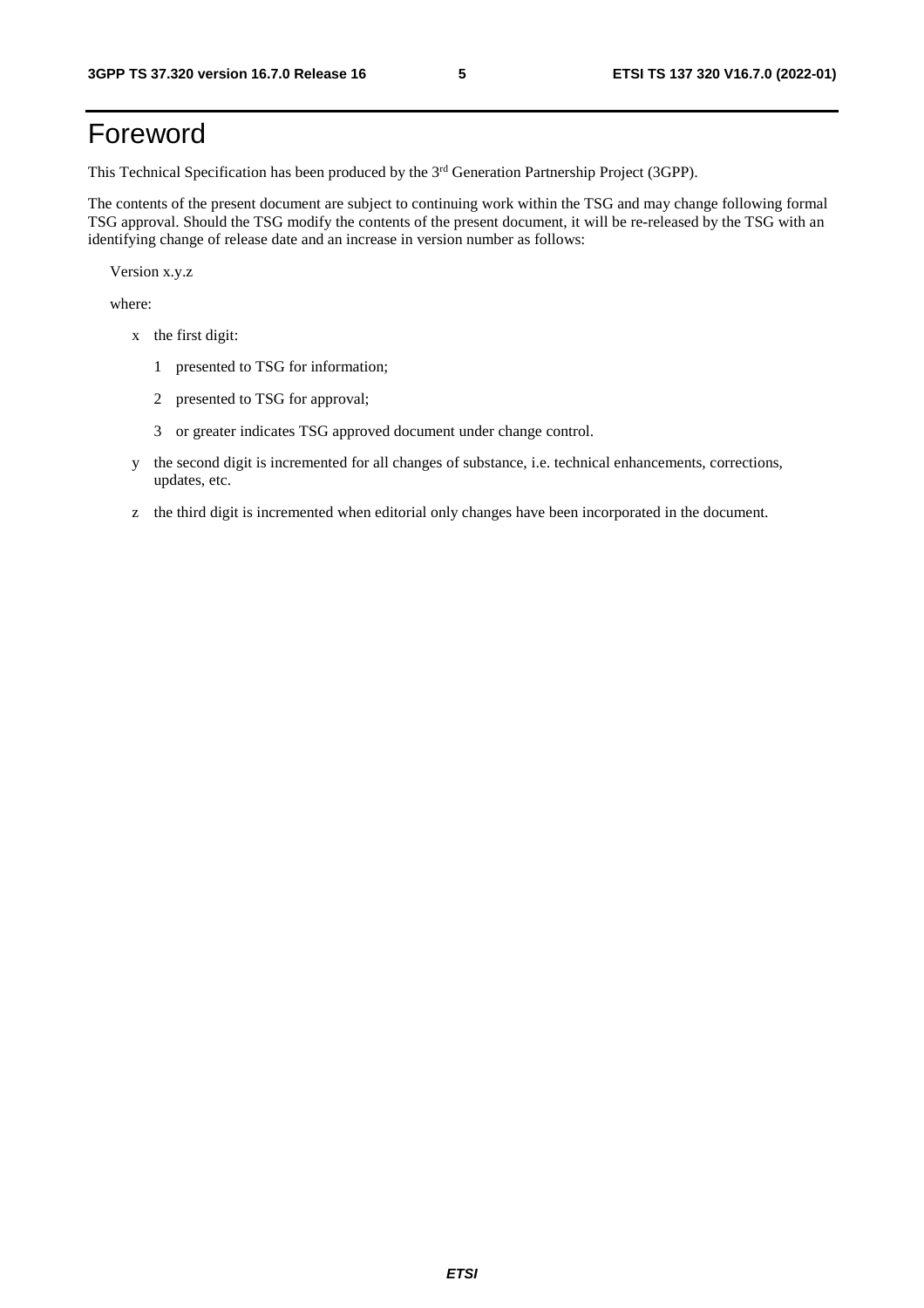# 1 Scope

The present document provides an overview and overall description of the minimization of drive tests functionality.

The document describes functions and procedures to support collection of UE-specific measurements for MDT using Control Plane architecture, for UTRAN, E-UTRAN and NR.

Details of the signalling procedures for single-RAT operation are specified in the appropriate radio interface protocol specification. Network operation and overall control of MDT is described in OAM specifications.

NOTE: The focus is on conventional macro cellular network deployments. In the current release no specific support is provided for H(e)NB deployments.

# 2 References

The following documents contain provisions which, through reference in this text, constitute provisions of the present document.

- References are either specific (identified by date of publication, edition number, version number, etc.) or non-specific.
- For a specific reference, subsequent revisions do not apply.
- For a non-specific reference, the latest version applies. In the case of a reference to a 3GPP document (including a GSM document), a non-specific reference implicitly refers to the latest version of that document *in the same Release as the present document*.
- [1] 3GPP TR 21.905: "Vocabulary for 3GPP Specifications".
- [2] 3GPP TS 25.133: "Requirements for support of radio resource management (FDD)".
- [3] 3GPP TS 36.133: "Requirements for support of radio resource management (FDD)".
- [4] 3GPP TS 25.331: "Radio Resource Control (RRC); Protocol specification".
- [5] 3GPP TS 36.331: "Evolved Universal Terrestrial Radio Access (E-UTRA); Radio Resource Control (RRC); Protocol specification".
- [6] 3GPP TS 32.422: "Subscriber and equipment trace; Trace control and configuration management".
- [7] 3GPP TS 25.215: "Physical Layer; Measurements (FDD)".
- [8] 3GPP TS 25.225: "Physical Layer; Measurements (TDD)".
- [9] 3GPP TS 36.214: "Evolved Universal Terrestrial Radio Access (E-UTRA); Physical Layer; Measurements".
- [10] 3GPP TS 36.321: "Evolved Universal Terrestrial Radio Access (E-UTRA); Medium Access Control (MAC); Protocol Specification".
- [11] 3GPP TS 36.213: "Evolved Universal Terrestrial Radio Access (E-UTRA); Physical layer procedures".
- [12] 3GPP TS 36.300: "Evolved Universal Terrestrial Radio Access (E-UTRA) and Evolved Universal Terrestrial Radio Access (E-UTRAN); Overall description; Stage 2".
- [13] 3GPP TS 36.314: "Evolved Universal Terrestrial Radio Access (E-UTRA); Layer 2 Measurements".
- [14] 3GPP TS 25.321: "Medium Access Control (MAC) Protocol Specification".
- [15] 3GPP TS 38.331: "NR; Radio Resource Control (RRC); Protocol specification".
- [16] 3GPP TS 38.133: "NR; Requirements for support of radio resource management".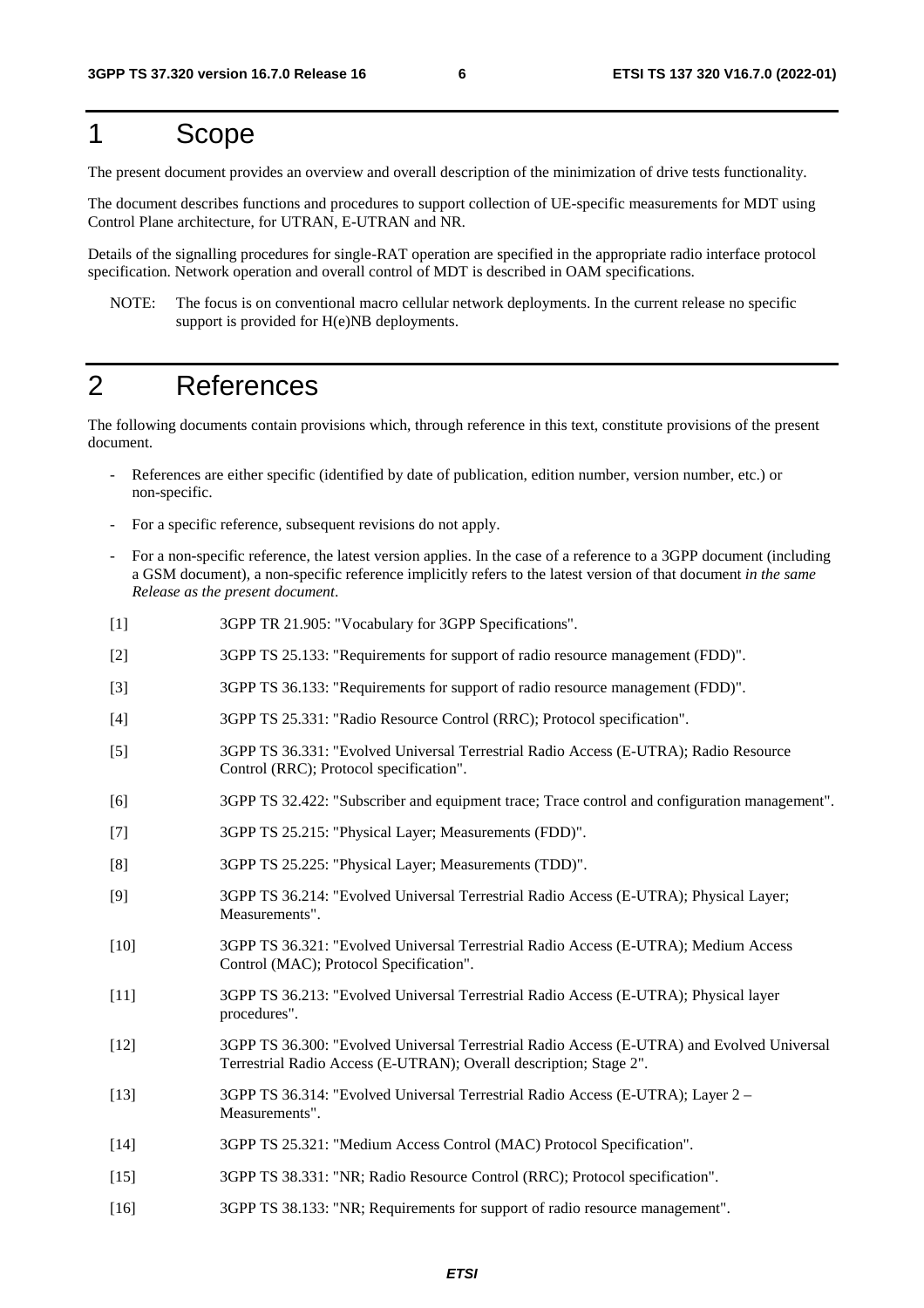- [17] 3GPP TS 28.552: "Technical Specification Group Services and System Aspects; Management and orchestration; 5G performance measurements".
- [18] 3GPP TS 38.314: "NR; Layer 2 Measurements".
- [19] 3GPP TS 38.215: " NR; Physical layer measurements".
- [20] 3GPP TS 38.213: " NR; Physical layer procedures for control".
- [21] 3GPP TS 38.321: "NR; Medium Access Control (MAC) protocol specification".
- [22] 3GPP TS 38.300: "NR; NR and NG-RAN Overall description; Stage-2".

# 3 Definitions, symbols and abbreviations

# 3.1 Definitions

For the purposes of the present document, the terms and definitions given in TR 21.905 [1] apply.

**Immediate MDT:** MDT functionality involving measurements performed by the UE in CONNECTED state and reporting of the measurements to RAN available at the time of reporting condition as well as measurements by the network for MDT purposes.

**Logged MDT:** MDT functionality involving measurement logging by UE in IDLE mode, INACTIVE state, CELL PCH, URA PCH states and CELL FACH state when second DRX cycle is used (when UE is in UTRA) for reporting to eNB/RNC/gNB at a later point in time, and logging of MBSFN measurements by E-UTRA UE in IDLE and CONNECTED modes.

**Management Based MDT PLMN List:** MDT PLMN List applicable to management based MDT.

**MDT measurements:** Measurements determined for MDT.

**MDT PLMN List:** A list of PLMNs where MDT is allowed for a user. It is a subset of the EPLMN list and RPLMN at the time when MDT is initiated.

**Signalling Based MDT PLMN List:** MDT PLMN List applicable to signalling based MDT.

# 3.2 Symbols

For the purposes of the present document, the following symbols apply:

<symbol> <Explanation>

## 3.3 Abbreviations

For the purposes of the present document, the abbreviations given in TR 21.905 [1] and the following apply. An abbreviation defined in the present document takes precedence over the definition of the same abbreviation, if any, in TR 21.905 [1].

| <b>ACK</b>   | Acknowledgement                      |
|--------------|--------------------------------------|
| AICH         | <b>Acquisition Indicator CHannel</b> |
| <b>BLER</b>  | <b>Block Error Rate</b>              |
| <b>BSSID</b> | Basic Service Set Identifier         |
| CA.          | Carrier Aggregation                  |
| <b>CDMA</b>  | Code Division Multiple Access        |
| CN           | <b>Core Network</b>                  |
| <b>CPICH</b> | <b>Common Pilot CHannel</b>          |
| <b>DCH</b>   | Dedicated CHannel                    |
| DL.          | Downlink                             |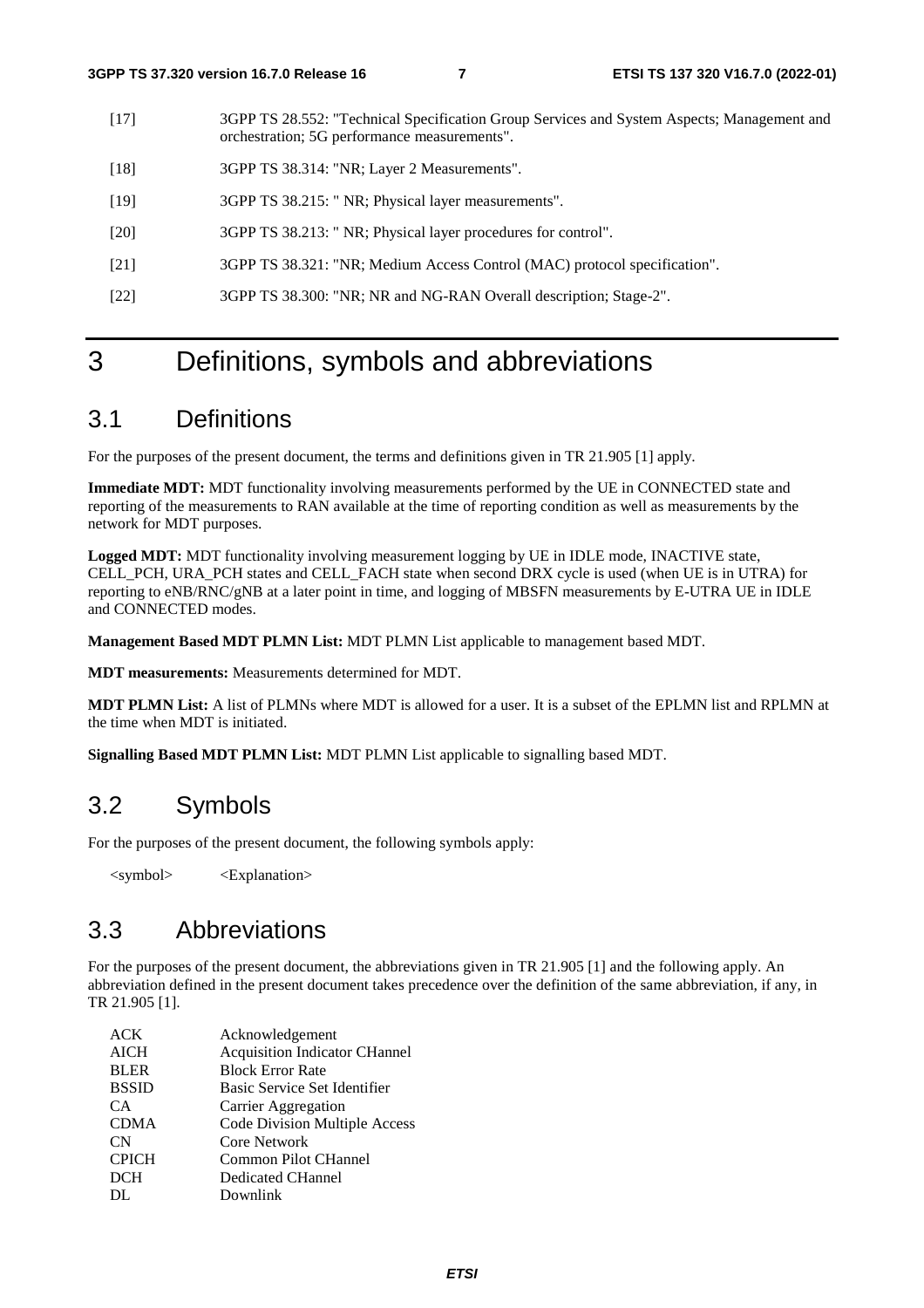| <b>DRX</b>                | Discontinuous Reception                                          |
|---------------------------|------------------------------------------------------------------|
| <b>ECGI</b>               | E-UTRAN Cell Global Identifier                                   |
| E-CID                     | Enhanced Cell-ID (positioning method)                            |
| E-DCH                     | <b>Enhanced Uplink DCH</b>                                       |
| <b>EDGE</b>               | Enhanced Data rates for GSM Evolution                            |
| <b>E-RUCCH</b>            | E-DCH Random Access Uplink Control CHannel                       |
| eNB                       | <b>Evolved NodeB</b>                                             |
| <b>EPLMN</b>              | <b>Equivalent PLMN</b>                                           |
| <b>E-UTRA</b>             | <b>Evolved UTRA</b>                                              |
| <b>E-UTRAN</b>            | <b>Evolved UTRAN</b>                                             |
| <b>FACH</b>               | <b>Forward Access CHannel</b>                                    |
| FDD                       | <b>Frequency Division Duplex</b>                                 |
| <b>FIFO</b>               | <b>First Input First Output</b>                                  |
| <b>FPACH</b>              | <b>Fast Physical Access CHannel</b>                              |
| GERAN                     | <b>GSM EDGE Radio Access Network</b>                             |
| gNB                       | <b>Next Generation Node B</b>                                    |
| <b>GNSS</b>               | Global Navigation Satellite System                               |
| <b>HESSID</b>             | Homogenous Extended Service Set Identifier                       |
| HOF                       | <b>Handover Failure</b>                                          |
| <b>IMEI-SV</b>            | <b>International Mobile Equipment Identity Software Version</b>  |
| IMSI                      | <b>International Mobile Subscriber Identity</b>                  |
| $_{\rm IP}$               | <b>Internet Protocol</b>                                         |
| <b>ISCP</b>               | Interference on Signal Code Power                                |
| LA                        | <b>Location Area</b>                                             |
| <b>LTE</b>                | Long Term Evolution                                              |
| <b>MAC</b>                | <b>Medium Access Control</b>                                     |
| MBMS                      | Multimedia Broadcast Multicast Service                           |
| <b>MBSFN</b>              | <b>MBMS Single Frequency Network</b>                             |
| MDT                       | Minimization of Drive-Tests                                      |
| NG-RAN                    | <b>Next Generation RAN</b>                                       |
| <b>NR</b>                 | New Radio                                                        |
| OAM                       | <b>Operation and Maintenance</b>                                 |
|                           |                                                                  |
|                           |                                                                  |
| P-CCPCH                   | Primary Physical Common Control CHannel                          |
| <b>PCH</b>                | Paging CHannel                                                   |
| PCI                       | Physical Cell Id                                                 |
| <b>PDCP</b>               | Packet Data Convergence Protocol                                 |
| PH.                       | Power Headroom                                                   |
| <b>PLMN</b>               | <b>Public Land Mobile Network</b>                                |
| PS                        | Packet Switched                                                  |
| QCI                       | QoS Class Identifier                                             |
| QoS                       | <b>Quality of Service</b>                                        |
| RA                        | Routing Area                                                     |
| <b>RAB</b>                | Radio Access Bearer                                              |
| RAT                       | Radio Access Technology                                          |
| RB                        | Radio Bearer                                                     |
| RF                        | Radio Frequency                                                  |
| <b>RLC</b>                | Radio Link Control                                               |
| RLF                       | Radio Link Failure                                               |
| <b>RNC</b>                | Radio Network Controller                                         |
| <b>RPLMN</b>              | Registered PLMN                                                  |
| <b>RRC</b>                | Radio Resource Control                                           |
| RRM                       | Radio Resource Management                                        |
| <b>RSCP</b>               | Received Signal Code Power                                       |
| <b>RSRP</b>               | Reference Signal Received Power                                  |
| <b>RSRQ</b>               | Reference Signal Received Quality                                |
| RSSI                      | Received Signal Strength Indicator                               |
| <b>RTT</b>                | Round Trip Time                                                  |
| <b>RTWP</b>               | Received Total Wideband Power                                    |
| SCell                     | Secondary Cell                                                   |
| SIR                       | Signal to Interference Ratio                                     |
| <b>SINR</b><br><b>SNR</b> | Signal to Noise plus Interference Ratio<br>Signal to Noise Ratio |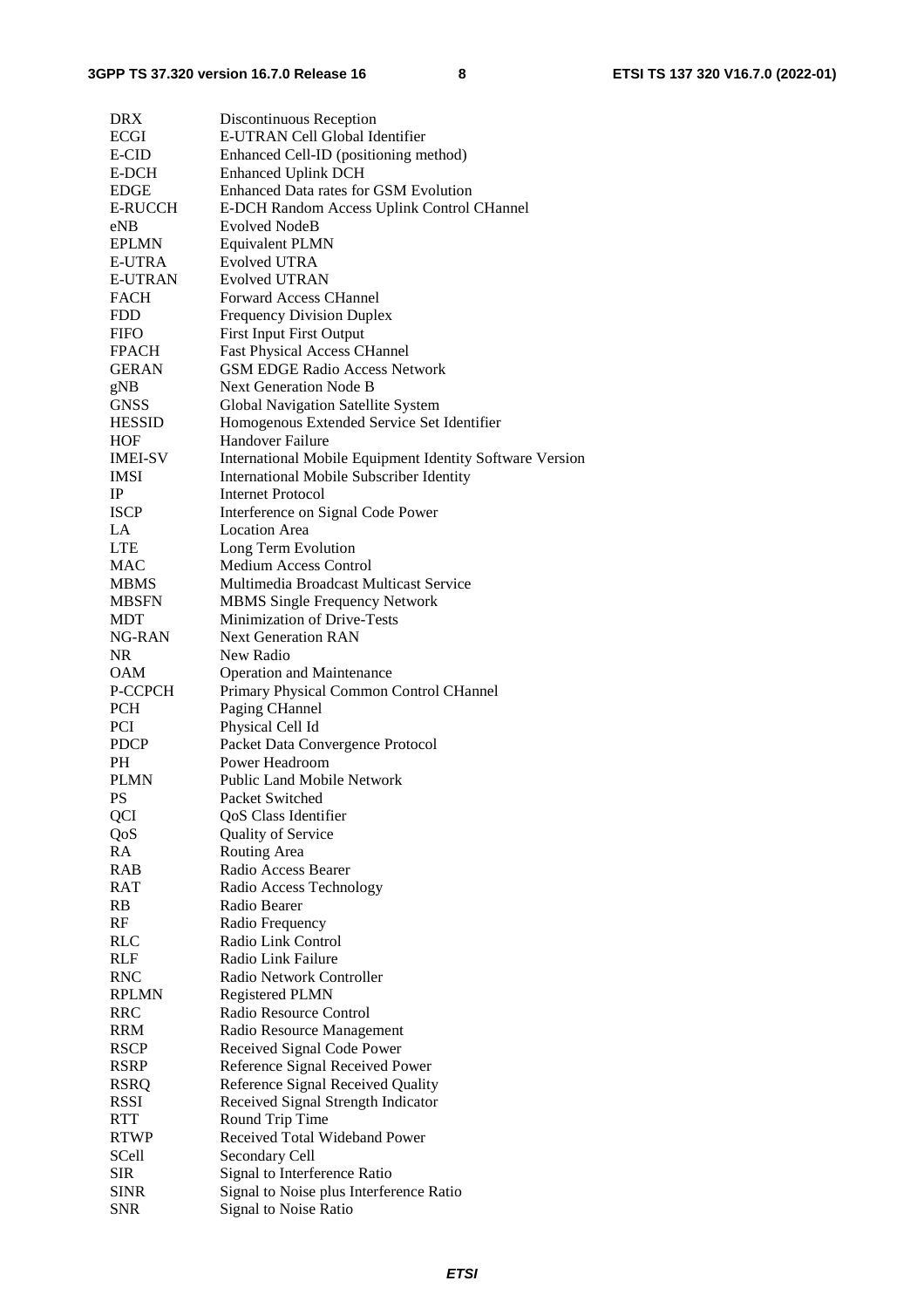| <b>SON</b>   | Self Organizing/Optimizing Network         |
|--------------|--------------------------------------------|
| <b>SRB</b>   | Signalling Radio Bearer                    |
| <b>SRNC</b>  | Serving RNC                                |
| <b>SSB</b>   | <b>Synchronization Signal Block</b>        |
| <b>SSID</b>  | Service Set Identifier                     |
| <b>TA</b>    | <b>Tracking Area</b>                       |
| <b>TCE</b>   | <b>Trace Collection Entity</b>             |
| <b>TDD</b>   | Time Division Duplex                       |
| UE           | User Equipment                             |
| UL           | Uplink                                     |
| <b>UMTS</b>  | Universal Mobile Telecommunication System  |
| <b>UPH</b>   | Uplink PH                                  |
| <b>URA</b>   | <b>UTRAN Registration Area</b>             |
| <b>UTRA</b>  | Universal Terrestrial Radio Access         |
| <b>UTRAN</b> | Universal Terrestrial Radio Access Network |
|              |                                            |

# 4 Main concept and requirements

# 4.1 General

The general principles and requirements guiding the definition of functions for Minimization of drive tests are the following:

#### **1. MDT mode**

There are two modes for the MDT measurements: Logged MDT and Immediate MDT. There are also cases of measurement collection not specified as either immediate or logged MDT, such as Accessibility measurements.

#### **2. UE measurement configuration**

It is possible to configure MDT measurements for the UE logging purpose independently from the network configurations for normal RRM purposes. However, in most cases, the availability of measurement results is conditionally dependent on the UE RRM configuration.

#### **3. UE measurement collection and reporting**

UE MDT measurement logs consist of multiple events and measurements taken over time. The time interval for measurement collection and reporting is decoupled in order to limit the impact on the UE battery consumption and network signalling load.

#### **4. Geographical scope of measurement logging**

It is possible to configure the geographical area where the defined set of measurements shall be collected.

#### **5. Location information**

The measurements shall be linked to available location information and/or other information or measurements that can be used to derive location information.

#### **6. Time information**

The measurements in measurement logs shall be linked to a time stamp.

#### **7. Sensor information**

The measurements can be linked to available sensor information that can be used to derive UE orientation in a global coordinate system, the uncompensated barometric pressure and the UE speed.

#### **8. UE capability information**

The network may use UE capabilities to select terminals for MDT measurements.

#### **9. Dependency on SON**

The solutions for MDT are able to work independently from SON support in the network. Relation between measurements/solution for MDT and UE side SON functions shall be established in a way that re-use of functions is achieved where possible.

#### **10. Dependency on TRACE**

The subscriber/cell trace functionality is reused and extended to support MDT. If the MDT is initiated towards a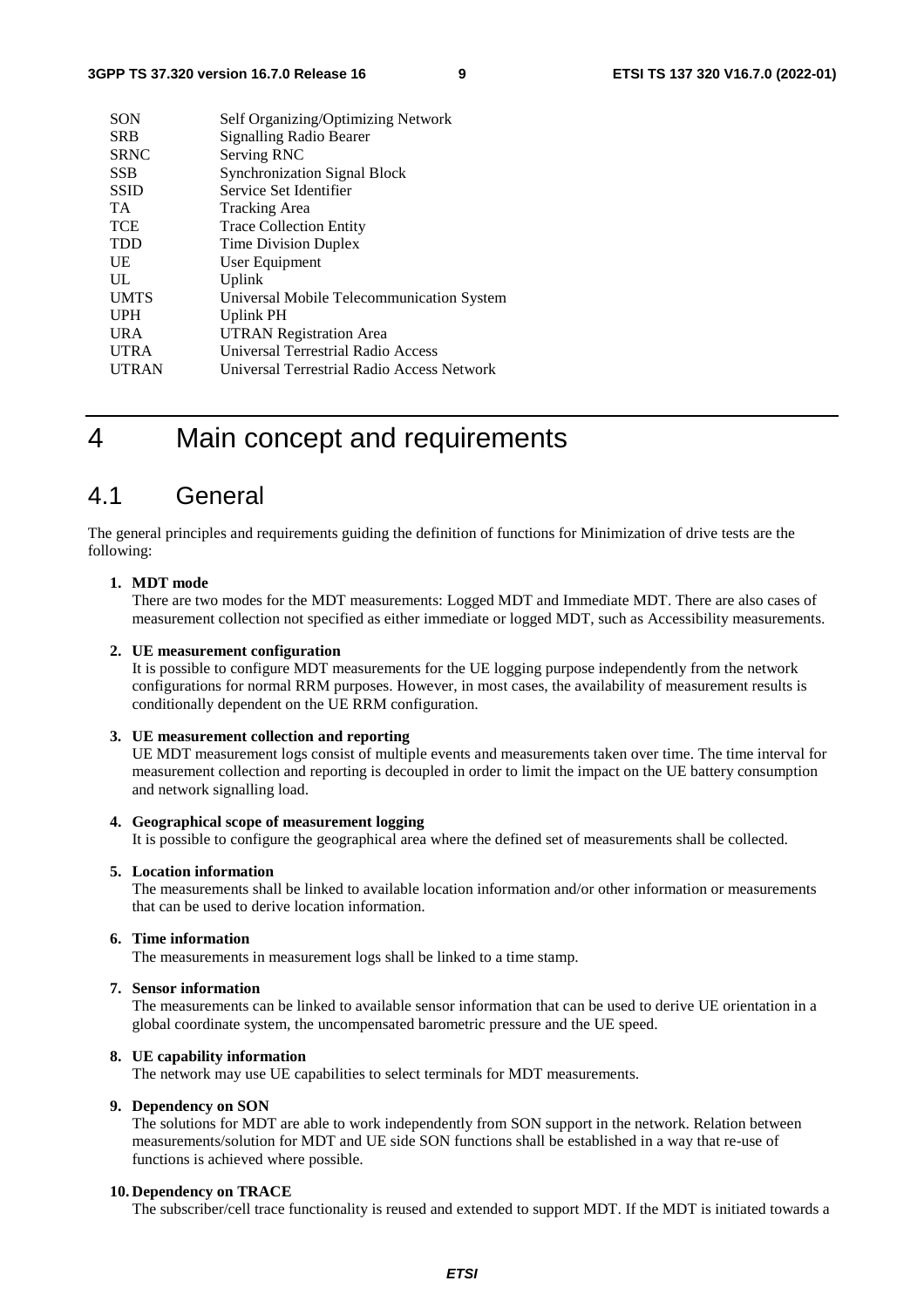specific UE (e.g. based on IMSI, IMEI-SV, etc.), the signalling based trace procedure is used, otherwise the management based trace procedure (or cell traffic trace procedure) is used. Network signalling and overall control of MDT is described in TS 32.422 [6].

The solutions for MDT shall take into account the following constraints:

#### **1. UE measurements**

The UE measurement logging mechanism is an optional feature. In order to limit the impact on UE power consumption and processing, the UE measurement logging should as much as possible rely on the measurements that are available in the UE according to radio resource management enforced by the access network.

#### **2. Location information**

The availability of location information is subject to UE capability and/or UE implementation. Solutions requiring location information shall take into account power consumption of the UE due to the need to run its positioning components.

# 5 Functions and procedures

# 5.1 General procedures

### 5.1.1 Logged MDT procedures

Support of Logged MDT complies with the principles for IDLE and INACTIVE state measurements in the UE specified in TS 25.133[2], TS 36.133 [3] and TS 38.133 [16] and principles for IDLE and CONNECTED mode MBSFN measurements in the UE specified in TS 36.133 [3].

NOTE: It should be noted the established principles may result in different logged information in different UEs.

Furthermore, measurement logging is differentiated based on UE states in idle mode i.e. camped normally, any cell selection or camped on any cell. The UE shall perform measurement logging in "camped normally" state and "any cell selection" state. In "camped on any cell" state the UE is not required to perform MDT measurement logging (including time and location information).

For Logged MDT, the configuration will always be done in cells of the same RAT type. However, measurements included in the logged MDT report comprises of measurements from the same RAT type (serving cell measurements, intra-frequency and inter-frequency neighbor cell measurements) and different RAT types (inter-RAT neighbor cell measurements).

Logging of MBSFN measurements is only applicable to E-UTRA.

#### 5.1.1.1 Measurement configuration

Logged MDT measurements are configured with a MDT Measurement Configuration procedure, as shown in Figure 5.1.1.1-1.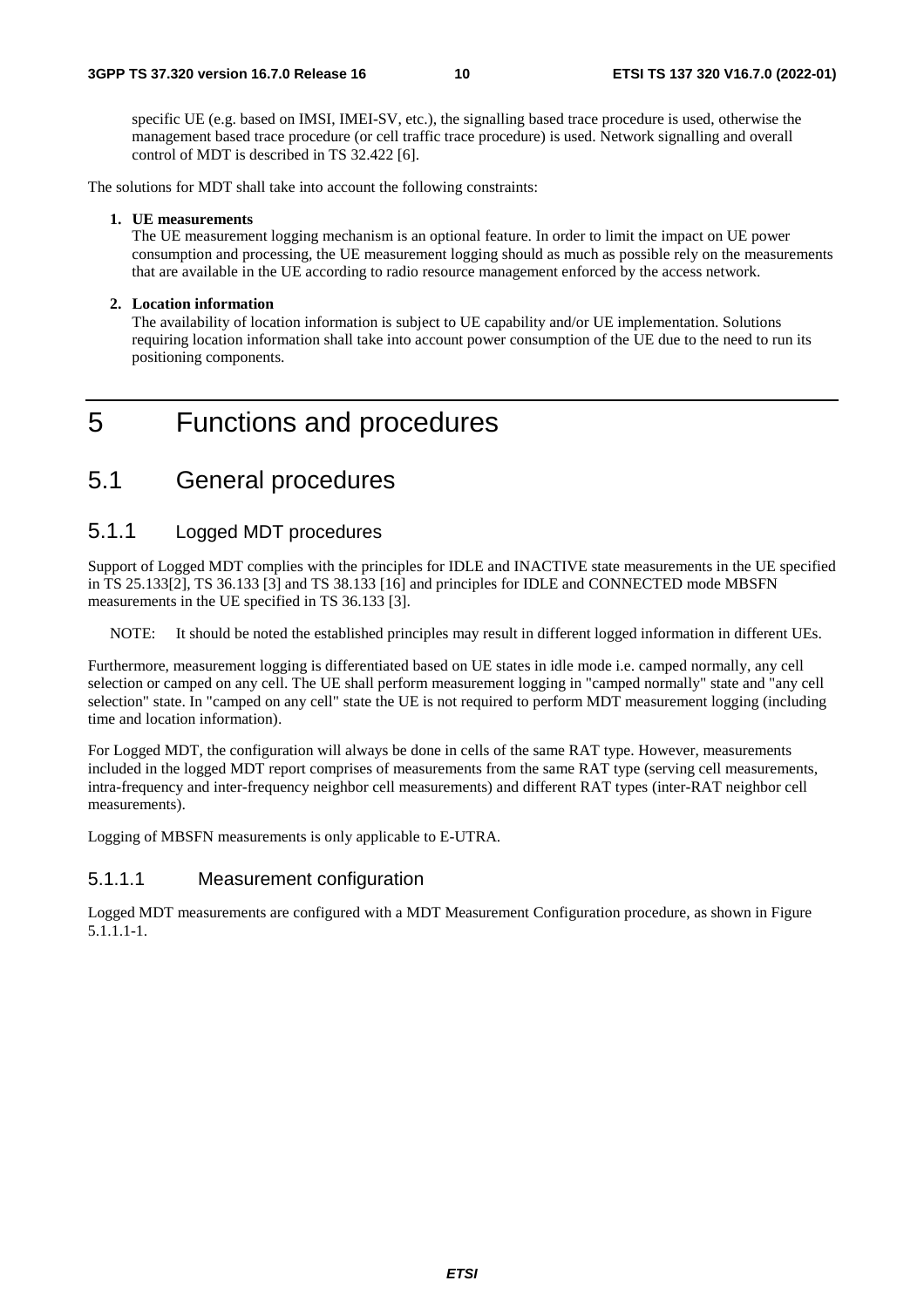

#### **Figure 5.1.1.1-1: MDT measurement configuration for Logged MDT**

Network initiates the procedure to UE in RRC Connected by sending *LoggedMeasurementConfiguration* message, which is used to transfer configuration parameters for Logged MDT. This is a unidirectional RRC signalling procedure.

A release operation for logged measurement configuration in the UE is realized only by configuration replacement when the configuration is overwritten or by configuration clearance in case a duration timer stopping or expiration condition is met.

#### 5.1.1.1.1 Configuration parameters

The logged measurement configuration consists of:

- configuration of downlink pilot strength measurements logging for (E-)UTRA and NR.
- configuration of MBSFN measurement logging for E-UTRA.
- configuration of the triggering of logging events:
	- for (E-)UTRAN only periodic measurement trigger is supported, for which the logging interval is configurable. The parameter specifies the periodicity for storing MDT measurement results. It should be configured in seconds in multiples of the applied IDLE mode DRX, i.e. multiples of 1.28s which is either a factor or multiple of the IDLE mode DRX. The UE behaviour is unspecified when the UE is configured with a DRX cycle larger than the logging interval.
	- for NR:
		- periodic measurement trigger is supported, for which the logging interval is configurable. The parameter specifies the periodicity for storing MDT measurement results.
		- event-based trigger is supported, for which the logging interval is configurable, which determines periodical logging of available data (e.g. time stamp, location information), and the following two types of events are supported:
			- measurement quantity-based event L1, for which the event threshold, hysteresis, and time to trigger are configurable. If the configured time to trigger is not a multiple of the DRX cycle, then the UE uses the next multiple of DRX cycle duration that is larger than the time to trigger for evaluating the event  $L1$ :
			- out-of-coverage detection trigger.
- NOTE: The logging configuration for event-based and periodical DL pilot strength logged measurements can be configured independently. Only one type of event can be configured to the UE.
- configuration of the logging duration. This configuration parameter defines a timer activated at the moment of configuration, that continues independent of state changes, RAT or RPLMN change. When the timer expires the logging is stopped and the configuration is cleared (except for the parameters that are required for further reporting e.g. network absolute time stamp, trace reference, trace recording session reference and TCE Id).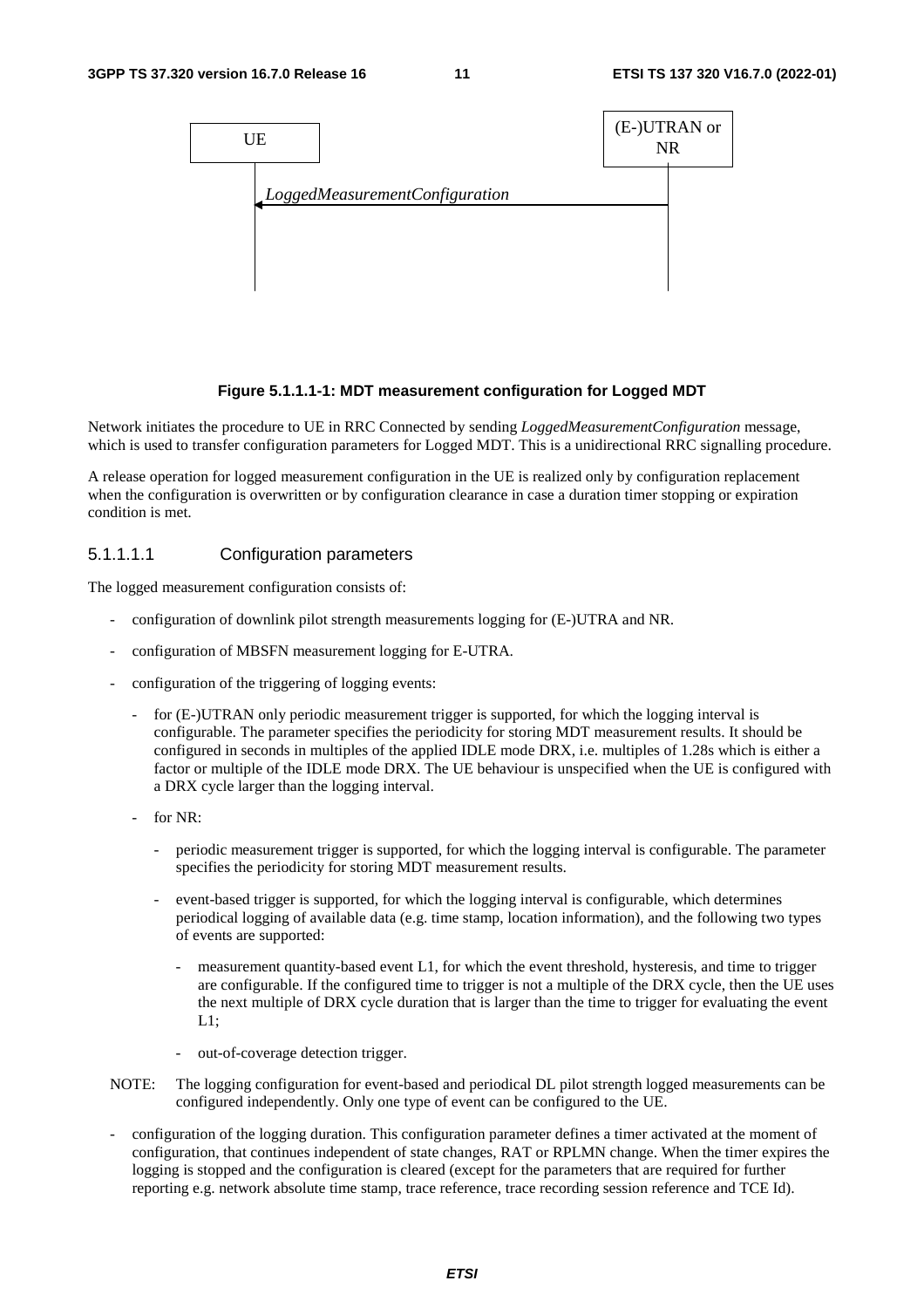- network absolute time stamp to be used as a time reference to UE.
- Trace Reference parameter as indicated by the OAM configuration as specified in TS 32.422 [6].
- Trace Recording Session Reference as indicated by the OAM configuration as specified in TS 32.422 [6].
- TCE Id as indicated by the OAM configuration as specified in TS 32.422 [6].
- (optionally) MDT PLMN List, indicating the PLMNs where measurement collection and log reporting is allowed. It is either the Management Based MDT PLMN List or the Signalling Based MDT PLMN List, depending on how the Logged MDT task was initiated (see 5.1.3).
- (optionally) configuration of a logging area. A UE will log measurements as long as it is within the configured logging area. The scope of the logging area may consist of one of:
	- a list of up to 32 global cell identities. If this list is configured, the UE will only log measurements when camping in any of these cells
	- a list of up to 8 TAs or 8 LAs or 8 RAs. If this list is configured, the UE will only log measurements when camping in any cell belonging to the preconfigured TA/LA/RAs.
- The configured logging area can span PLMNs in the MDT PLMN List. If no area is configured, the UE will log measurements throughout the PLMNs of the MDT PLMN list.
- (optionally) for NR, configuration of a list of neighbouring frequencies and/or cells, indicating the UE to include neighbouring cell's measurements as indicated in the list in the logged MDT report.
- (optionally) for E-UTRA, configuration of target MBSFN area(s) for MBSFN measurement logging. If target MBSFN area(s) is configured, UE applies it in addition to other restrictions such as the logging area. The UE will log measurements as long as it receives MBMS service from an indicated target MBSFN area and is within the configured logging area. The target MBSFN area(s) is defined by a list of up to 8 entries, where each entry indicates a carrier frequency and optionally indicates a specific MBSFN area on a carrier frequency.
- (optionally) configuration of the WLAN access point names, indicating the UE to attempt to obtain WLAN measurements associated to these access points.
- (optionally) configuration of the Bluetooth beacon names, indicating the UE to attempt to obtain Bluetooth measurements associated to these beacons.
- (optionally) for NR, configuration of the sensor names, indicating the UE to attempt to obtain sensor measurements.

#### 5.1.1.1.2 Configuration effectiveness

The logged measurement configuration is provided in a cell by dedicated control while UE is in CONNECTED and implies:

- logged measurement configuration for downlink pilot strength measurements (or events) logging is active
	- in IDLE UE state in E-UTRAN, or
	- in IDLE mode, CELL\_PCH and URA\_PCH states in UTRAN, or
	- in CELL\_FACH state when second DRX cycle is used in UTRAN, or
	- in IDLE and INACTIVE states in NR
	- until logging duration timer expires or stops
- logged measurement configuration for MBSFN measurement logging is active
	- in IDLE and CONNECTED UE states in E-UTRAN
	- until logging duration timer expires or stops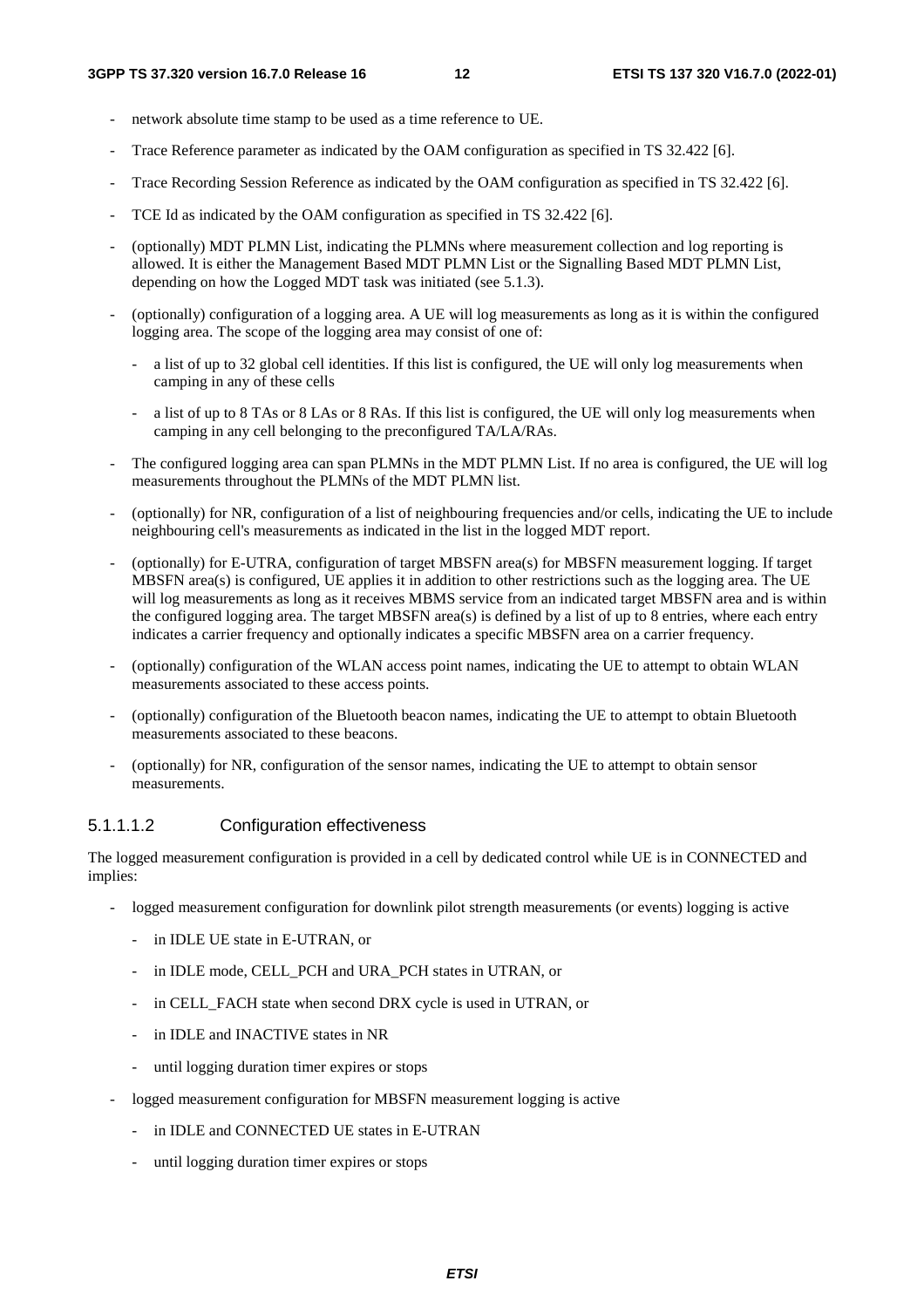- logged measurement configuration and logs are maintained when the UE is in any state as described above, despite multiple periods interrupted by UE state transitions, e.g. for downlink pilot strength measurements when the UE is in CONNECTED state for E-UTRAN and NR and CELL\_DCH, CELL\_FACH state when second DRX cycle is not used in UTRAN
- logged measurement configuration and logs are maintained when the UE is in any state as described above in that RAT, despite multiple periods interrupted by UE presence in another RAT

There is only one RAT-specific logged measurement configuration for Logged MDT in the UE. When the network provides a configuration, any previously configured logged measurement configuration will be entirely replaced by the new one. Moreover, logged measurements corresponding to the previous configuration will be cleared at the same time. It is left up to the network to retrieve any relevant data before providing a new configuration.

NOTE: The network may have to do inter-RAT coordination.

When a logging area is configured, logged MDT measurements are performed as long as the UE is within this logging area. For NR, when determining whether a cell is part of the logging area, only the first entry of the *plmn-IdentityList* in the first entry of the *PLMN-IdentityInfoList* (in SIB1), and cellIdentity and TAC corresponding to the first entry of the *PLMN-IdentityInfoList* are considered. If no logging area is configured, logged MDT measurements are performed as long as the RPLMN is part of the MDT PLMN list. When the UE is not in the logging area or RPLMN is not part of the MDT PLMN list, the logging is suspended, i.e. the logged measurement configuration and the log are kept but measurement results are not logged. In addition, for MBSFN logged measurements, logged MDT measurements are performed in logging intervals when the UE receives MBMS service from a MBSFN area according to the target MBSFN area(s) configuration When the UE is not in the logging area or does not receive MBMS service from a MBSFN area that matches the target MBSFN area(s) configuration in the logging interval the logged measurement configuration and the log are kept but measurement results are not logged.

NOTE: The logging duration timer continues.

In case the new PLMN that does not belong to the MDT PLMN list provides a logged measurement configuration any previously configured logged measurement configuration and corresponding log are cleared and overwritten without being retrieved.

#### 5.1.1.2 Measurement collection

In "camped normally" state, a UE shall perform logging as per the logged measurement configuration. This state includes a period between cell selection criteria not being met and UE entering "any cell selection" state, i.e. 10 s for E-UTRA (See TS 36.133 [3]) or 12 s for UTRA (See TS 25.133 [2]) or 10s for NR (See TS 38.133 [16]).

In "any cell selection" state, a UE shall perform logging of available information (i.e. at least indicator 'anyCellSelectionDetected', time stamp, and the available location information). In "camped on any cell" state, the periodic logging stops. However, it should be noted that the duration timer is kept running. When the UE re-enters "camped normally" state and the duration timer has not expired, the periodic logging is restarted based on new DRX and logging resumes automatically (with a leap in time stamp).

When an E-UTRA UE detects an in-device coexistence problem that may affect the logged measurement results, the UE shall stop measurement logging, indicate in the log that an in-device coexistence problem has occurred, and keep the duration timer running. When the in-device coexistence problem is no longer present, and the duration timer has not expired, the logging resumes, with a leap in time stamp.

For E-UTRA MBSFN measurement logging, the UE shall perform MBSFN measurements only when receiving MBMS service, and measurement logging is performed only for logging intervals for which MBSFN measurements are available. The UE shall perform MBSFN measurements and MBSFN measurement logging in both IDLE and CONNECTED modes.

NOTE: the UE is only required to perform MBSFN measurements when receiving MBMS service of the MBSFN area(s) targeted for logging.

For WLAN measurement logging and Bluetooth measurement logging, the UE shall perform WLAN and Bluetooth measurements, respectively, only when indicated in the corresponding configuration. The measurement logging is performed only for logging intervals for which WLAN and Bluetooth measurements are available, respectively.

The measurement quantities for downlink pilot strength measurement logging are fixed and consist of both RSRP and RSRQ for EUTRA, both RSCP and Ec/No for UTRA FDD, P-CCPCH RSCP for UTRA 1.28 Mcps TDD, Rxlev for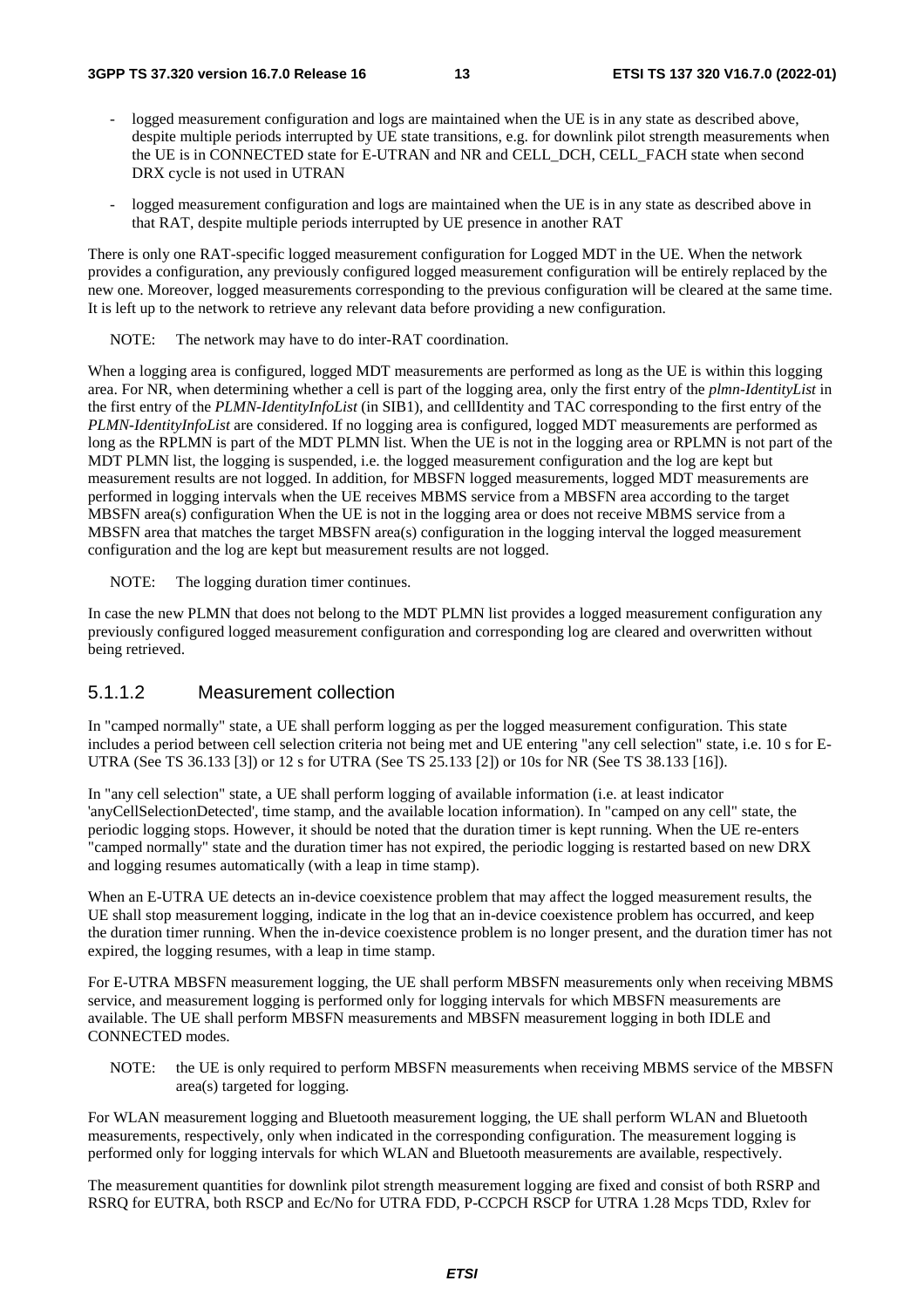GERAN, and Pilot Pn Phase and Pilot Strength for CDMA2000 if the serving cell is EUTRAN cell, and both RSRP and RSRQ for NR.

For NR, in addition to the logged measurement quantities of the camped cell, the best beam index (SSB Index) as along with the best beam RSRP/RSRQ are logged as well as the 'number of good beams' (the number of SSBs that are above the configured threshold i.e., *absThreshSS-BlocksConsolidation,* if configured by the network) associated to the cells within the R value range (which is configured by network for cell reselection) of the highest ranked cell as part of the beam level measurements. Sensor measurements are logged if available.

The measurement quantities for E-UTRA MBSFN measurement logging are fixed and consist of MBSFN RSRP, MBSFN RSRQ, BLER for signalling and BLER for data per MCH, in addition to the measurement quantities for downlink pilot strength measurements.

The measurement quantities for WLAN measurement logging are fixed and consist of BSSID, SSID, HESSID of WLAN APs. If configured by the network, optionally available RSSI and RTT can be included.

The measurement quantity for Bluetooth measurement logging is fixed and consists of MAC address of Bluetooth beacons. If configured by the network, optionally available RSSI can be included.

UE collects MDT measurements and continues logging according to the logged measurement configuration until UE memory reserved for MDT is full. In this case the UE stops logging, stops the log duration timer and starts the 48 hour timer.

#### 5.1.1.3 Measurement reporting

#### 5.1.1.3.1 Availability Indicator

A UE configured to perform Logged MDT downlink pilot strength measurements indicates the availability of Logged MDT measurements, by means of a one bit, in RRCConnectionSetupComplete or RRCSetupComplete or RRCConnectionResumeComplete or RRCResumeComplete message during connection establishment. Furthermore, the indicator (possibly updated) shall be provided within:

- E-UTRAN handover and re-establishment;
- UTRAN procedures involving the change of SRNC (SRNC relocation), CELL UPDATE, URA UPDATE messages as well as MEASUREMENT REPORT message in case of state transition to CELL\_FACH without CELL UPDATE;
- NR re-establishment, reconfiguration.

The UE includes the indication in one of these messages at every transition to RRC Connected mode even though the logging period has not ended, upon connection to RAT which configured the UE to perform Logged MDT measurements and RPLMN which is equal to a PLMN in the MDT PLMN list.

A E-UTRA UE configured to perform Logged MDT MBSFN measurements indicates the availability of Logged MDT MBSFN measurements, by means of an indicator, in RRCConnectionSetupComplete message during connection establishment. The indicator (possibly updated) shall be provided within E-UTRAN also at handover and reestablishment, except when the logged measurement configuration is active in CONNECTED mode, i.e. except when the logging campaign is still ongoing.

A E-UTRA UE configured to perform Logged MDT WLAN measurements indicates the availability of Logged MDT WLAN measurements, by means of an indicator, in RRCConnectionSetupComplete message or RRCConnectionResumeComplete message during connection establishment. Furthermore, the indicator can be included in some uplink RRC messages, i.e., RRCConnectionReconfigurationComplete message, RRCConnectionReestablishmentComplete message, or UEInformationResponse message, at every transition to RRC Connected mode even though the logging period has not ended.

A E-UTRA UE configured to perform Logged MDT Bluetooth measurements indicates the availability of Logged MDT Bluetooth measurements, by means of an indicator, in RRCConnectionSetupComplete message or RRCConnectionResumeComplete message during connection establishment. Furthermore, the indicator can be included in some uplink RRC messages, i.e., RRCConnectionReconfigurationComplete message,

RRCConnectionReestablishmentComplete message, or UEInformationResponse message, at every transition to RRC Connected mode even though the logging period has not ended.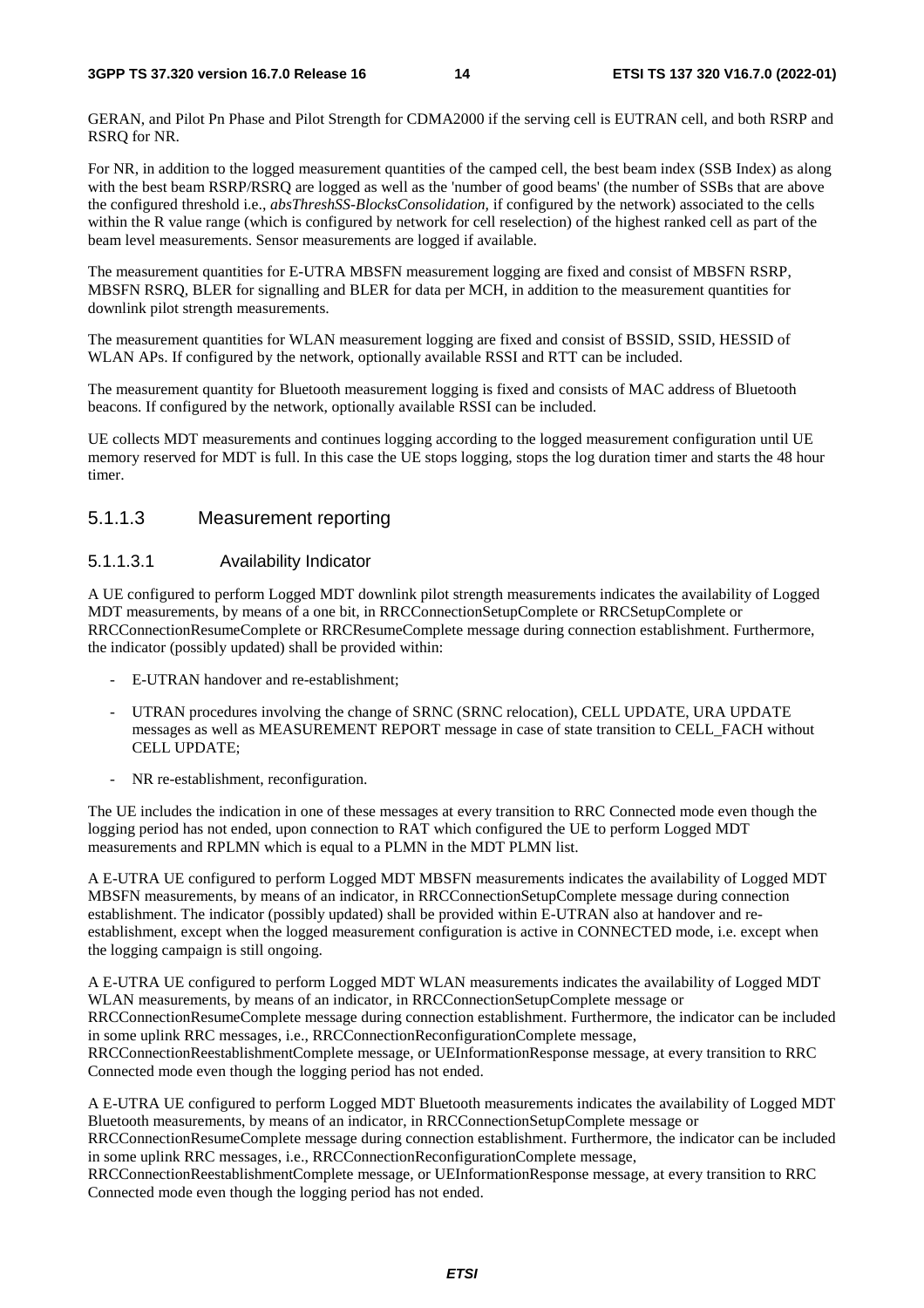A NR UE configured to perform Logged MDT WLAN measurements indicates the availability of Logged MDT WLAN measurements, by means of an indicator, in RRCSetupComplete message or RRCResumeComplete message during connection establishment. Furthermore, the indicator can be included in some uplink RRC messages, i.e., RRCReconfigurationComplete message, RRCReestablishmentComplete message, or UEInformationResponse message, at every transition to RRC Connected mode even though the logging period has not ended.

A NR UE configured to perform Logged MDT Bluetooth measurements indicates the availability of Logged MDT Bluetooth measurements, by means of an indicator, in RRCSetupComplete message or RRCResumeComplete message during connection establishment. Furthermore, the indicator can be included in some uplink RRC messages, i.e., RRCReconfigurationComplete message, RRCReestablishmentComplete message, or UEInformationResponse message, at every transition to RRC Connected mode even though the logging period has not ended.

An indicator shall be also provided in UEInformationResponse message during MDT report retrieval in case the UE has not transferred the total log in one RRC message in order to indicate the remaining data availability.

The UE will not indicate the availability of MDT measurements in another RAT or in a PLMN that is not in the MDT PLMN list.

The network may decide to retrieve the logged measurements based on this indication. In case Logged MDT measurements are retrieved before the completion of the pre-defined logging duration, the reported measurement results are deleted, but MDT measurement logging will continue according to ongoing logged measurement configuration.

In case the network does not retrieve Logged MDT measurements, UE should store non-retrieved measurements for 48 hours from the moment the duration timer for logging expired. There is no requirement to store non-retrieved data beyond 48 hours. In addition, all logged measurement configuration and the log shall be removed by the UE at switch off or detach.

#### 5.1.1.3.2 Report retrieval

For Logged MDT the measurement reporting is triggered by an on-demand mechanism, i.e. the UE is asked by the network to send the collected measurement logs via RRC signalling. UE Information procedure defined in TS 25.331 [4] and TS 36.331 [5] and TS 38.331 [15] is used to request UE to send the collected measurement logs. The reporting may occur in different cells than which the logged measurement configuration is signalled.

Transport of Logged MDT reports in multiple RRC messages is supported. With every request, the network may receive a part of the total UE log. To indicate the reported data is a segment, the UE shall include data availability indicator in UEInformatonResponse message to convey the information that further measurement information is available, as specified in 5.1.1.3.1. In multiple RRC transmissions for segmented Logged MDT reporting, FIFO order is followed, i.e. the UE should provide oldest available measurement entries in earliest message. There is no requirement specified on the size of particular reporting parts. However, each reported part should be "self-decodable", i.e. interpretable even in case all the other parts are not available.

The UE shall send an empty report when retrieval is attempted and the RPLMN is not in the MDT PLMN list.

#### 5.1.1.3.3 Reporting parameters

For downlink pilot strength measurements, the logged measurement report consists of measurement results for the serving cell (the measurement quantity), available UE measurements performed in idle or inactive for intrafrequency/inter-frequency/inter-RAT, time stamp and location information.

For E-UTRA MBSFN measurements logging, the logged measurement report consists of MBSFN measurement results from target MBSFN area(s), if configured, and available downlink pilot strength measurement results. Inter-RAT downlink pilot strength measurements are not required to be logged.

For WLAN and Bluetooth measurement logging, the logged measurement reports consist of WLAN and Bluetooth measurement results, respectively.

The number of neighbouring cells to be logged is limited by a fixed upper limit per frequency for each category below. The UE should log the measurement results for the neighbouring cells, if available, up to:

- 6 for intra-frequency neighbouring cells;
- 3 for inter-frequency neighbouring cells per frequency;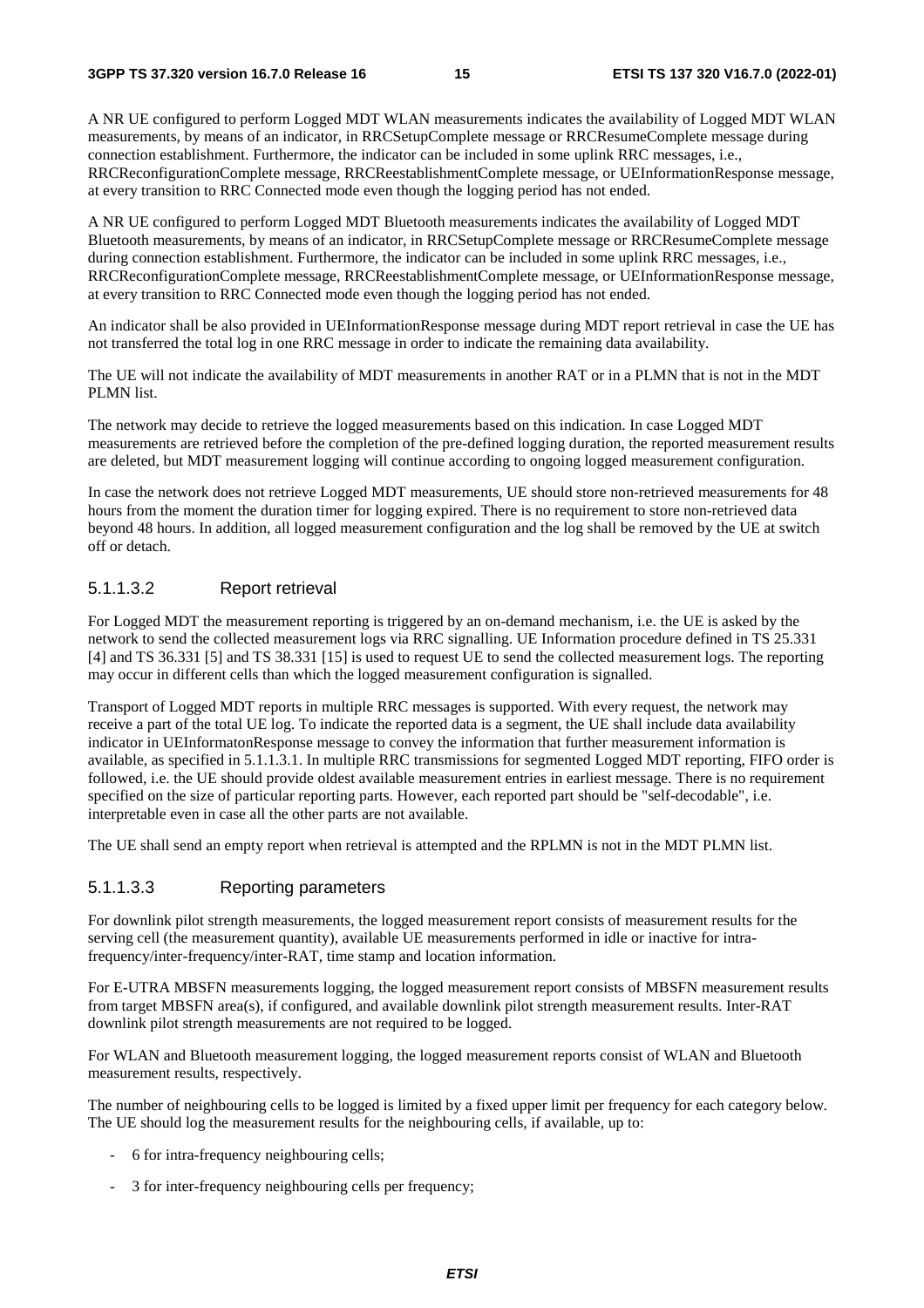- 3 for GERAN neighbouring cells per frequency;
- 3 for UTRAN (if non-serving) neighbouring cells per frequency;
- 3 for E-UTRAN (if non-serving) neighbouring cells per frequency;
- 3 for NR (if non-serving) neighbouring cells per frequency;
- 3 for CDMA2000 (if serving is E-UTRA) neighbouring cells per frequency;
- 32 for WLAN APs;
- 32 for Bluetooth Beacons.
- NOTE: UE in NR IDLE or INACTIVE state will not log measurements from UMTS or GSM.

The measurement reports for neighbour cells consist of:

- Physical cell identity of the logged cell;
- Carrier frequency;
- RSRP and RSRO for EUTRA and NR:
- RSCP and Ec/No for UTRA FDD,
- P-CCPCH RSCP for UTRA 1.28 Mcps TDD;
- Rxlev for GERAN:
- Pilot Pn Phase and Pilot Strength for CDMA2000;
- RSSI and RTT for WLAN APs:
- RSSI for Bluetooth Beacons.

For any logged cell (serving or neighbour), latest available measurement result made for cell reselection purposes is included in the log only if it has not already been reported.

While logging neighbour cells measurements, the UE shall determine a fixed number of best cells based on the measurement quantity used for ranking during cell reselection per frequency or RAT.

The MBSFN measurement results consist of, per MBSFN area where MBMS service is received:

- MBSFN area identity;
- Carrier frequency;
- MBSFN RSRP;
- MBSFN RSRQ;
- MCH BLER for signalling;
- MCH BLER for data, and related MCH index.

The WLAN measurement results consist of, per wireless network served by the WLAN AP:

- BSSID, SSID and HESSID;
- RSSI for WLAN:
- RTT.

The Bluetooth measurement results consist of, per wireless network served by the Bluetooth beacon:

- MAC address;
- RSSI for Bluetooth.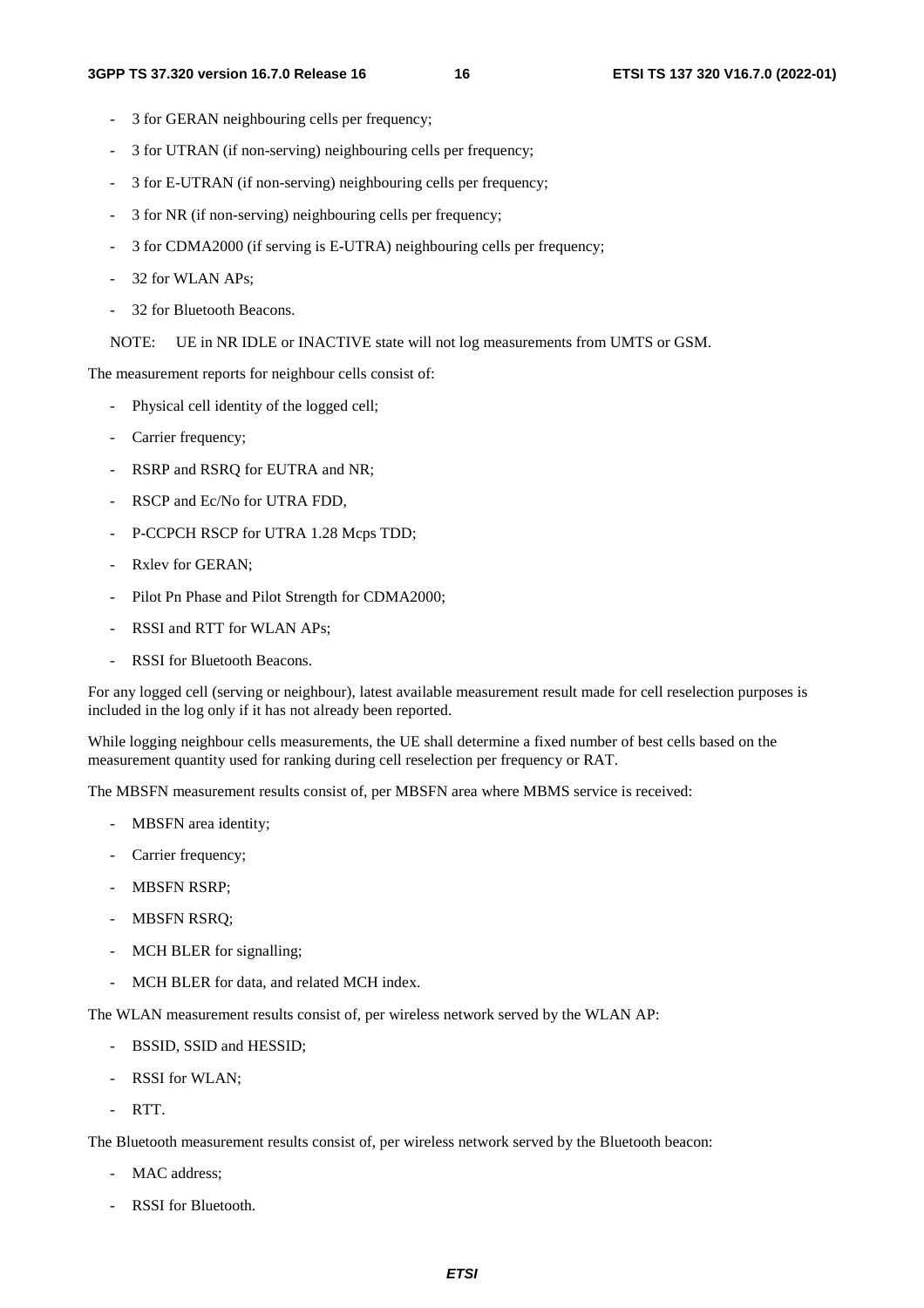**3GPP TS 37.320 version 16.7.0 Release 16 17 ETSI TS 137 320 V16.7.0 (2022-01)**

Measurements are performed in accordance with requirements defined in TS 25.133 [2] and TS 36.133 [3] and TS 38.133 [16].

The measurement report is self contained, i.e. the RAN node is able to interpret the Logged MDT reporting results even if it does not have access to the logged measurement configuration. Each measurement report also contains the necessary parameters for the network to be able to route the reports to the correct TCE and for OAM to identify what is reported. The parameters are sent to the UE in the logged configuration message, see clause 5.1.1.1.1.

For each MDT measurement the UE includes a relative time stamp. The base unit for time information in the Logged MDT reports is the second. In the log associated to periodical logging configuration, the time stamp indicates the point in time when periodic logging timer expires. The time stamp is counted in seconds from the moment the logged measurement configuration is received at the UE, relative to the absolute time stamp received within the configuration. The absolute time stamp is the current network time at the point when Logged MDT is configured to the UE. The UE echoes back this absolute reference time. The time format for Logged MDT report is: *YY-MM-DD HH:MM:SS*.

Location information is based on available location information in the UE. Thus, the Logged MDT measurements are tagged by the UE with location data in the following manner:

- ECGI, Cell-Id or NCGI in TS 38.300 [22] of the serving cell when the measurement was taken is always included in E-UTRAN, UTRAN or NR respectively;
- Detailed location information (e.g. GNSS location information) is included if available in the UE when the measurement was taken. If detailed location information is available, the reporting shall consist of latitude and longitude. Depending on availability, altitude, uncertainty and confidence may be also additionally included. UE tags available detailed location information only once with upcoming measurement sample, and then the detailed location information is discarded, i.e. the validity of detailed location information is implicitly assumed to be one logging interval;
- For NR, sensor information (i.e. uncompensated barometric pressure measurement, UE speed and UE orientation) can be included, if available in the UE when the measurement was taken.
- NOTE: The neighbour cell measurement information that is provided by the UE may be used to determine the UE location (RF fingerprint).

Depending on location information availability, measurement log/report consists of:

- time information, RF measurements, RF fingerprints; or
- time information, RF measurements, detailed location information (e.g. GNSS location information);

time information, RF measurements, detailed location information, sensor information.

### 5.1.1.4 MDT context handling

For Logged MDT in IDLE, CELL\_PCH, URA\_PCH states and CELL\_FACH state when second DRX cycle is used and INACTIVE, no need is identified to transfer an MDT context (any related configuration information about measurement and reporting) between (e/g)NBs/RNCs if corresponding MDT configuration has already been configured to UE. In addition, MDT context is assumed to be released in the RAN nodes when the UE is in IDLE and INACTIVE if corresponding MDT configuration has already been configured to UE.

For UE in INACTIVE, the MDT context handling during cell reselection as described in 5.4.2 apply.

## 5.1.2 Immediate MDT procedures

### 5.1.2.1 Measurement configuration

For Immediate MDT, RAN measurements and UE measurements can be configured. The configuration for UE measurements is based on the existing RRC measurement procedures for configuration and reporting with some extensions for location information.

NOTE: No extensions related to time stamp are expected for Immediate MDT i.e. time stamp is expected to be provided by eNB/RNC/gNB.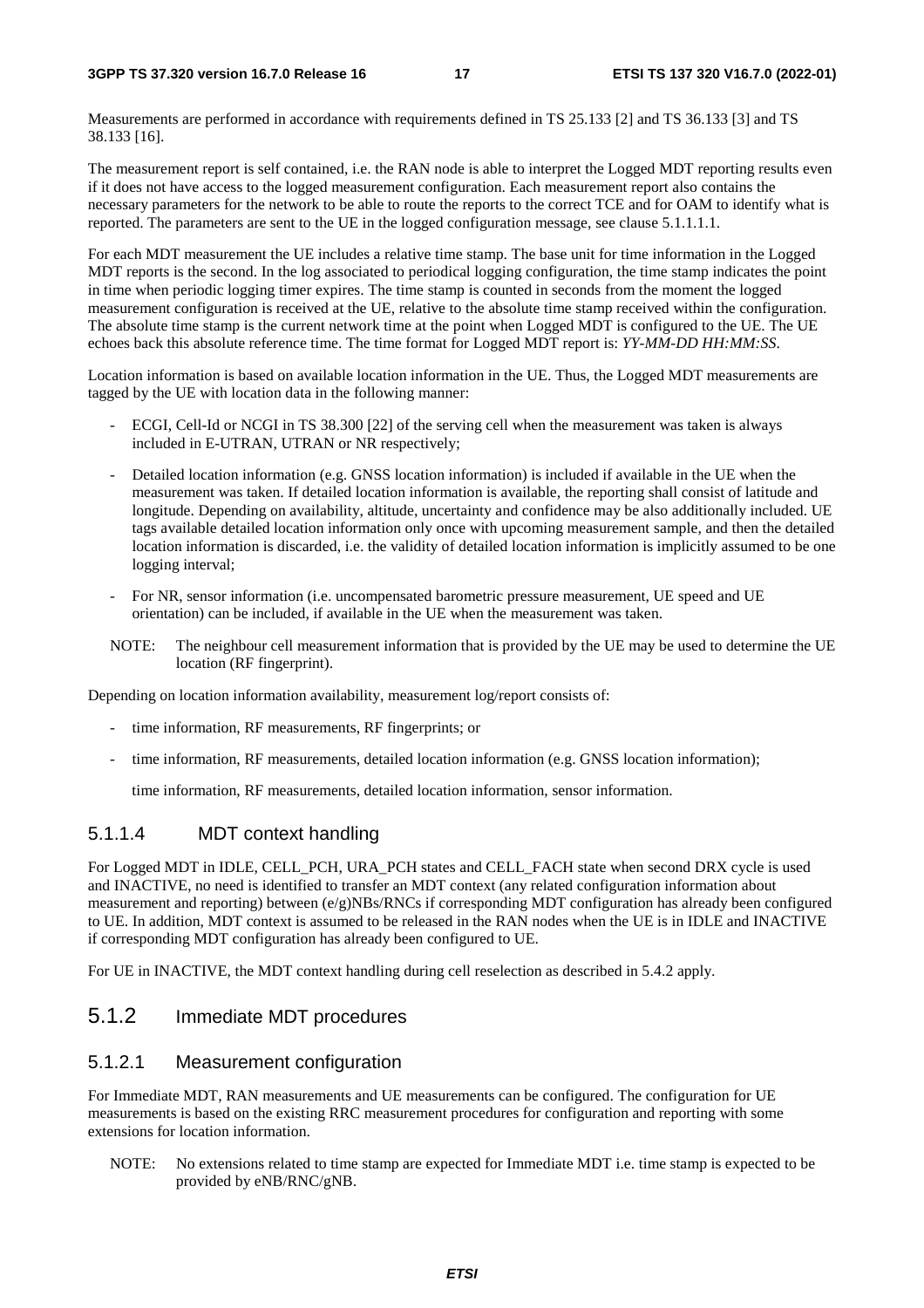If area scope is included in the MDT configuration provided to the RAN, the UE is configured with respective measurement when the UE is connected to a cell that is part of the configured area scope.

#### 5.1.2.2 Measurement reporting

For Immediate MDT, the UE provides detailed location information (e.g. GNSS location information) if available. The UE also provides available neighbour cell measurement information that may be used to determine the UE location (RF fingerprint). ECGI, Cell-Id, or CellIdentity of the serving cell when the measurement was taken is always assumed known in E-UTRAN, UTRAN or NR respectively.

The location information which comes with UE radio measurements for MDT can be correlated with other MDT measurements, e.g. RAN measurements. For MDT measurements where UE location information is provided separately, it is assumed that the correlation of location information and MDT measurements should be done in the TCE based on time-stamps.

### 5.1.2.3 MDT context handling during handover

The measurements configured in the UE for Immediate MDT should fully comply with the transferring and reconfiguration principles for the current measurements configured in the UE for RRM purpose during handover (including conformance with Rel-8 and Rel-9).

The target node releases the measurements configured in the UE for immediate MDT which are no longer needed based on any MDT trace configuration it receives or does not receive.

In addition, MDT configuration handling during handover depends on MDT initiation from OAM defined in clause 5.1.3:

- The MDT configuration configured by management based trace function will not propagate during handover.
- For LTE, the MDT configuration received by signalling based trace messages for a specific UE will propagate during intra-PLMN handover, and may propagate during inter-PLMN handover if the Signalling Based MDT PLMN List is available and includes the target PLMN. This behaviour applies also for MDT configuration that includes area scope, regardless of whether the source or target cell is part of the configured area scope. This behaviour applies also for Xn inter-RAT handover.
- For UMTS, the MDT configuration received by signalling based trace messages for a specific UE will continue during intra-PLMN handover, and may continue during inter-PLMN handover if the Signalling Based MDT PLMN List is available and includes the target PLMN, except for the case of SRNS relocation.
- For NR, the MDT configuration received by signalling based trace messages for a specific UE will propagate during intra-PLMN handover, and may propagate during inter-PLMN handover if the Signalling Based MDT PLMN List is available and includes the target PLMN. This behaviour applies also for MDT configuration that includes area scope, regardless of whether the source or target cell is part of the configured area scope. This behaviour applies also for Xn inter-RAT handover.
- NOTE: In the case of SRNS relocation, MDT may be reactivated by the Core Network following a successful relocation.

## 5.1.3 MDT Initiation

There are two cases that RAN should initiate a MDT measurements collection task. One is that the MDT task is initiated without targeting a specific UE by the cell traffic trace, i.e. management based trace function from OAM. The other is that the MDT task is initiated towards a specific UE by the signalling trace activation messages from CN nodes, i.e. the Initial Context Setup message, the Trace Start message or the Handover request message in E-UTRAN or NR, the CN Invoke Trace message in UTRAN. The detailed procedures to transfer the MDT configurations to RAN are specified in TS 32.422 [6].

For signalling based MDT, the CN shall not initiate MDT towards a particular user unless it is allowed.

For management based MDT, the CN indicates to the RAN whether MDT is allowed to be configured by the RAN for this user considering e.g. user consent and roaming status (see TS 32.422 [6]), by providing management based MDT allowed information. For E-UTRAN/UTRAN, the MDT allowed information consists of the Management Based MDT Allowed indication and optionally the Management Based MDT PLMN List. For NR, the MDT allowed information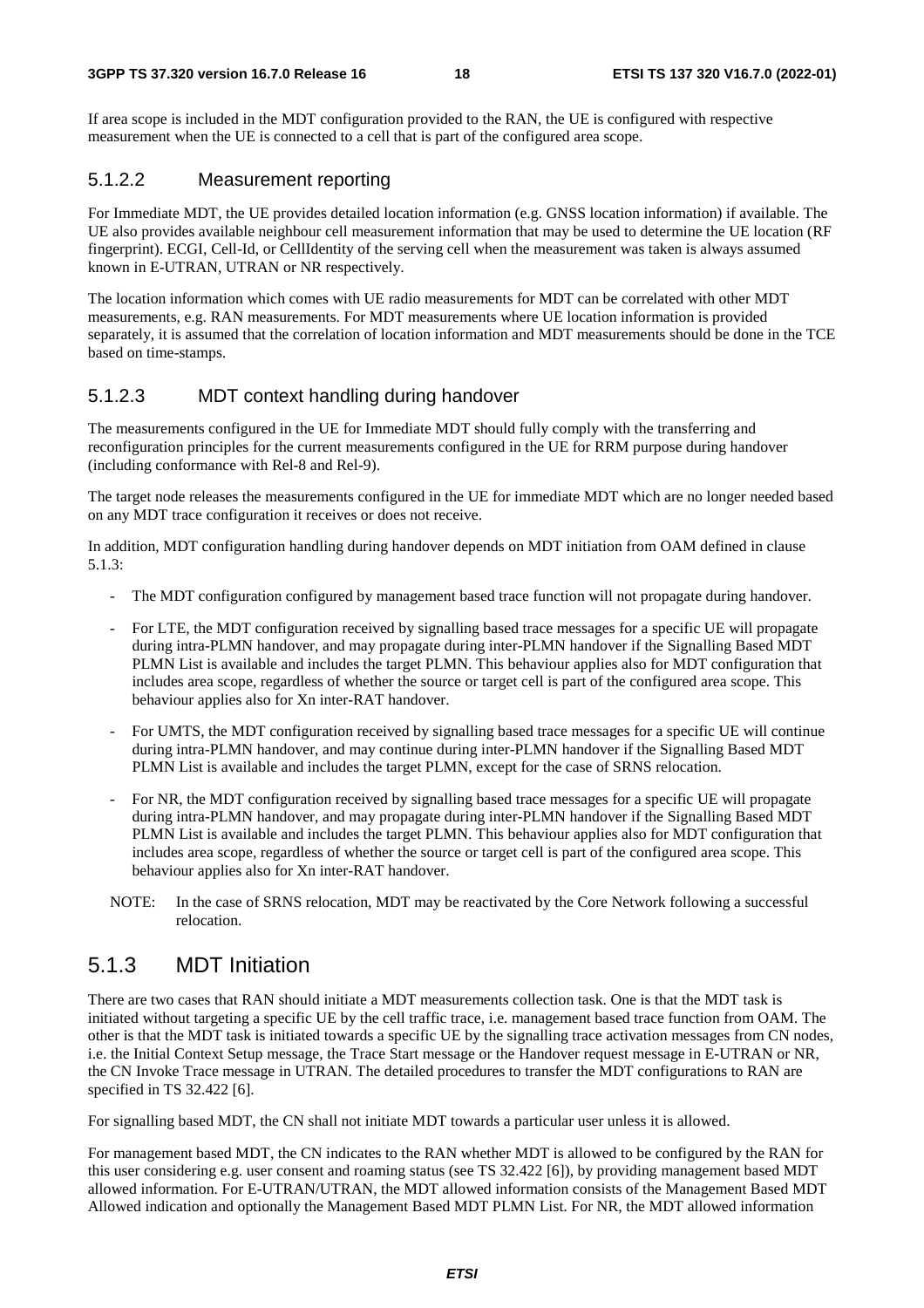only consists of the Management Based MDT PLMN List. The management based MDT allowed information propagates during inter-PLMN handover if the Management Based MDT PLMN List is available and includes the target PLMN.

A UE is configured with an MDT PLMN List only if user consent is valid for the RPLMN.

### 5.1.4 UE capabilities

MDT relevant UE capabilities are component of radio access UE capabilities. Thus, the procedures used for handling UE radio capabilities over (E-)UTRAN and NR apply.

For (E-)UTRAN:

- The UE indicates one capability bit for support for Logged MDT, which indicates that the UE supports logging of downlink pilot strength measurements. The UE may also indicate capability for stand-alone GNSS positioning.
- The E-UTRA UE may indicate a capability for RX-TX time difference measurement for E-CID positioning for MDT.
- The E-UTRA UE may indicate a capability for support of logging of MBSFN measurements.
- The E-UTRA UE may indicate a capability for support of UL PDCP delay measurement when the UE is not configured with MR-DC.
- The E-UTRA UE may indicate a capability for support of UL PDCP Packet Average Delay measurement when the UE is configured with EN-DC.
- The E-UTRA UE may indicate a capability for support of Bluetooth measurements in RRC idle mode.
- The E-UTRA UE may indicate a capability for support of WLAN measurements in RRC idle mode.
- The E-UTRA UE may indicate a capability for support of Bluetooth measurements in RRC connected mode.
- The E-UTRA UE may indicate a capability for support of WLAN measurements in RRC connected mode.
- For UMTS support of the Accessibility measurements is an optional UE feature.

For NR:

- The UE indicates one capability bit for support for Logged MDT in RRC idle and inactive mode, to indicate that the UE supports logging of downlink pilot strength measurements, periodical logging and event-triggered logging.
- The UE may indicate capability for stand-alone GNSS positioning.
- The NR UE may indicate a capability for support of UL PDCP packet average delay measurement.
- The NR UE may indicate a capability for support of Bluetooth measurements in RRC idle and inactive mode.
- The NR UE may indicate a capability for support of WLAN measurements in RRC idle and inactive mode.
- The NR UE may indicate a capability for support of Bluetooth measurements in RRC connected state.
- The NR UE may indicate a capability for support of WLAN measurements in RRC connected state.
- The NR UE may indicate a capability for support of barometer measurements.
- The NR UE may indicate a capability for support of orientation measurements.
- The NR UE may indicate a capability for support of speed measurements.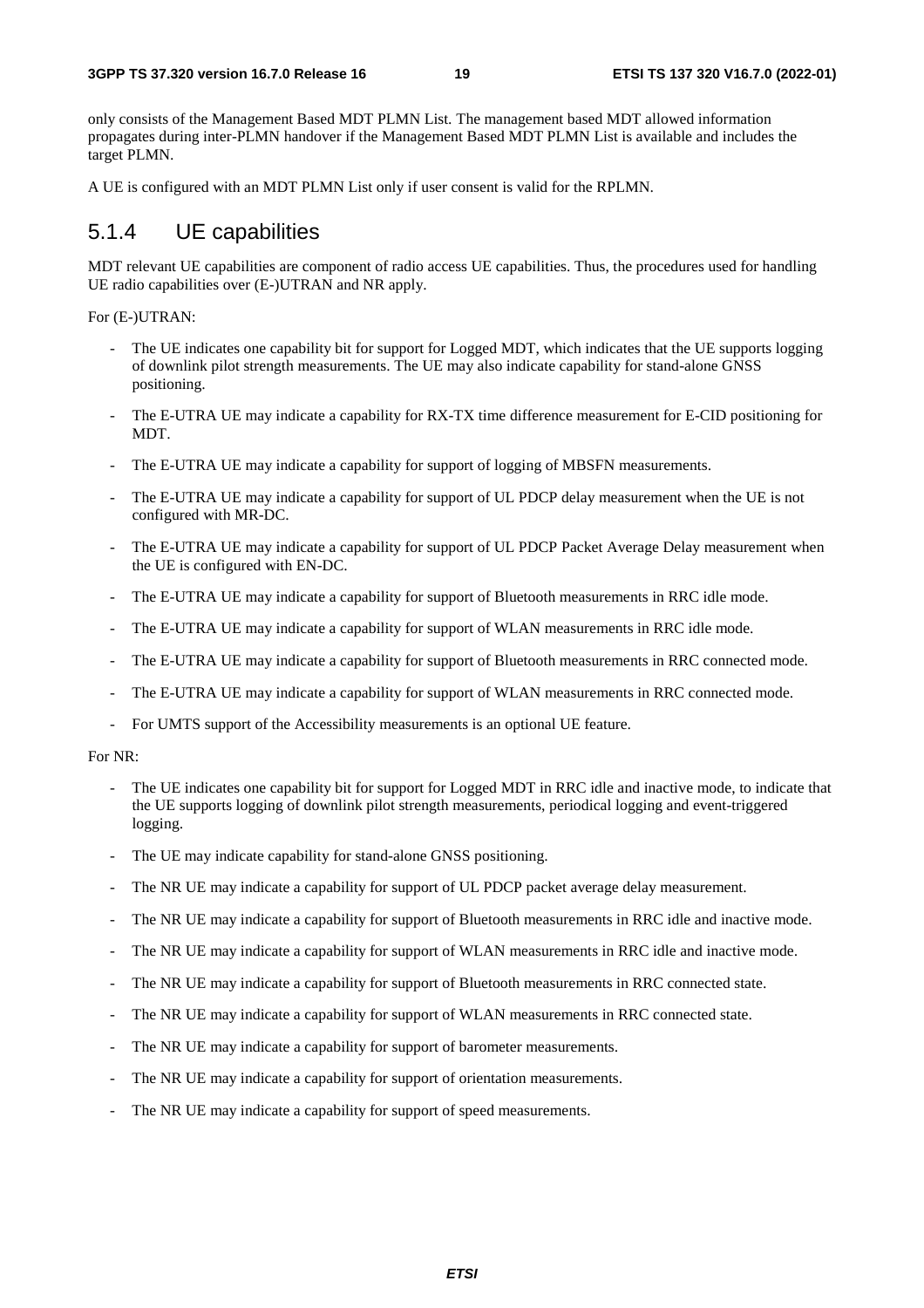# 5.1.5 Void

### 5.1.6 Accessibility measurements

The UE logs failed RRC connection establishments for LTE, UMTS and NR, i.e. a log is created when the RRC connection establishment procedure fails. For NR, UE logs any failed connection establishment attempt, i.e. a log is created when the RRC setup or resume procedure fails. The UE logs failed RRC connection establishments without the need for prior configuration by the network.

The UE stores the Selected PLMN on the RRC connection establishment failure or RRC resume procedure failure. Only if that PLMN is the same as the RPLMN, the UE may report the log.

NOTE: There is no expected performance degradation for networks using EPLMNs.

The trigger for creating a log related to a failed RRC connection establishment is for NR when timer T300 expires, for LTE when timer T300 expires and for UMTS when V300 is greater than N300. The trigger for creating log related to a failed RRC resume procedure is for NR when timer T319 expires.

The UE can store the following information related to the failed RRC connection establishment or failed RRC resume procedure:

- Time stamp, which is the elapsed time between logging and reporting the log.
- The global cell identity of the serving cell when the RRC connection establishment or resume fails, i.e. the cell which the UE attempted to access.
- The latest available radio measurements for any frequency or RAT
- The latest detailed location information, if available.
- For LTE:
	- Number of Random Access Preambles transmitted;
	- Indication whether the maximum transmission power was used;
	- Contention detected:
	- The latest WLAN measurement results, if available;
	- The latest Bluetooth measurement results, if available.
- For UMTS FDD:
	- Number of RRC Connection Request attempts (e.g. T300 expiry after receiving ACK and AICH)
- For UMTS 1.28 Mcps TDD:
	- Number of RRC Connection Request attempts.
	- Whether the FPACH is received or whether the maximum number Mmax of synchronisation attempts is reached.
	- Failure indication of the E-RUCCH transmission. It is only applied when common E-DCH is supported by UE and network.
- For NR:
	- SSB index of the downlink beams of serving cell;
	- The latest number of consecutive connection failures in the last failed cell the UE has experienced independent of RRC state transitions;
	- RACH failure report: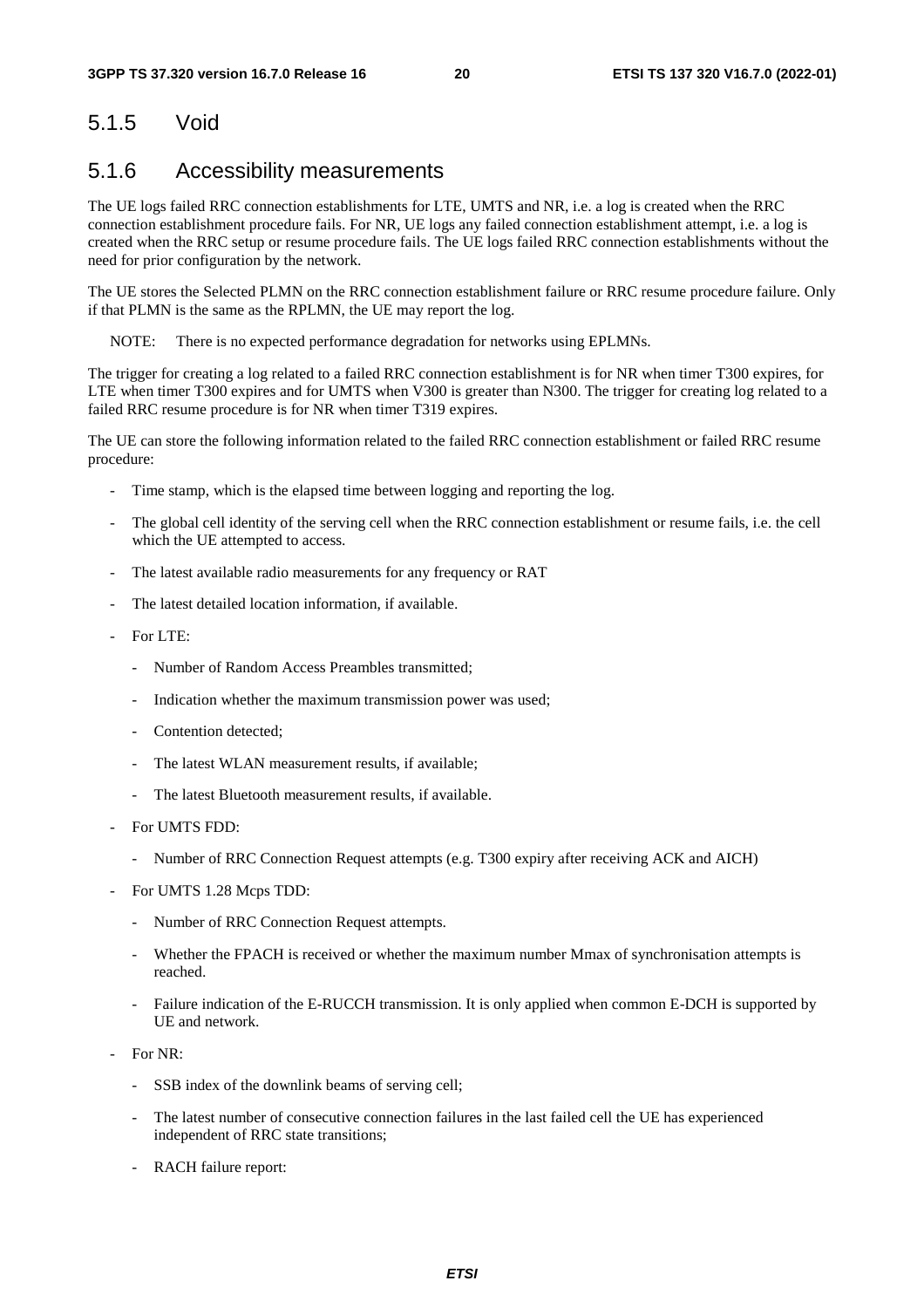- Tried SSB index and number of Random Access Preambles transmitted for each tried SSB in chronological order of attempts;
- Contention detected as per RACH attempt;
- Indication whether the selected SSB is above or below the rsrp-ThresholdSSB threshold, as per RACH attempt;
- TAC of the cell in which the UE performs the RA procedure;
- The latest WLAN measurement results, if available;
- The latest Bluetooth measurement results, if available;
- The latest sensor information, if available.

In addition, the CEF report may include additional information required for RACH Optimization solutions, as specified in TS 38.300 [22].

# 5.2 E-UTRAN solutions

## 5.2.1 RRC\_CONNECTED

UE in RRC Connected does not support Logged MDT in this release of the specification, except for the case of logged MDT for MBSFN measurements as described in clause 5.1.1. In order to support Immediate MDT where MDT measurements are executed in the UE, the existing RRC measurement configuration and reporting procedures apply. Some extensions are used to carry location information.

#### 5.2.1.1 Measurements and reporting triggers for Immediate MDT

Measurements to be performed for Immediate MDT purposes involve reporting triggers and criteria utilized for RRM. An MDT specific UE-based measurement for UL PDCP delay is applied for QoS verification purpose. In addition, there are measurements performed in eNB.

In particular, the following measurements shall be supported for Immediate MDT performance:

Measurements:

- M1: RSRP, RSRQ and SINR measurement by UE, see TS 36.214 [9].
- M2: Power Headroom measurement by UE, see TS 36.213 [11].
- M3: Received Interference Power measurement by eNB, see TS 36.214 [9]. This is a cell measurement. One sample is logged each measurement collection period, where one sample corresponds to a measurement period as specified in TS 36.133 [3].
- M4: Data Volume measurement separately for DL and UL, per QCI per UE, by eNB, see TS 36.314 [13].
- M5: Scheduled IP Throughput for MDT measurement separately for DL and UL, per RAB per UE and per UE for the DL, per UE for the UL, by eNB, see TS 36.314 [13]. QCI values of the RABs that have contributed to a measurement value are logged with the measurement values.
- M6: Packet Delay measurement, separately for DL and UL, per QCI per UE, see UL PDCP Delay, by the UE, and Packet Delay in the DL per QCI, by the eNB, TS 36.314 [13].
- NOTE 1: If the UE does not detect any UL PDCP delay based on the delay threshold and delay report interval configured by the network, the UE does not report any UL PDCP delay measurement within that period.
- NOTE 2: A UE in EN-DC mode of operation can be configured with UL PDCP Packet Average Delay (*ul-DelayValueConfig*), if UE is capable of performing the UL average PDCP queueing delay.
- M7: Packet Loss rate measurement, separately for DL and UL per QCI per UE, by the eNB, see Packet Loss rate in the UL and Packet Uu Loss rate in the DL TS 36.314 [13].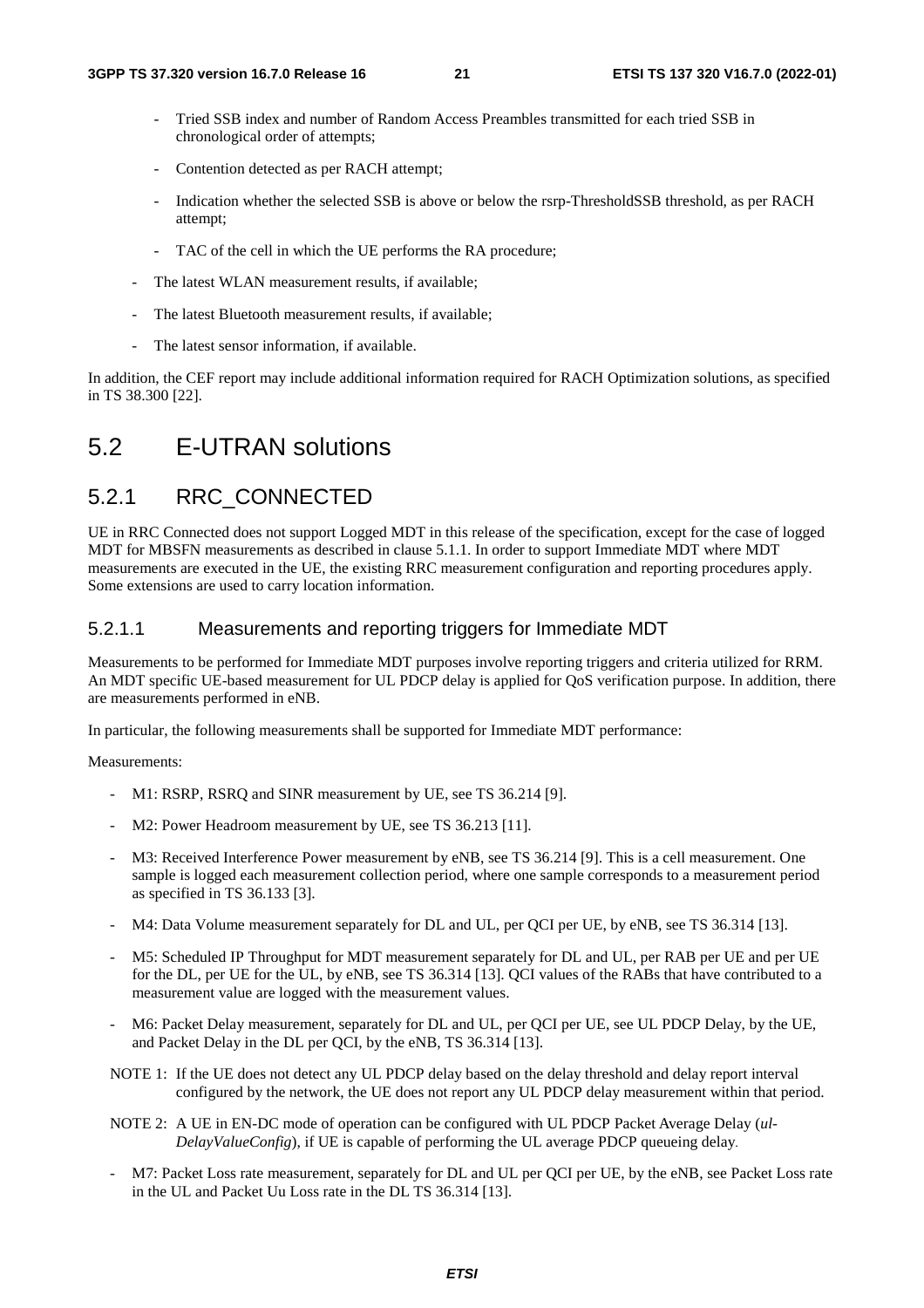- M8: RSSI measurement by UE, see TS 36.331 [5].
- M9: RTT measurement by UE, see TS 36.331 [5].

Measurement collection triggers:

- For M1:
	- Event-triggered measurement reports according to existing RRM configuration for events A1, A2, A3, A4, A5 A6, B1 or B2
	- Periodic, A2 event-triggered, or A2 event triggered periodic measurement report according to MDT specific measurement configuration.
- For  $M2$ .
	- Reception of Power Headroom Report (PHR) according to existing RRM configuration.
- NOTE 3: PHR is carried by MAC signalling. Thus, the existing mechanism of PHR transmission applies, see TS 36.321 [10].
- For M3:
	- End of measurement collection period
- For M4:
	- End of measurement collection period.
- For M5:
	- End of measurement collection period.
- For M6:
	- End of measurement collection period.
- For M7:
	- End of measurement collection period.
- $-$  For M8 $\cdot$ 
	- Associated to M1 and/or M6 related measurement reporting triggers.
- For M9:
	- Associated to M1 and/or M6 related measurement reporting triggers.

#### 5.2.1.2 Enhancement to Radio Link Failure report

The Radio Link Failure report contains information related to the latest connection failure experienced by the UE. The connection failure can be Radio Link Failure (RLF) or Handover Failure (HOF). The contents of the RLF report and the procedure for retrieving it by an eNB are described in TS 36.300 [12].

RLF reports can be collected by OAM. Upon RLF/HOF detection in the UE, *rlfReport* defined in TS 36.331 [5] also includes available location information on where RLF occurred, i.e. if detailed location information (e.g. GNSS location information) is available the reported location information in *rlfReport* consists of:

- Latitude, longitude (mandatory)
- Altitude (conditional on availability)
- Velocity (conditional on availability)
- Uncertainty (conditional on availability)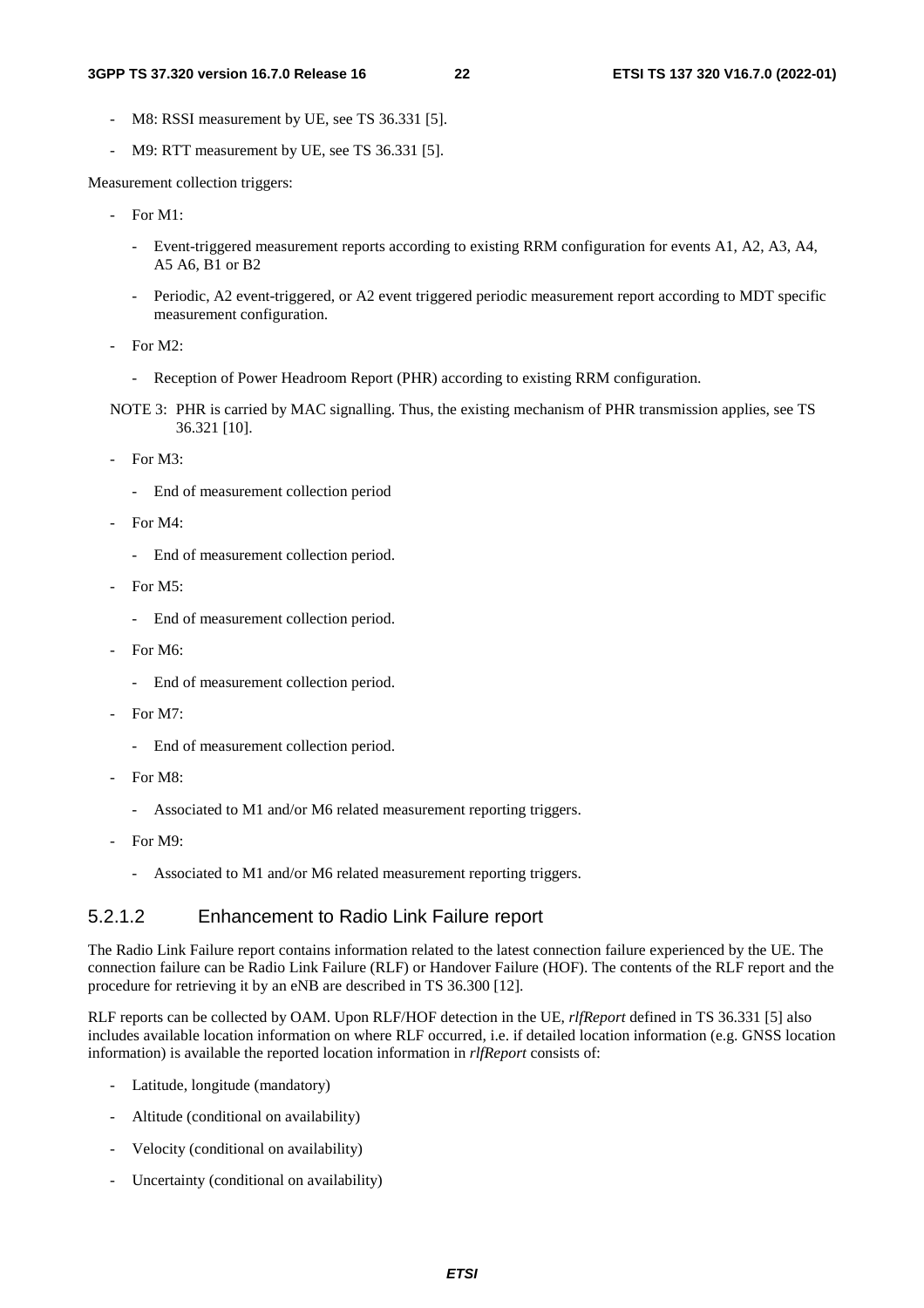- Confidence (conditional on availability)
- Direction (conditional on availability).

As an indication of impact to MMTEL calls the UE indicates in the radio link failure report whether a radio bearer with QCI 1 was established when radio link failure was detected.

RLF reports may also include available WLAN measurement results and/or Bluetooth measurement results for calculating UE location.

If available, the UE can indicate NR neighbor cell measurements in measurements results.

#### 5.2.1.3 Detailed Location Information

The M1 measurements are tagged by the UE with location data in the following manner:

- Detailed location information (e.g. GNSS location information) is included if available in the UE when the measurement was taken. If detailed location information is available, the reporting shall consist of latitude and longitude. Depending on availability, altitude, uncertainty and confidence may be also additionally included. The UE should include the available detailed location information only once. If the detailed location information is obtained by GNSS positioning method, GNSS time information shall be included. For both event based and periodic reporting (see 5.2.1.1), the detailed location information is included if the report is transmitted within the validity time after the detailed location information was obtained. The validity evaluation of detailed location information is left to UE implementation.
- To support UE location information in SCG failure, the location information (i.e. commonLocationInfo, see TS 38.331 [15] and WLAN and BT information, if available) is included in *SCGFailureInformation* message, see TS 36.331 [5].

For immediate MDT, the eNB can request the UE to attempt to make GNSS location information available. Standalone GNSS is used as the default baseline. It is desired that the UE provides fresh location information with each immediate MDT measurement report. The details how this is achieved is up to UE implementation.

The eNB may use an Enhanced Cell ID mechanism for location. The eNB forwards the raw E-CID specific measurements to the TCE. When E-CID positioning is requested, the eNB may choose to not use E-CID positioning for collected measurement for which the UE provides detailed location information.

### 5.2.2 RRC\_IDLE

For UE in RRC\_IDLE state Logged MDT procedures as described in 5.1.1 apply.

Logged MDT measurements are sent on Signalling Radio Bearer SRB2 in RRC\_CONNECTED state.

# 5.3 UTRAN solutions

### 5.3.1 UTRA RRC Connected

In CELL PCH, URA PCH states and CELL FACH state when second DRX cycle is used, UE supports Logged MDT as described in 5.1.1. In CELL\_DCH state UE supports Immediate MDT as described in 5.1.2. In CELL\_FACH state when second DRX cycle is not used, MDT is not supported in the current release.

#### 5.3.1.1 Measurements and reporting events for Immediate MDT

The solutions for Immediate MDT in UTRAN are only applicable for UEs in CELL\_DCH state. Measurements to be performed for Immediate MDT purposes involve normal UTRAN reporting triggers and criteria utilized for controlling the RRC connection. In addition, there are measurements defined that are performed in UTRAN. In particular, the following measurements shall be supported for Immediate MDT:

Measurements:

- M1: CPICH RSCP and CPICH Ec/No measurement (FDD) by UE, see TS 25.215 [7].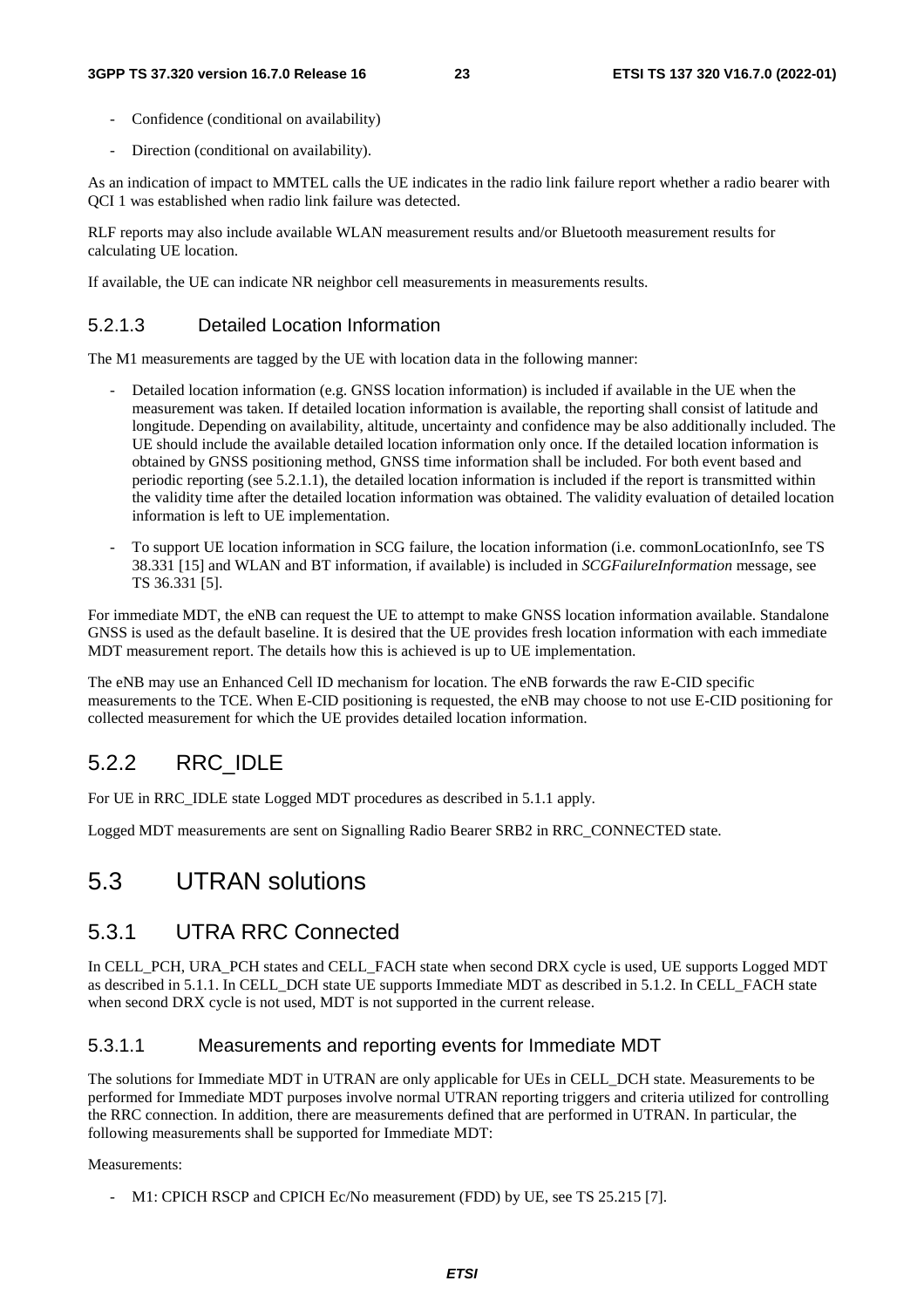- M2: P-CCPCH RSCP and Timeslot ISCP for UTRA 1.28 Mcps TDD by UE, see TS 25.225 [8].
- M3: SIR and SIR error (FDD) by NodeB, see TS 25.215 [7] and TS 25.225 [8].
- M4: UE power headroom (UPH) by the UE, applicable for E-DCH transport channels, see TS 25.215 [7] and TS 25.225 [8].
- M5: Received total wideband power (RTWP) by Node B, see TS 25.215 [7] TS 25.225 [8], and TS 25.133 [2]. This is a cell measurement.
- M6: Data Volume measurement, separately for DL and UL, per QoS class per UE, by RNC.
- M7: Throughput measurement, separately for DL and UL, per RAB per UE and per UE, by RNC. Traffic class and Traffic Handling Priority for interactive RABs for the RABs that have contributed to a measurement value are logged with the measurement values.

Measurement collection triggers:

- For M1:
	- Event triggered measurement reports according to existing RRM configuration, for measurement types intrafrequency measurement, inter-frequency measurement and inter-RAT measurement.
	- Periodic, or 1F event-triggered measurement report, primary CPICH becomes worse than an absolute threshold, according to MDT specific measurement configuration.
- For M2:
	- Event triggered measurement reports according to existing RRM configuration, for measurement types intrafrequency measurement, inter-frequency measurement and inter-RAT measurement.
	- Periodic, or 1I event-triggered measurement report, timeslot ISCP above a certain threshold (TDD), according to MDT specific measurement configuration.
- For M3:
	- When available
- For M4:
	- Reception of UPH according to existing RRM configuration
	- Provided by the UE according to RRM configuration.
	- UPH samples may be collected and logged:
		- always
		- periodic, one sample per period.
		- periodic, one sample per period, when measurement value  $\lt$  threshold.
- For M5:
	- When available.
	- End of measurement collection period.
- For M6:
	- End of measurement collection period.
- For M7:
	- End of measurement collection period.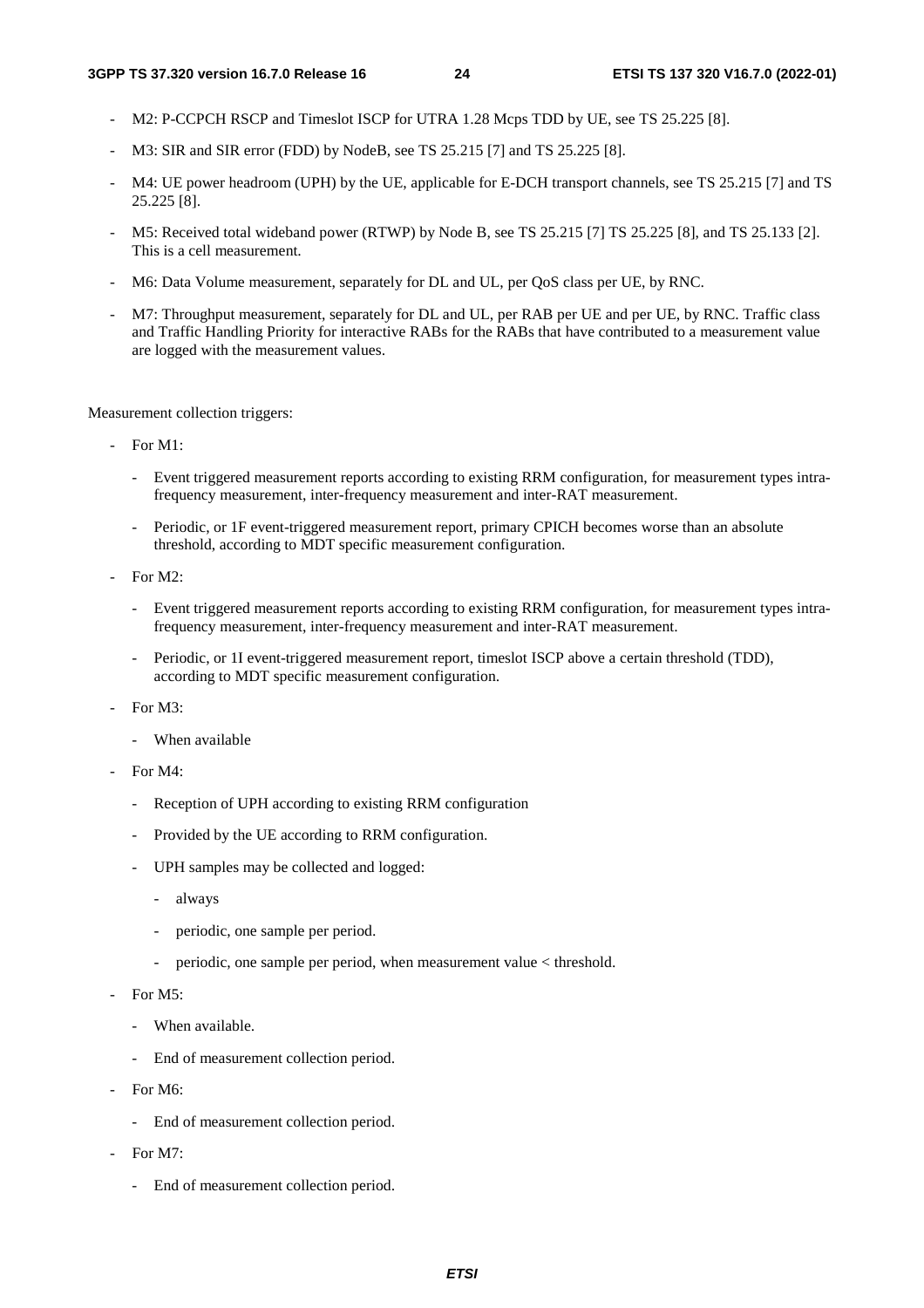### 5.3.1.2 Detailed Location Information

For Immediate MDT, existing procedures for UE Location information are used to obtain detailed location information.

# 5.3.2 UTRA Idle

For UEs in UTRA Idle mode Logged MDT procedures as described in 5.1.1 apply.

Logged MDT measurements are sent on Signalling Radio Bearer SRB4 in RRC Connected mode.

# 5.4 NR solutions

### 5.4.0 General

The management-based MDT configuration should not overwrite signalling based MDT configuration in all the single connection scenarios and EN-DC scenario.

# 5.4.1 RRC\_CONNECTED

In RRC\_CONNECTED state UE supports Immediate MDT as described in 5.1.2. In order to support Immediate MDT, the existing RRC measurement configuration and reporting procedures apply. Some extensions are used to carry location information.

### 5.4.1.1 Measurements and reporting triggers for Immediate MDT

Measurements to be performed for Immediate MDT purposes involve reporting triggers and criteria utilized for RRM. In addition, there are associated network performance measurements performed in the gNB.

In particular, the following measurements shall be supported for Immediate MDT performance:

Measurements:

- RAT neighbour cells, including cell/beam level measurement for NR cells only, TS 38.215 [19].
- 
- 
- 
- M1: DL signal quantities measurement results for the serving cell and for intra-frequency/Inter-RAT neighbour cells, including cell/beam level measurement for NR cells only, TS 38.215 [19].<br>
M2: Power Headroom measurement M2: Power Headroom measurement by UE, TS 38.213 [20].<br>
M3: Void.<br>
M4: PDCP SDU Data Volume measurement separately for DL<br>
M5: Average UE throughput measurement separately for DL<br>
per DRB per UE and per UE for the UL, by gN - M3: Void.<br>- M4: PDCP<br>- M5: Avera<br>per DRB p<br>- M6: Packe<br>[18].<br>- M7: Packe<br>[18].<br>- M8: RSSI<br>- M9: RTT M9: RTT MOTE 1: M5<br>bear M4: PDCP SDU Data Volume measurement separately for DL and UL, per DRB per UE, see TS 28.552 [17].<br>
M5: Average UE throughput measurement separately for DL and UL, per DRB per UE and per UE for the DL<br>
per DRB per UE and p per DRB per UE and per UE for the UL, by gNB, see TS 28.552 [17].
- [18].
- M5: Average UE throughput measurement separately for DL and UL, per DRB per UE and per UE for the DL,<br>
per DRB per UE and per UE for the UL, by gNB, see TS 28.552 [17].<br>
M6: Packet Delay measurement separately for DL and U M6: Packet Delay measurement separately for DL and UL, per DRB per UE, TS 28.552 [17] and TS 38.314<br>
18].<br>
M7: Packet loss rate measurement separately for DL and UL, per DRB per UE, TS 28.552 [17] and TS 38.31<br>
18.<br>
M8: RS M7: Packet loss rate measurement separately for DL and UL, per DRB per UE, TS 28.552 [17] and TS 38.314 [18].<br>
18. RSSI measurement by UE (for WLAN/Bluetooth measurement) see TS 38.331 [15].<br>
19: RTT Measurement by UE (for [18].
- 
- 
- M8: RSSI measurement by UE (for WLAN/Bluetooth measurement) see TS 38.331 [15].<br>
TM9: RTT Measurement by UE (for WLAN measurement) see TS 38.331 [15].<br>
NOTE 1: M5 ~ M7 do not apply to EN-DC SN terminated MCG/split bearers M9: RTT Measurement by UE (for WLAN measurement) see TS 38.331 [15].<br>
MOTE 1: M5 ~ M7 do not apply to EN-DC SN terminated MCG/split bearers and<br>
bearers in Rel-16.<br>
asurement collection triggers:<br>
For M1:<br> **ETSI** NOTE 1: M5 ~ M7 do not apply to EN-DC SN terminated MCG/split bearers and MN terminated SCG/split bearers in Rel-16.

Measurement collection triggers:

- For M1: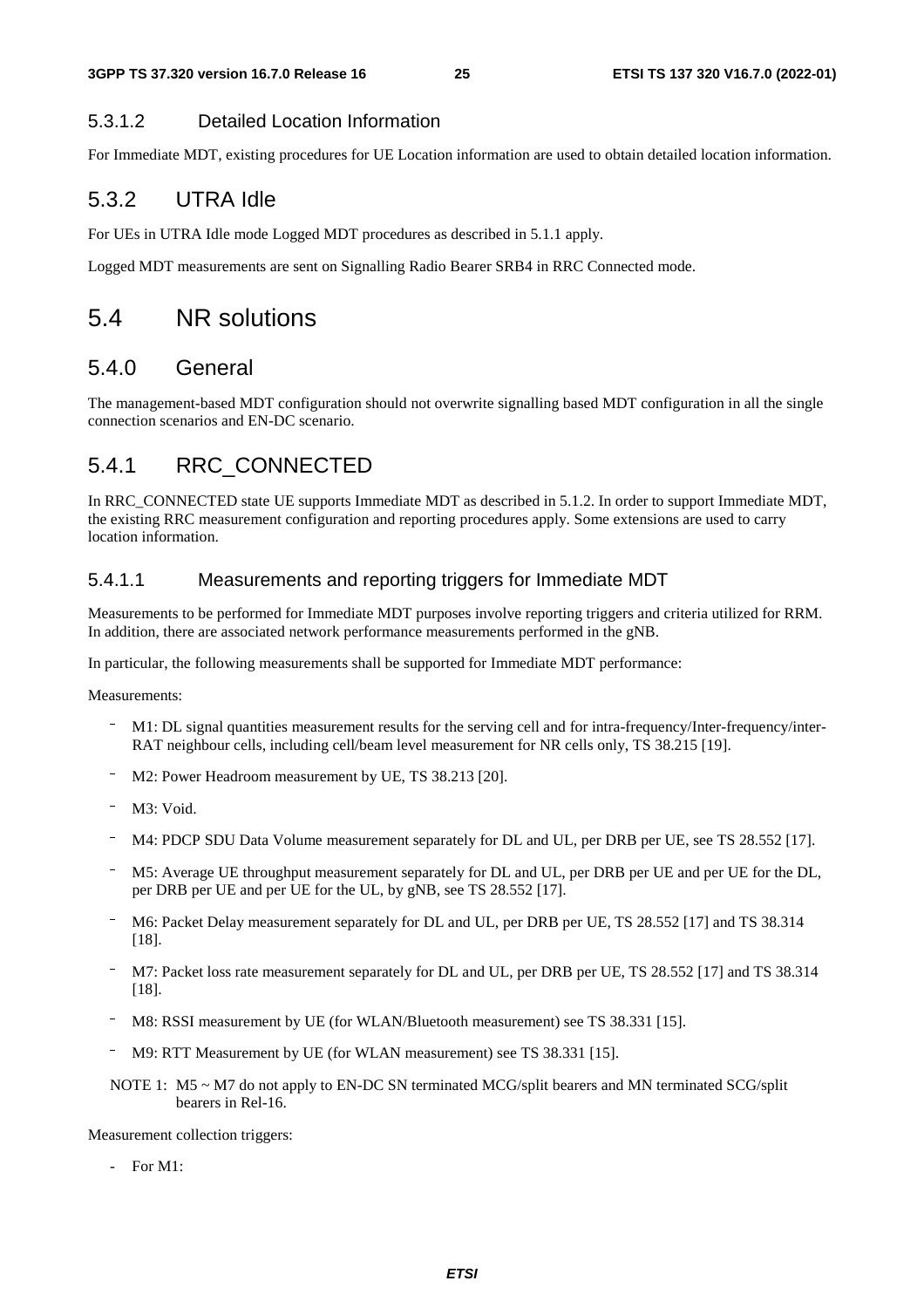- Event-triggered measurement reports according to existing RRM configuration for events A1, A2, A3, A4, A5, A6, B1 or B2.
- Periodic, A2 event-triggered, or A2 event triggered periodic measurement report according to MDT specific measurement configuration.
- For M2:
	- Reception of Power Headroom Report (PHR) according to existing RRM configuration.
- NOTE 2: PHR is carried by MAC signalling. Thus, the existing mechanism of PHR transmission applies, see TS 38.321 [21].
- For M3:
	- End of measurement collection period.
- For M4:
	- End of measurement collection period.
- For M5:
	- End of measurement collection period.
- NOTE 3: If transmission of a data burst is ongoing at the boundary of the measurement collection period, T1 and T2 in throughput evaluations are set to the end and the start of the measurement period, respectively.
- For M6:
	- End of measurement collection period.
- For M7:
	- End of measurement collection period.
- $For M8$ 
	- Associated to M1 and/or M6 related measurement reporting triggers.
- For M9:
	- Associated to M1 and/or M6 related UE measurement reporting triggers.

#### 5.4.1.2 Radio Link Failure report

The Radio Link Failure report contains information related to the latest connection failure experienced by the UE. The connection failure can be Radio Link Failure (RLF) or Handover Failure (HOF). The contents of the RLF report and the procedure for retrieving it by a gNB are specified in TS 38.331 [15].

NR RLF report content required for MDT includes:

- Latest radio measurement results of the serving and neighbouring cells, including SSB/CSI-RS index and associated measurements in the serving and neighbouring cells;
- NOTE: The measure quantities are sorted through the same RS type depending on the availability, according to the following priority: RSRP, RSRQ, SINR.
- WLAN and Bluetooth measurement results, if were configured prior RLF and are available for reporting;
- "No suitable cell is found" flag when T311 expires;
- Indication per SSB/CSI-RS beams reporting whether it is configured to RLM purpose;
- Available sensor information;
- Available detailed location information;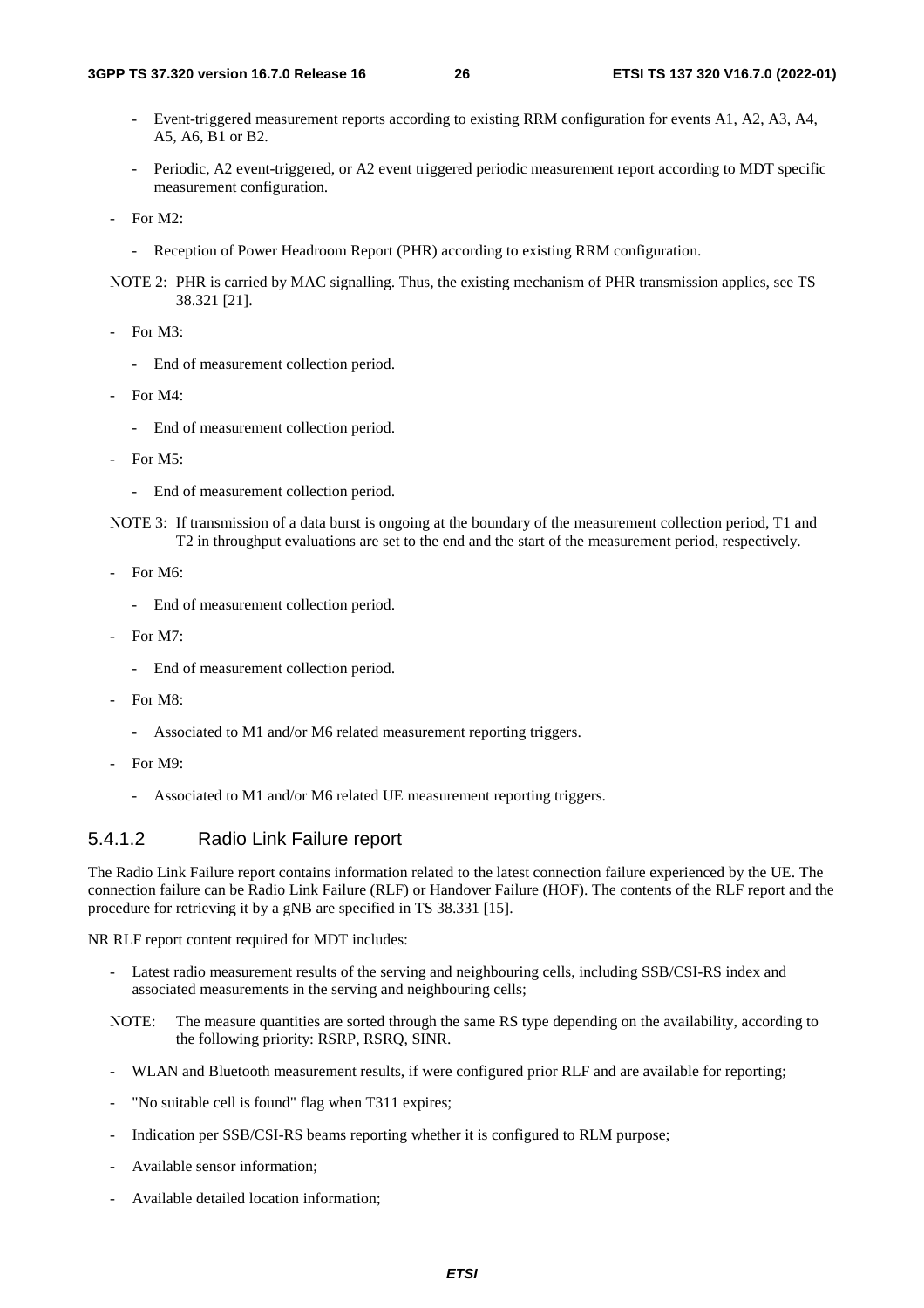- RACH failure report (in case, the cause for RLF is random access problem or Beam Failure Recovery failure):
	- Tried SSB/CSI-RS index and number of Random Access Preambles transmitted for each tried SSB/CSI-RS in chronological order of attempts;

Contention detected as per RACH attempt;

- Indication whether the selected SSB is above or below the rsrp-ThresholdSSB threshold, as per RACH attempt;
- TAC of the cell in which the UE performs the RA procedure;
- Frequency location related information of the RA resources used by the UE as specified in TS 38.331 [15].

If detailed location information (e.g. GNSS location information) is available the reported location information in *rlf-Report* consists of:

- Latitude, longitude (mandatory);
- Altitude (conditional on availability);
- Velocity (conditional on availability);
- Uncertainty (conditional on availability);
- Confidence (conditional on availability);
- Direction (conditional on availability).

If sensor information is available, the sensor information may convey uncompensated barometric pressure, UE speed, and UE orientation.

In addition, the RLF report may include additional information required for MRO solutions, as specified in TS 38.300 [22].

#### 5.4.1.3 Immediate MDT for MR-DC

Immediate MDT is supported for EN-DC scenario.

In signalling based immediate MDT, MME provides MDT configuration for both MN and SN towards MN including multi RAT SN configuration, specifically E-UTRA and NR MDT configuration. MN then forwards the NR MDT configuration towards SN (EN-DC scenario, SN is always NR).

In management-based immediate MDT, OAM provides the MDT configuration to both MN and SN independently. For both MN and SN, Management based MDT should not overwrite signalling based MDT.

For immediate MDT configuration, MN and SN can independently configure and receive measurement from the UE.

### 5.4.2 RRC\_IDLE & RRC\_INACTIVE

For UE in RRC\_IDLE and RRC\_INACTIVE states Logged MDT procedures as described in 5.1.1 apply.

For Logged MDT measurement collection for RRC INACTIVE UEs, the actual process of logging within the UE, takes place in RRC INACTIVE state and may be continued in RRC IDLE state; or vice versa.

The logged measurement stored in UE during RRC INACTIVE and RRC IDLE state are kept for a given common period before they are deleted as in LTE MDT.

If the signalling based logged MDT received by the NG-RAN when UE is in RRC\_INACTIVE:

- The NG-RAN stores the logged MDT configuration in the UE context;
- When the UE resumes the RRC connection in the last serving NG-RAN, the NG-RAN can configure the MDT configuration for the UE;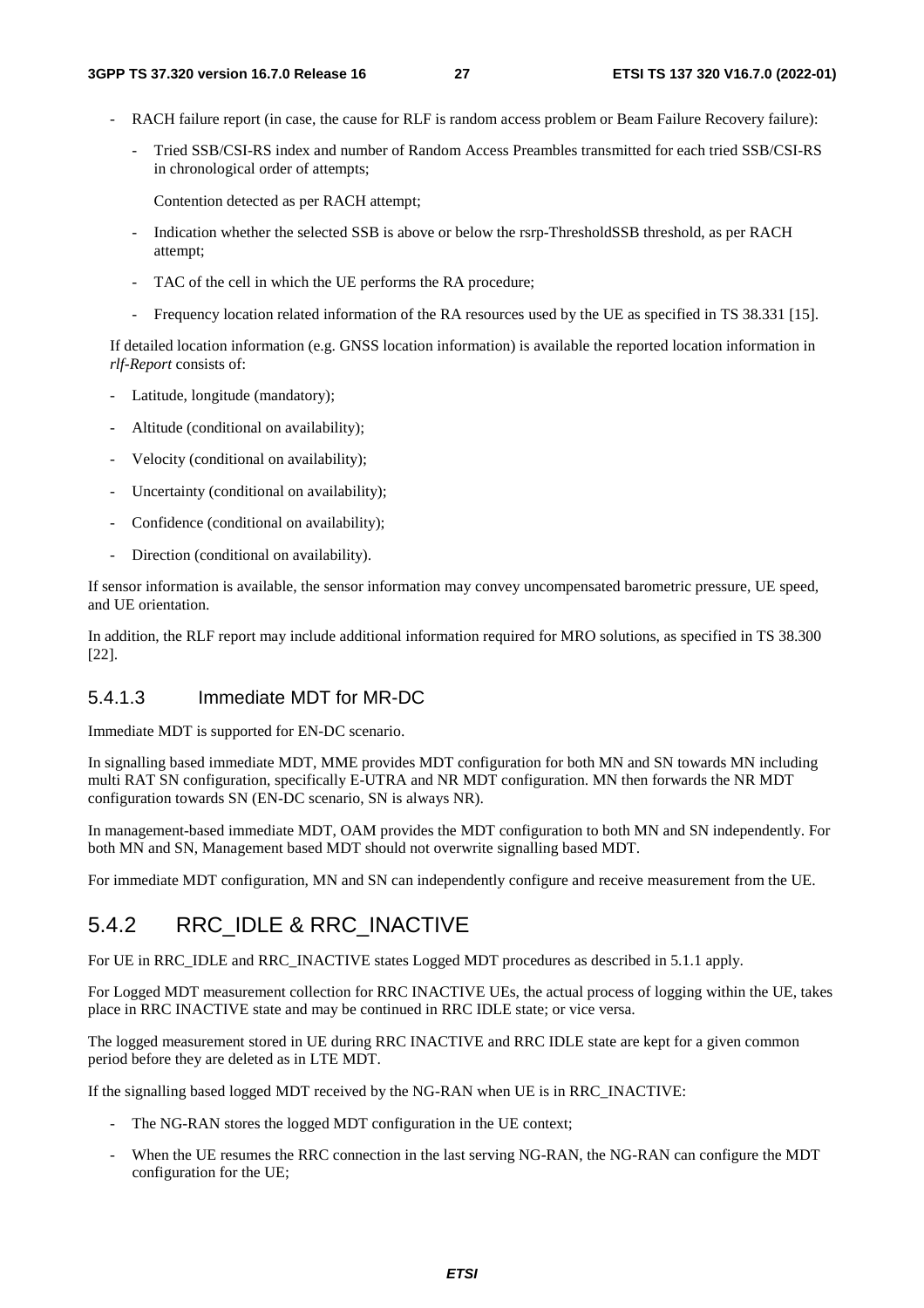- When the UE resumes the RRC connection in one new NG-RAN, the new NG-RAN can configure the MDT configuration for the UE, only if the signalling based logged MDT was received by the new NG-RAN from the previous NG-RAN or AMF.

If the management based logged MDT received by the NG-RAN when UE is in RRC\_INACTIVE,

- No requirement for the NG-RAN to store the logged MDT configuration in the UE context;
- When the UE resumes the RRC connection in the last serving NG-RAN, the NG-RAN can configure the MDT configuration for the UE;
- When the UE resumes the RRC connection in another NG-RAN, the source NG-RAN will not propagate the management based logged MDT configuration. The source NG-RAN should inform the target NG-RAN of UE consents.

Logged MDT measurements are sent on Signalling Radio Bearer SRB2 in RRC\_CONNECTED state.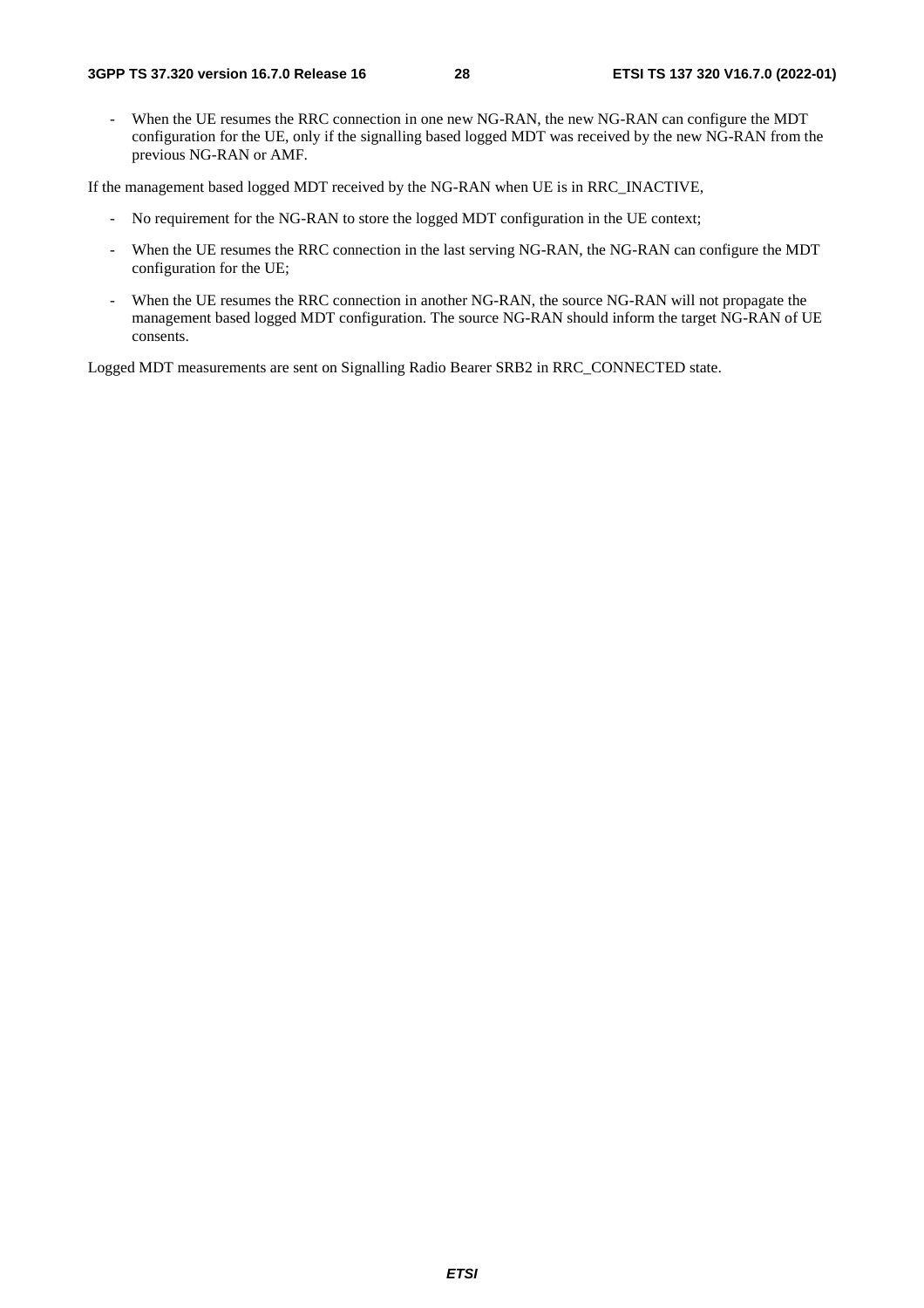# Annex A (informative): Coverage use cases

The MDT data reported from UEs and the RAN may be used to monitor and detect coverage problems in the network. Some examples of use cases of coverage problem monitoring and detection are described in the following:

- **Coverage hole:** A coverage hole is an area where the signal level SNR (or SINR) of both serving and allowed neighbor cells is below the level needed to maintain basic service (SRB & DL common channels), i.e. coverage of PDCCH. Coverage holes are usually caused by physical obstructions such as new buildings, hills, or by unsuitable antenna parameters, or just inadequate RF planning. UE in coverage hole will suffer from call drop and radio link failure. Multi-band and/or Multi-RAT UEs may go to other network layer instead.
- **Weak coverage:** Weak coverage occurs when the signal level SNR (or SINR) of serving cell is below the level needed to maintain a planned performance requirement (e.g. cell edge bit-rate).
- **Pilot Pollution:** In areas where coverage of different cells overlap a lot, interference levels are high, power levels are high, energy consumption is high and cell performance may be low. This problem phenomenon has been called "pilot pollution", and the problem can be addressed by reducing coverage of cells. Typically in this situation UEs may experience high SNR to more than one cell and high interference levels.
- **Overshoot coverage:** Overshoot occurs when coverage of a cell reaches far beyond what is planned. It can occur as an "island" of coverage in the interior of another cell, which may not be a direct neighbor. Reasons for overshoot may be reflections in buildings or across open water, lakes etc. UEs in this area may suffer call drops or high interference. Possible actions to improve the situation include changing the coverage of certain cells and mobility blacklisting of certain cells.
- **Coverage mapping:** There should be knowledge about the signal levels in the cell areas in order to get a complete view for the coverage and be able to assess the signal levels that can be provided in the network. This means that there should be measurements collected in all parts of the network, and not just in the areas where there are potential coverage issues.
- **UL coverage:** Poor UL coverage might impact user experience in terms of call setup failure / call drop / poor UL voice quality. Therefore, coverage should be balanced between uplink and downlink connections. Possible UL coverage optimization comprises adapting the cellular coverage by changing the site configuration (antennas) but also about adjusting the UL related parameters in the way that they allow optimized usage of UL powers in different environments.
- **Cell boundary mapping:** There should be knowledge about the location of (intra/inter RAT) cell boundaries in order to compare to the expected/planned network setting. Poor handover performance may be caused by changed cell boundaries due to changes in the physical condition of the surrounding area, e.g., construction of new buildings, bridge or tunnel near the handover area.
- **Coverage mapping for pico cell in CA scenario:** As a realization of CA scenario 4 in TS 36.300 [12], pico cell may be deployed in area where high traffic occurs. The location where a pico cell is available to be added as an SCell may show whether the deployment of pico cell is according to the needs of capacity increase.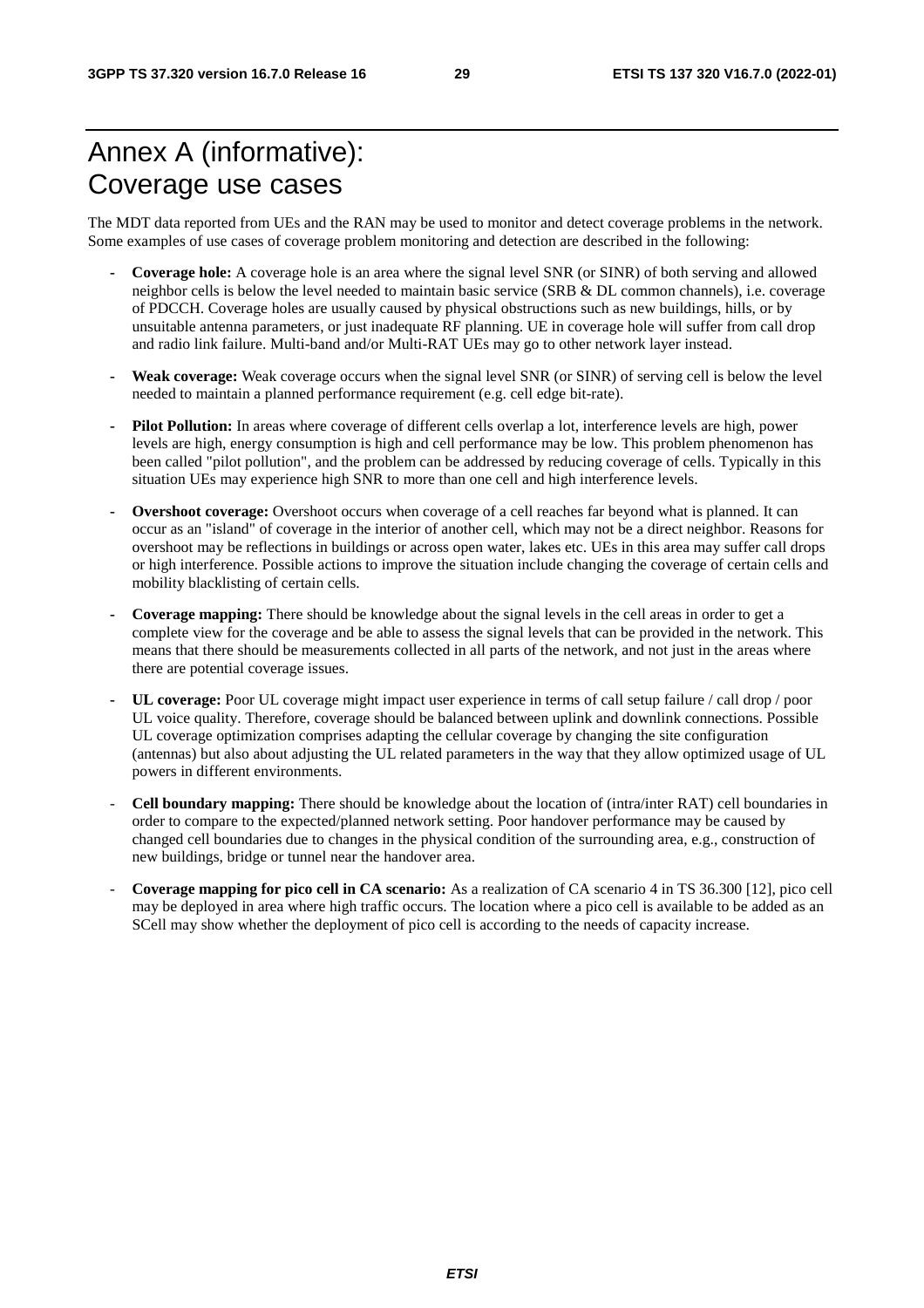# Annex B (informative): QoS verification use cases

The MDT data reported from UEs and the RAN may be used to verify Quality of Service, assess user experience from RAN perspective, and to assist network capacity extension. Use cases are described in the following:

- **Traffic Location:** MDT functionality to obtain information of where data traffic is transferred within a cell.
- **User QoS Experience:** MDT functionality to assess the QoS experience for a specific UE together with location information.
	- Data Throughput measurements can be collected, aiming to reflect QoS for bandwidth limited traffic.
	- For E-UTRA, Data Loss and Latency measurements can be collected, aiming to reflect QoS for conversational traffic.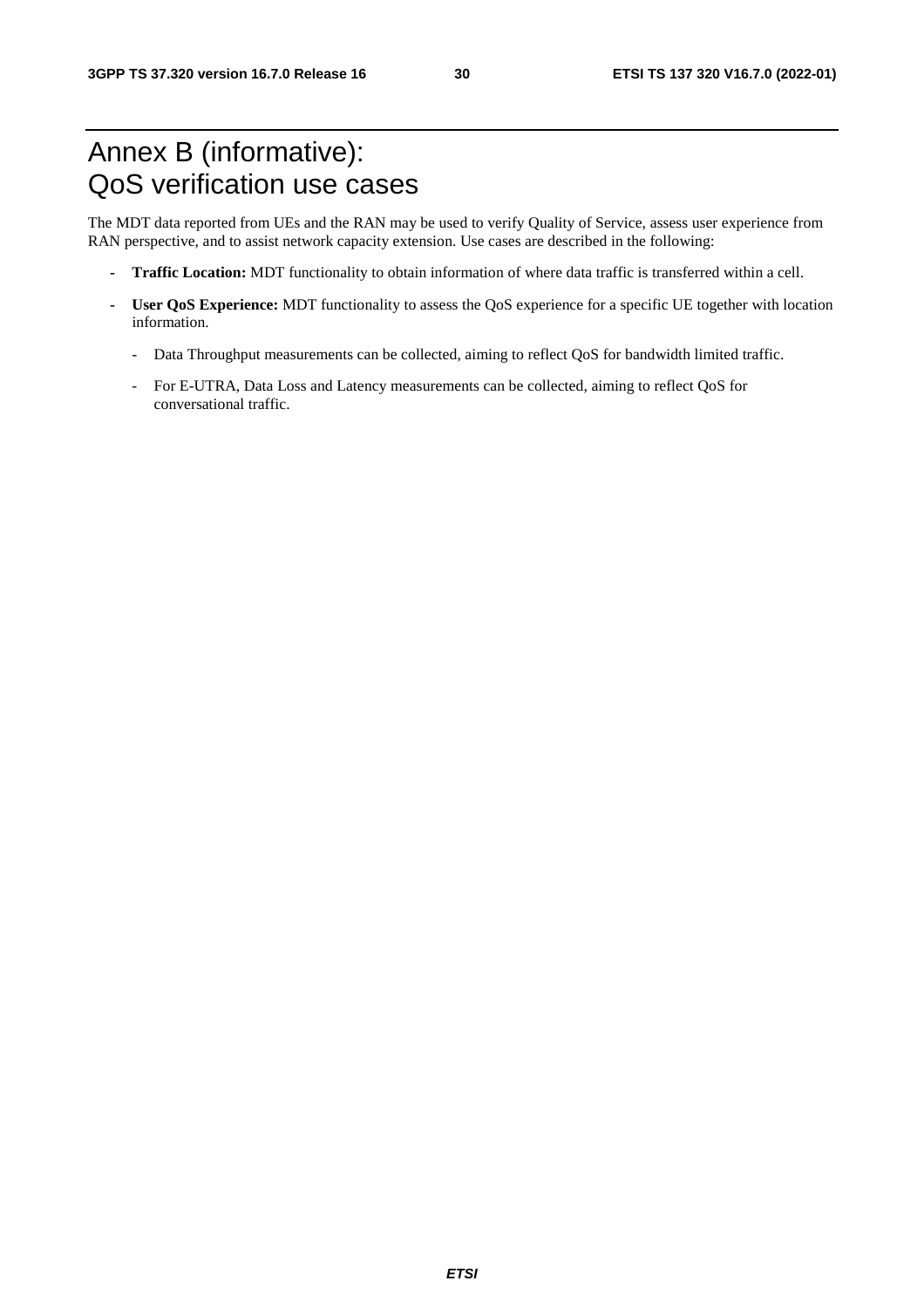# Annex C (informative): **Measurements**

This annex provides information on measurements that are used for MDT and are not specified elsewhere.

**Throughput measurement for UMTS**. The throughput is measured on PDCP or RLC level. A measurement value for a UE and each RAB of the UE is provided each measurement period, except if the value is zero. The measurement is performed separately for UL and DL, and is performed for PS RABs. Idle periods shall not be taken into account, when there is no data buffered or no data being transmitted.

**Data Volume measurement for UMTS**. Data Volume is measured on PDCP or RLC (without Layer 2 overhead). A measurement value for a QoS class for a UE is provided each measurement period, except if the value is zero, where the QoS class is one of conversational, interactive, streaming or background. The measurement is performed separately for UL and DL, and is performed for PS RABs.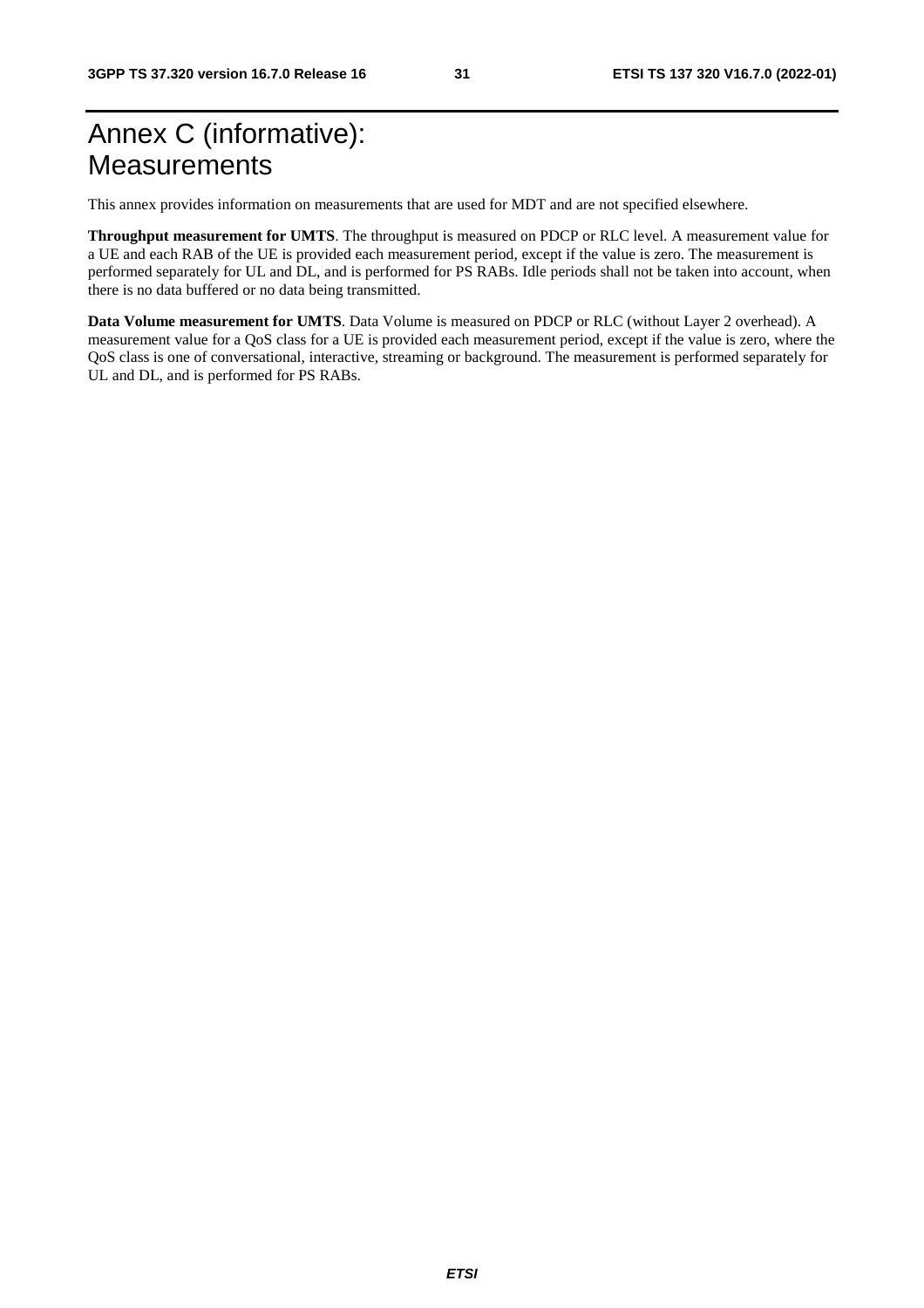# Annex D (informative): MBSFN use cases

The MDT data reported from UEs may be used to verify signal strength, signal quality and block error rates for MBSFN reception, to support network verification, re-planning of MBSFN areas, and optimization of MBSFN operation parameters.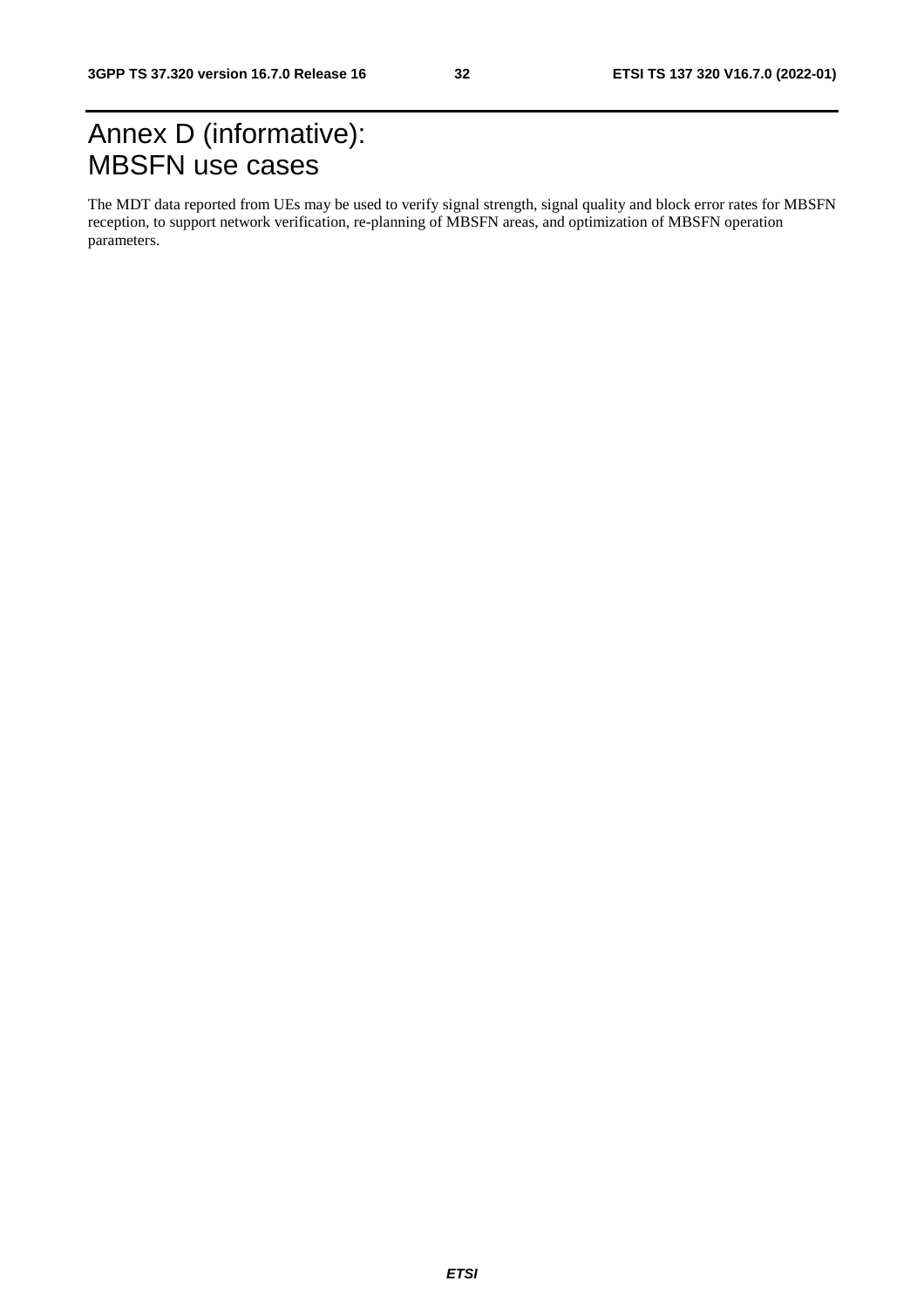Annex E (informative): Change history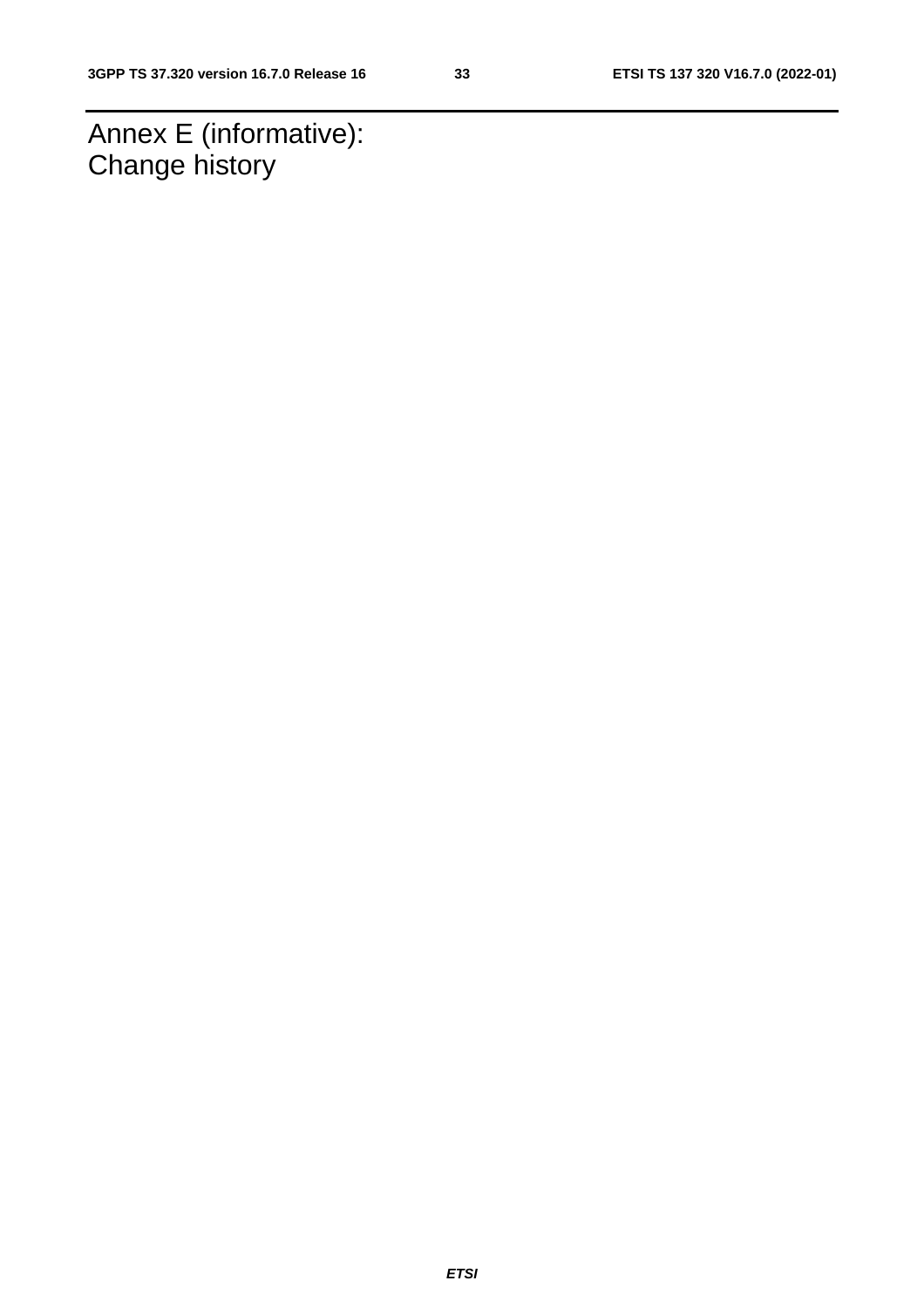| <b>Date</b><br>Old<br><b>New</b><br>2010/01<br>R2#68bis<br>R2-100845<br>Skeleton TS endorsed<br>0.0.0<br>0.1.0<br>0.2.0<br>2010/01<br>R2#68bis<br>R2-100846<br>0.1.0<br>Initial content provided<br>Logged and Immediate MDT definitions added<br>0.2.1<br>2010/02<br>R2#69<br>R2-101800<br>0.2.0<br>Requirements introduced<br>Measurement Configuration/Reporting principles clarified<br>RAN2 approved TS v0.3.0<br>0.3.0<br>2010/02 R2#69<br>R2-101891<br>0.2.1<br>2010/04<br>- General principles for support of Logged MDT included<br>0.3.0<br>0.3.1<br>R2#69bis<br>R2-102623<br>- Location Information principles for Logged MDT introduced<br>- MDT Context handling for Logged MDT introduced<br>- Report availability indicator added to 5.1.3<br>- Annex A<br>- Editorial changes<br>0.3.2<br>2010/04<br>R2#69bis<br>R2-102656<br>0.3.1<br>2010/04<br>R2-102667<br>RAN2 approved TS v0.4.0<br>0.3.2<br>0.4.0<br>R2#69bis<br>Logged MDT configuration and reporting principles added<br>0.4.1<br>2010/05<br>R2#70<br>R2-103400<br>0.4.0<br>Periodical measurement configuration rules for Logged MDT<br>added<br>SRB for Logged MDT identified<br>Measurements and triggers for Immediate MDT identified<br>RAN2 approved TS v0.5.0<br>0.5.0<br>2010/05<br>R2#70<br>R2-103456<br>0.4.1<br>Editorial changes:<br>0.5.0<br>0.5.1<br>2010/06<br>R <sub>2</sub> #70bis<br>R2-103991<br>- New text organization in 5.1: split in two clauses for Logged<br><b>MDT</b> and Immediate MDT<br>- MDT Reporting mode in 4.1 update to clarify the<br>requirement on feature support<br>- FFS on extension across RAT aligned to RAN#69<br>agreement<br>- Retrieved data removal requirement aligned to RAN2#70<br>agreement<br>2010/06<br>0.5.1<br>R2#70bis R2-104073<br>RAN2 approved TS v0.6.0<br>0.6.0<br>- Logged MDT configuration message sequence added in<br>R2-104074<br>0.6.0<br>0.6.1<br>2010/06<br>R <sub>2</sub> #70bis<br>5.1.1.1<br>- Measurement area scope identified<br>- Time stamping principles added<br>- MDT configuration/log handling at PLMN change<br>introduced<br>- Validity timer for non-retrieved data defined<br>- GNSS location information details defined<br>- RLF enhancements on location information defined<br>- MDT applicability for UTRA states added<br>Clarification on sending availability indicator in another RAT<br>0.6.2<br>2010/06<br>R2#70bis R2-104206<br>0.6.1<br>added<br>0.6.2<br>2010/06<br>R2#70bis R2-104212<br>0.7.0<br>RAN2 approved TS v0.7.0<br>0.7.1<br>2010/08<br>R2#71<br>R2-104950<br>Agreed text proposal in R2-104303 on clarification on logged<br>0.7.0<br>MDT data retrieval added<br>MDT applicability for particular UE states clarified in<br>corresponding clauses<br>Time stamp details included in 5.1.1.3.3<br>MDT handling during handover added in 5.1.2.3<br>Agreed text proposal in R2-104678 to address SA5 progress<br>added in 5.1.3<br>Assumptions on memory size limit capability added in 5.1.4<br>Further RLF enhancements listed as FFS in 5.2.1.2<br>R2-105238<br>Clarification on idle logging applicability to "camped normally"<br>0.7.1<br>1.0.0<br>2010/08<br>R2#71<br>state in 5.1.1.2. added<br>FFS on logged data clearance in shared network scenarios<br>added<br>Submitted to TSG RAN for information<br>2010/10 R2#71b<br>R2-105787<br>Editorial and formatting changes<br>1.0.0<br>1.0.1<br>Logged MDT reports details on neighbours details added<br>2010/10<br>R2#71b<br>R2-105877<br>1.0.1<br>1.0.2<br>Accurate location information validity clarified<br>UE memory size reserved for Logged MDT added<br>Transport of MDT logs using multiple RRC messages<br>defined<br>Logging handling at PLMN change clarified<br>2010/10 R2#71b | <b>Change history</b> |     |           |                         |       |       |  |
|------------------------------------------------------------------------------------------------------------------------------------------------------------------------------------------------------------------------------------------------------------------------------------------------------------------------------------------------------------------------------------------------------------------------------------------------------------------------------------------------------------------------------------------------------------------------------------------------------------------------------------------------------------------------------------------------------------------------------------------------------------------------------------------------------------------------------------------------------------------------------------------------------------------------------------------------------------------------------------------------------------------------------------------------------------------------------------------------------------------------------------------------------------------------------------------------------------------------------------------------------------------------------------------------------------------------------------------------------------------------------------------------------------------------------------------------------------------------------------------------------------------------------------------------------------------------------------------------------------------------------------------------------------------------------------------------------------------------------------------------------------------------------------------------------------------------------------------------------------------------------------------------------------------------------------------------------------------------------------------------------------------------------------------------------------------------------------------------------------------------------------------------------------------------------------------------------------------------------------------------------------------------------------------------------------------------------------------------------------------------------------------------------------------------------------------------------------------------------------------------------------------------------------------------------------------------------------------------------------------------------------------------------------------------------------------------------------------------------------------------------------------------------------------------------------------------------------------------------------------------------------------------------------------------------------------------------------------------------------------------------------------------------------------------------------------------------------------------------------------------------------------------------------------------------------------------------------------------------------------------------------------------------------------------------------------------------------------------------------------------------------------------------------------------------------------------------------------------------------------------------------------------------------------------------------------------------------------------------------------------------------------------------------------------------------------------------------------------------------------------------|-----------------------|-----|-----------|-------------------------|-------|-------|--|
|                                                                                                                                                                                                                                                                                                                                                                                                                                                                                                                                                                                                                                                                                                                                                                                                                                                                                                                                                                                                                                                                                                                                                                                                                                                                                                                                                                                                                                                                                                                                                                                                                                                                                                                                                                                                                                                                                                                                                                                                                                                                                                                                                                                                                                                                                                                                                                                                                                                                                                                                                                                                                                                                                                                                                                                                                                                                                                                                                                                                                                                                                                                                                                                                                                                                                                                                                                                                                                                                                                                                                                                                                                                                                                                                                      |                       | WG# | WG Doc.   | Subject/Comment         |       |       |  |
|                                                                                                                                                                                                                                                                                                                                                                                                                                                                                                                                                                                                                                                                                                                                                                                                                                                                                                                                                                                                                                                                                                                                                                                                                                                                                                                                                                                                                                                                                                                                                                                                                                                                                                                                                                                                                                                                                                                                                                                                                                                                                                                                                                                                                                                                                                                                                                                                                                                                                                                                                                                                                                                                                                                                                                                                                                                                                                                                                                                                                                                                                                                                                                                                                                                                                                                                                                                                                                                                                                                                                                                                                                                                                                                                                      |                       |     |           |                         |       |       |  |
|                                                                                                                                                                                                                                                                                                                                                                                                                                                                                                                                                                                                                                                                                                                                                                                                                                                                                                                                                                                                                                                                                                                                                                                                                                                                                                                                                                                                                                                                                                                                                                                                                                                                                                                                                                                                                                                                                                                                                                                                                                                                                                                                                                                                                                                                                                                                                                                                                                                                                                                                                                                                                                                                                                                                                                                                                                                                                                                                                                                                                                                                                                                                                                                                                                                                                                                                                                                                                                                                                                                                                                                                                                                                                                                                                      |                       |     |           |                         |       |       |  |
|                                                                                                                                                                                                                                                                                                                                                                                                                                                                                                                                                                                                                                                                                                                                                                                                                                                                                                                                                                                                                                                                                                                                                                                                                                                                                                                                                                                                                                                                                                                                                                                                                                                                                                                                                                                                                                                                                                                                                                                                                                                                                                                                                                                                                                                                                                                                                                                                                                                                                                                                                                                                                                                                                                                                                                                                                                                                                                                                                                                                                                                                                                                                                                                                                                                                                                                                                                                                                                                                                                                                                                                                                                                                                                                                                      |                       |     |           |                         |       |       |  |
|                                                                                                                                                                                                                                                                                                                                                                                                                                                                                                                                                                                                                                                                                                                                                                                                                                                                                                                                                                                                                                                                                                                                                                                                                                                                                                                                                                                                                                                                                                                                                                                                                                                                                                                                                                                                                                                                                                                                                                                                                                                                                                                                                                                                                                                                                                                                                                                                                                                                                                                                                                                                                                                                                                                                                                                                                                                                                                                                                                                                                                                                                                                                                                                                                                                                                                                                                                                                                                                                                                                                                                                                                                                                                                                                                      |                       |     |           |                         |       |       |  |
|                                                                                                                                                                                                                                                                                                                                                                                                                                                                                                                                                                                                                                                                                                                                                                                                                                                                                                                                                                                                                                                                                                                                                                                                                                                                                                                                                                                                                                                                                                                                                                                                                                                                                                                                                                                                                                                                                                                                                                                                                                                                                                                                                                                                                                                                                                                                                                                                                                                                                                                                                                                                                                                                                                                                                                                                                                                                                                                                                                                                                                                                                                                                                                                                                                                                                                                                                                                                                                                                                                                                                                                                                                                                                                                                                      |                       |     |           |                         |       |       |  |
|                                                                                                                                                                                                                                                                                                                                                                                                                                                                                                                                                                                                                                                                                                                                                                                                                                                                                                                                                                                                                                                                                                                                                                                                                                                                                                                                                                                                                                                                                                                                                                                                                                                                                                                                                                                                                                                                                                                                                                                                                                                                                                                                                                                                                                                                                                                                                                                                                                                                                                                                                                                                                                                                                                                                                                                                                                                                                                                                                                                                                                                                                                                                                                                                                                                                                                                                                                                                                                                                                                                                                                                                                                                                                                                                                      |                       |     |           |                         |       |       |  |
|                                                                                                                                                                                                                                                                                                                                                                                                                                                                                                                                                                                                                                                                                                                                                                                                                                                                                                                                                                                                                                                                                                                                                                                                                                                                                                                                                                                                                                                                                                                                                                                                                                                                                                                                                                                                                                                                                                                                                                                                                                                                                                                                                                                                                                                                                                                                                                                                                                                                                                                                                                                                                                                                                                                                                                                                                                                                                                                                                                                                                                                                                                                                                                                                                                                                                                                                                                                                                                                                                                                                                                                                                                                                                                                                                      |                       |     |           |                         |       |       |  |
|                                                                                                                                                                                                                                                                                                                                                                                                                                                                                                                                                                                                                                                                                                                                                                                                                                                                                                                                                                                                                                                                                                                                                                                                                                                                                                                                                                                                                                                                                                                                                                                                                                                                                                                                                                                                                                                                                                                                                                                                                                                                                                                                                                                                                                                                                                                                                                                                                                                                                                                                                                                                                                                                                                                                                                                                                                                                                                                                                                                                                                                                                                                                                                                                                                                                                                                                                                                                                                                                                                                                                                                                                                                                                                                                                      |                       |     |           |                         |       |       |  |
|                                                                                                                                                                                                                                                                                                                                                                                                                                                                                                                                                                                                                                                                                                                                                                                                                                                                                                                                                                                                                                                                                                                                                                                                                                                                                                                                                                                                                                                                                                                                                                                                                                                                                                                                                                                                                                                                                                                                                                                                                                                                                                                                                                                                                                                                                                                                                                                                                                                                                                                                                                                                                                                                                                                                                                                                                                                                                                                                                                                                                                                                                                                                                                                                                                                                                                                                                                                                                                                                                                                                                                                                                                                                                                                                                      |                       |     |           |                         |       |       |  |
|                                                                                                                                                                                                                                                                                                                                                                                                                                                                                                                                                                                                                                                                                                                                                                                                                                                                                                                                                                                                                                                                                                                                                                                                                                                                                                                                                                                                                                                                                                                                                                                                                                                                                                                                                                                                                                                                                                                                                                                                                                                                                                                                                                                                                                                                                                                                                                                                                                                                                                                                                                                                                                                                                                                                                                                                                                                                                                                                                                                                                                                                                                                                                                                                                                                                                                                                                                                                                                                                                                                                                                                                                                                                                                                                                      |                       |     |           |                         |       |       |  |
|                                                                                                                                                                                                                                                                                                                                                                                                                                                                                                                                                                                                                                                                                                                                                                                                                                                                                                                                                                                                                                                                                                                                                                                                                                                                                                                                                                                                                                                                                                                                                                                                                                                                                                                                                                                                                                                                                                                                                                                                                                                                                                                                                                                                                                                                                                                                                                                                                                                                                                                                                                                                                                                                                                                                                                                                                                                                                                                                                                                                                                                                                                                                                                                                                                                                                                                                                                                                                                                                                                                                                                                                                                                                                                                                                      |                       |     |           |                         |       |       |  |
|                                                                                                                                                                                                                                                                                                                                                                                                                                                                                                                                                                                                                                                                                                                                                                                                                                                                                                                                                                                                                                                                                                                                                                                                                                                                                                                                                                                                                                                                                                                                                                                                                                                                                                                                                                                                                                                                                                                                                                                                                                                                                                                                                                                                                                                                                                                                                                                                                                                                                                                                                                                                                                                                                                                                                                                                                                                                                                                                                                                                                                                                                                                                                                                                                                                                                                                                                                                                                                                                                                                                                                                                                                                                                                                                                      |                       |     |           |                         |       |       |  |
|                                                                                                                                                                                                                                                                                                                                                                                                                                                                                                                                                                                                                                                                                                                                                                                                                                                                                                                                                                                                                                                                                                                                                                                                                                                                                                                                                                                                                                                                                                                                                                                                                                                                                                                                                                                                                                                                                                                                                                                                                                                                                                                                                                                                                                                                                                                                                                                                                                                                                                                                                                                                                                                                                                                                                                                                                                                                                                                                                                                                                                                                                                                                                                                                                                                                                                                                                                                                                                                                                                                                                                                                                                                                                                                                                      |                       |     |           |                         |       |       |  |
|                                                                                                                                                                                                                                                                                                                                                                                                                                                                                                                                                                                                                                                                                                                                                                                                                                                                                                                                                                                                                                                                                                                                                                                                                                                                                                                                                                                                                                                                                                                                                                                                                                                                                                                                                                                                                                                                                                                                                                                                                                                                                                                                                                                                                                                                                                                                                                                                                                                                                                                                                                                                                                                                                                                                                                                                                                                                                                                                                                                                                                                                                                                                                                                                                                                                                                                                                                                                                                                                                                                                                                                                                                                                                                                                                      |                       |     |           |                         |       |       |  |
|                                                                                                                                                                                                                                                                                                                                                                                                                                                                                                                                                                                                                                                                                                                                                                                                                                                                                                                                                                                                                                                                                                                                                                                                                                                                                                                                                                                                                                                                                                                                                                                                                                                                                                                                                                                                                                                                                                                                                                                                                                                                                                                                                                                                                                                                                                                                                                                                                                                                                                                                                                                                                                                                                                                                                                                                                                                                                                                                                                                                                                                                                                                                                                                                                                                                                                                                                                                                                                                                                                                                                                                                                                                                                                                                                      |                       |     |           |                         |       |       |  |
|                                                                                                                                                                                                                                                                                                                                                                                                                                                                                                                                                                                                                                                                                                                                                                                                                                                                                                                                                                                                                                                                                                                                                                                                                                                                                                                                                                                                                                                                                                                                                                                                                                                                                                                                                                                                                                                                                                                                                                                                                                                                                                                                                                                                                                                                                                                                                                                                                                                                                                                                                                                                                                                                                                                                                                                                                                                                                                                                                                                                                                                                                                                                                                                                                                                                                                                                                                                                                                                                                                                                                                                                                                                                                                                                                      |                       |     |           |                         |       |       |  |
|                                                                                                                                                                                                                                                                                                                                                                                                                                                                                                                                                                                                                                                                                                                                                                                                                                                                                                                                                                                                                                                                                                                                                                                                                                                                                                                                                                                                                                                                                                                                                                                                                                                                                                                                                                                                                                                                                                                                                                                                                                                                                                                                                                                                                                                                                                                                                                                                                                                                                                                                                                                                                                                                                                                                                                                                                                                                                                                                                                                                                                                                                                                                                                                                                                                                                                                                                                                                                                                                                                                                                                                                                                                                                                                                                      |                       |     |           |                         |       |       |  |
|                                                                                                                                                                                                                                                                                                                                                                                                                                                                                                                                                                                                                                                                                                                                                                                                                                                                                                                                                                                                                                                                                                                                                                                                                                                                                                                                                                                                                                                                                                                                                                                                                                                                                                                                                                                                                                                                                                                                                                                                                                                                                                                                                                                                                                                                                                                                                                                                                                                                                                                                                                                                                                                                                                                                                                                                                                                                                                                                                                                                                                                                                                                                                                                                                                                                                                                                                                                                                                                                                                                                                                                                                                                                                                                                                      |                       |     |           |                         |       |       |  |
|                                                                                                                                                                                                                                                                                                                                                                                                                                                                                                                                                                                                                                                                                                                                                                                                                                                                                                                                                                                                                                                                                                                                                                                                                                                                                                                                                                                                                                                                                                                                                                                                                                                                                                                                                                                                                                                                                                                                                                                                                                                                                                                                                                                                                                                                                                                                                                                                                                                                                                                                                                                                                                                                                                                                                                                                                                                                                                                                                                                                                                                                                                                                                                                                                                                                                                                                                                                                                                                                                                                                                                                                                                                                                                                                                      |                       |     |           |                         |       |       |  |
|                                                                                                                                                                                                                                                                                                                                                                                                                                                                                                                                                                                                                                                                                                                                                                                                                                                                                                                                                                                                                                                                                                                                                                                                                                                                                                                                                                                                                                                                                                                                                                                                                                                                                                                                                                                                                                                                                                                                                                                                                                                                                                                                                                                                                                                                                                                                                                                                                                                                                                                                                                                                                                                                                                                                                                                                                                                                                                                                                                                                                                                                                                                                                                                                                                                                                                                                                                                                                                                                                                                                                                                                                                                                                                                                                      |                       |     |           |                         |       |       |  |
|                                                                                                                                                                                                                                                                                                                                                                                                                                                                                                                                                                                                                                                                                                                                                                                                                                                                                                                                                                                                                                                                                                                                                                                                                                                                                                                                                                                                                                                                                                                                                                                                                                                                                                                                                                                                                                                                                                                                                                                                                                                                                                                                                                                                                                                                                                                                                                                                                                                                                                                                                                                                                                                                                                                                                                                                                                                                                                                                                                                                                                                                                                                                                                                                                                                                                                                                                                                                                                                                                                                                                                                                                                                                                                                                                      |                       |     |           |                         |       |       |  |
|                                                                                                                                                                                                                                                                                                                                                                                                                                                                                                                                                                                                                                                                                                                                                                                                                                                                                                                                                                                                                                                                                                                                                                                                                                                                                                                                                                                                                                                                                                                                                                                                                                                                                                                                                                                                                                                                                                                                                                                                                                                                                                                                                                                                                                                                                                                                                                                                                                                                                                                                                                                                                                                                                                                                                                                                                                                                                                                                                                                                                                                                                                                                                                                                                                                                                                                                                                                                                                                                                                                                                                                                                                                                                                                                                      |                       |     |           |                         |       |       |  |
|                                                                                                                                                                                                                                                                                                                                                                                                                                                                                                                                                                                                                                                                                                                                                                                                                                                                                                                                                                                                                                                                                                                                                                                                                                                                                                                                                                                                                                                                                                                                                                                                                                                                                                                                                                                                                                                                                                                                                                                                                                                                                                                                                                                                                                                                                                                                                                                                                                                                                                                                                                                                                                                                                                                                                                                                                                                                                                                                                                                                                                                                                                                                                                                                                                                                                                                                                                                                                                                                                                                                                                                                                                                                                                                                                      |                       |     |           |                         |       |       |  |
|                                                                                                                                                                                                                                                                                                                                                                                                                                                                                                                                                                                                                                                                                                                                                                                                                                                                                                                                                                                                                                                                                                                                                                                                                                                                                                                                                                                                                                                                                                                                                                                                                                                                                                                                                                                                                                                                                                                                                                                                                                                                                                                                                                                                                                                                                                                                                                                                                                                                                                                                                                                                                                                                                                                                                                                                                                                                                                                                                                                                                                                                                                                                                                                                                                                                                                                                                                                                                                                                                                                                                                                                                                                                                                                                                      |                       |     |           |                         |       |       |  |
|                                                                                                                                                                                                                                                                                                                                                                                                                                                                                                                                                                                                                                                                                                                                                                                                                                                                                                                                                                                                                                                                                                                                                                                                                                                                                                                                                                                                                                                                                                                                                                                                                                                                                                                                                                                                                                                                                                                                                                                                                                                                                                                                                                                                                                                                                                                                                                                                                                                                                                                                                                                                                                                                                                                                                                                                                                                                                                                                                                                                                                                                                                                                                                                                                                                                                                                                                                                                                                                                                                                                                                                                                                                                                                                                                      |                       |     |           |                         |       |       |  |
|                                                                                                                                                                                                                                                                                                                                                                                                                                                                                                                                                                                                                                                                                                                                                                                                                                                                                                                                                                                                                                                                                                                                                                                                                                                                                                                                                                                                                                                                                                                                                                                                                                                                                                                                                                                                                                                                                                                                                                                                                                                                                                                                                                                                                                                                                                                                                                                                                                                                                                                                                                                                                                                                                                                                                                                                                                                                                                                                                                                                                                                                                                                                                                                                                                                                                                                                                                                                                                                                                                                                                                                                                                                                                                                                                      |                       |     |           |                         |       |       |  |
|                                                                                                                                                                                                                                                                                                                                                                                                                                                                                                                                                                                                                                                                                                                                                                                                                                                                                                                                                                                                                                                                                                                                                                                                                                                                                                                                                                                                                                                                                                                                                                                                                                                                                                                                                                                                                                                                                                                                                                                                                                                                                                                                                                                                                                                                                                                                                                                                                                                                                                                                                                                                                                                                                                                                                                                                                                                                                                                                                                                                                                                                                                                                                                                                                                                                                                                                                                                                                                                                                                                                                                                                                                                                                                                                                      |                       |     |           |                         |       |       |  |
|                                                                                                                                                                                                                                                                                                                                                                                                                                                                                                                                                                                                                                                                                                                                                                                                                                                                                                                                                                                                                                                                                                                                                                                                                                                                                                                                                                                                                                                                                                                                                                                                                                                                                                                                                                                                                                                                                                                                                                                                                                                                                                                                                                                                                                                                                                                                                                                                                                                                                                                                                                                                                                                                                                                                                                                                                                                                                                                                                                                                                                                                                                                                                                                                                                                                                                                                                                                                                                                                                                                                                                                                                                                                                                                                                      |                       |     |           |                         |       |       |  |
|                                                                                                                                                                                                                                                                                                                                                                                                                                                                                                                                                                                                                                                                                                                                                                                                                                                                                                                                                                                                                                                                                                                                                                                                                                                                                                                                                                                                                                                                                                                                                                                                                                                                                                                                                                                                                                                                                                                                                                                                                                                                                                                                                                                                                                                                                                                                                                                                                                                                                                                                                                                                                                                                                                                                                                                                                                                                                                                                                                                                                                                                                                                                                                                                                                                                                                                                                                                                                                                                                                                                                                                                                                                                                                                                                      |                       |     |           |                         |       |       |  |
|                                                                                                                                                                                                                                                                                                                                                                                                                                                                                                                                                                                                                                                                                                                                                                                                                                                                                                                                                                                                                                                                                                                                                                                                                                                                                                                                                                                                                                                                                                                                                                                                                                                                                                                                                                                                                                                                                                                                                                                                                                                                                                                                                                                                                                                                                                                                                                                                                                                                                                                                                                                                                                                                                                                                                                                                                                                                                                                                                                                                                                                                                                                                                                                                                                                                                                                                                                                                                                                                                                                                                                                                                                                                                                                                                      |                       |     |           |                         |       |       |  |
|                                                                                                                                                                                                                                                                                                                                                                                                                                                                                                                                                                                                                                                                                                                                                                                                                                                                                                                                                                                                                                                                                                                                                                                                                                                                                                                                                                                                                                                                                                                                                                                                                                                                                                                                                                                                                                                                                                                                                                                                                                                                                                                                                                                                                                                                                                                                                                                                                                                                                                                                                                                                                                                                                                                                                                                                                                                                                                                                                                                                                                                                                                                                                                                                                                                                                                                                                                                                                                                                                                                                                                                                                                                                                                                                                      |                       |     |           |                         |       |       |  |
|                                                                                                                                                                                                                                                                                                                                                                                                                                                                                                                                                                                                                                                                                                                                                                                                                                                                                                                                                                                                                                                                                                                                                                                                                                                                                                                                                                                                                                                                                                                                                                                                                                                                                                                                                                                                                                                                                                                                                                                                                                                                                                                                                                                                                                                                                                                                                                                                                                                                                                                                                                                                                                                                                                                                                                                                                                                                                                                                                                                                                                                                                                                                                                                                                                                                                                                                                                                                                                                                                                                                                                                                                                                                                                                                                      |                       |     |           |                         |       |       |  |
|                                                                                                                                                                                                                                                                                                                                                                                                                                                                                                                                                                                                                                                                                                                                                                                                                                                                                                                                                                                                                                                                                                                                                                                                                                                                                                                                                                                                                                                                                                                                                                                                                                                                                                                                                                                                                                                                                                                                                                                                                                                                                                                                                                                                                                                                                                                                                                                                                                                                                                                                                                                                                                                                                                                                                                                                                                                                                                                                                                                                                                                                                                                                                                                                                                                                                                                                                                                                                                                                                                                                                                                                                                                                                                                                                      |                       |     |           |                         |       |       |  |
|                                                                                                                                                                                                                                                                                                                                                                                                                                                                                                                                                                                                                                                                                                                                                                                                                                                                                                                                                                                                                                                                                                                                                                                                                                                                                                                                                                                                                                                                                                                                                                                                                                                                                                                                                                                                                                                                                                                                                                                                                                                                                                                                                                                                                                                                                                                                                                                                                                                                                                                                                                                                                                                                                                                                                                                                                                                                                                                                                                                                                                                                                                                                                                                                                                                                                                                                                                                                                                                                                                                                                                                                                                                                                                                                                      |                       |     |           |                         |       |       |  |
|                                                                                                                                                                                                                                                                                                                                                                                                                                                                                                                                                                                                                                                                                                                                                                                                                                                                                                                                                                                                                                                                                                                                                                                                                                                                                                                                                                                                                                                                                                                                                                                                                                                                                                                                                                                                                                                                                                                                                                                                                                                                                                                                                                                                                                                                                                                                                                                                                                                                                                                                                                                                                                                                                                                                                                                                                                                                                                                                                                                                                                                                                                                                                                                                                                                                                                                                                                                                                                                                                                                                                                                                                                                                                                                                                      |                       |     |           |                         |       |       |  |
|                                                                                                                                                                                                                                                                                                                                                                                                                                                                                                                                                                                                                                                                                                                                                                                                                                                                                                                                                                                                                                                                                                                                                                                                                                                                                                                                                                                                                                                                                                                                                                                                                                                                                                                                                                                                                                                                                                                                                                                                                                                                                                                                                                                                                                                                                                                                                                                                                                                                                                                                                                                                                                                                                                                                                                                                                                                                                                                                                                                                                                                                                                                                                                                                                                                                                                                                                                                                                                                                                                                                                                                                                                                                                                                                                      |                       |     |           |                         |       |       |  |
|                                                                                                                                                                                                                                                                                                                                                                                                                                                                                                                                                                                                                                                                                                                                                                                                                                                                                                                                                                                                                                                                                                                                                                                                                                                                                                                                                                                                                                                                                                                                                                                                                                                                                                                                                                                                                                                                                                                                                                                                                                                                                                                                                                                                                                                                                                                                                                                                                                                                                                                                                                                                                                                                                                                                                                                                                                                                                                                                                                                                                                                                                                                                                                                                                                                                                                                                                                                                                                                                                                                                                                                                                                                                                                                                                      |                       |     |           |                         |       |       |  |
|                                                                                                                                                                                                                                                                                                                                                                                                                                                                                                                                                                                                                                                                                                                                                                                                                                                                                                                                                                                                                                                                                                                                                                                                                                                                                                                                                                                                                                                                                                                                                                                                                                                                                                                                                                                                                                                                                                                                                                                                                                                                                                                                                                                                                                                                                                                                                                                                                                                                                                                                                                                                                                                                                                                                                                                                                                                                                                                                                                                                                                                                                                                                                                                                                                                                                                                                                                                                                                                                                                                                                                                                                                                                                                                                                      |                       |     |           |                         |       |       |  |
|                                                                                                                                                                                                                                                                                                                                                                                                                                                                                                                                                                                                                                                                                                                                                                                                                                                                                                                                                                                                                                                                                                                                                                                                                                                                                                                                                                                                                                                                                                                                                                                                                                                                                                                                                                                                                                                                                                                                                                                                                                                                                                                                                                                                                                                                                                                                                                                                                                                                                                                                                                                                                                                                                                                                                                                                                                                                                                                                                                                                                                                                                                                                                                                                                                                                                                                                                                                                                                                                                                                                                                                                                                                                                                                                                      |                       |     |           |                         |       |       |  |
|                                                                                                                                                                                                                                                                                                                                                                                                                                                                                                                                                                                                                                                                                                                                                                                                                                                                                                                                                                                                                                                                                                                                                                                                                                                                                                                                                                                                                                                                                                                                                                                                                                                                                                                                                                                                                                                                                                                                                                                                                                                                                                                                                                                                                                                                                                                                                                                                                                                                                                                                                                                                                                                                                                                                                                                                                                                                                                                                                                                                                                                                                                                                                                                                                                                                                                                                                                                                                                                                                                                                                                                                                                                                                                                                                      |                       |     |           |                         |       |       |  |
|                                                                                                                                                                                                                                                                                                                                                                                                                                                                                                                                                                                                                                                                                                                                                                                                                                                                                                                                                                                                                                                                                                                                                                                                                                                                                                                                                                                                                                                                                                                                                                                                                                                                                                                                                                                                                                                                                                                                                                                                                                                                                                                                                                                                                                                                                                                                                                                                                                                                                                                                                                                                                                                                                                                                                                                                                                                                                                                                                                                                                                                                                                                                                                                                                                                                                                                                                                                                                                                                                                                                                                                                                                                                                                                                                      |                       |     |           |                         |       |       |  |
|                                                                                                                                                                                                                                                                                                                                                                                                                                                                                                                                                                                                                                                                                                                                                                                                                                                                                                                                                                                                                                                                                                                                                                                                                                                                                                                                                                                                                                                                                                                                                                                                                                                                                                                                                                                                                                                                                                                                                                                                                                                                                                                                                                                                                                                                                                                                                                                                                                                                                                                                                                                                                                                                                                                                                                                                                                                                                                                                                                                                                                                                                                                                                                                                                                                                                                                                                                                                                                                                                                                                                                                                                                                                                                                                                      |                       |     |           |                         |       |       |  |
|                                                                                                                                                                                                                                                                                                                                                                                                                                                                                                                                                                                                                                                                                                                                                                                                                                                                                                                                                                                                                                                                                                                                                                                                                                                                                                                                                                                                                                                                                                                                                                                                                                                                                                                                                                                                                                                                                                                                                                                                                                                                                                                                                                                                                                                                                                                                                                                                                                                                                                                                                                                                                                                                                                                                                                                                                                                                                                                                                                                                                                                                                                                                                                                                                                                                                                                                                                                                                                                                                                                                                                                                                                                                                                                                                      |                       |     |           |                         |       |       |  |
|                                                                                                                                                                                                                                                                                                                                                                                                                                                                                                                                                                                                                                                                                                                                                                                                                                                                                                                                                                                                                                                                                                                                                                                                                                                                                                                                                                                                                                                                                                                                                                                                                                                                                                                                                                                                                                                                                                                                                                                                                                                                                                                                                                                                                                                                                                                                                                                                                                                                                                                                                                                                                                                                                                                                                                                                                                                                                                                                                                                                                                                                                                                                                                                                                                                                                                                                                                                                                                                                                                                                                                                                                                                                                                                                                      |                       |     |           |                         |       |       |  |
|                                                                                                                                                                                                                                                                                                                                                                                                                                                                                                                                                                                                                                                                                                                                                                                                                                                                                                                                                                                                                                                                                                                                                                                                                                                                                                                                                                                                                                                                                                                                                                                                                                                                                                                                                                                                                                                                                                                                                                                                                                                                                                                                                                                                                                                                                                                                                                                                                                                                                                                                                                                                                                                                                                                                                                                                                                                                                                                                                                                                                                                                                                                                                                                                                                                                                                                                                                                                                                                                                                                                                                                                                                                                                                                                                      |                       |     |           |                         |       |       |  |
|                                                                                                                                                                                                                                                                                                                                                                                                                                                                                                                                                                                                                                                                                                                                                                                                                                                                                                                                                                                                                                                                                                                                                                                                                                                                                                                                                                                                                                                                                                                                                                                                                                                                                                                                                                                                                                                                                                                                                                                                                                                                                                                                                                                                                                                                                                                                                                                                                                                                                                                                                                                                                                                                                                                                                                                                                                                                                                                                                                                                                                                                                                                                                                                                                                                                                                                                                                                                                                                                                                                                                                                                                                                                                                                                                      |                       |     |           |                         |       |       |  |
|                                                                                                                                                                                                                                                                                                                                                                                                                                                                                                                                                                                                                                                                                                                                                                                                                                                                                                                                                                                                                                                                                                                                                                                                                                                                                                                                                                                                                                                                                                                                                                                                                                                                                                                                                                                                                                                                                                                                                                                                                                                                                                                                                                                                                                                                                                                                                                                                                                                                                                                                                                                                                                                                                                                                                                                                                                                                                                                                                                                                                                                                                                                                                                                                                                                                                                                                                                                                                                                                                                                                                                                                                                                                                                                                                      |                       |     |           |                         |       |       |  |
|                                                                                                                                                                                                                                                                                                                                                                                                                                                                                                                                                                                                                                                                                                                                                                                                                                                                                                                                                                                                                                                                                                                                                                                                                                                                                                                                                                                                                                                                                                                                                                                                                                                                                                                                                                                                                                                                                                                                                                                                                                                                                                                                                                                                                                                                                                                                                                                                                                                                                                                                                                                                                                                                                                                                                                                                                                                                                                                                                                                                                                                                                                                                                                                                                                                                                                                                                                                                                                                                                                                                                                                                                                                                                                                                                      |                       |     |           |                         |       |       |  |
|                                                                                                                                                                                                                                                                                                                                                                                                                                                                                                                                                                                                                                                                                                                                                                                                                                                                                                                                                                                                                                                                                                                                                                                                                                                                                                                                                                                                                                                                                                                                                                                                                                                                                                                                                                                                                                                                                                                                                                                                                                                                                                                                                                                                                                                                                                                                                                                                                                                                                                                                                                                                                                                                                                                                                                                                                                                                                                                                                                                                                                                                                                                                                                                                                                                                                                                                                                                                                                                                                                                                                                                                                                                                                                                                                      |                       |     |           |                         |       |       |  |
|                                                                                                                                                                                                                                                                                                                                                                                                                                                                                                                                                                                                                                                                                                                                                                                                                                                                                                                                                                                                                                                                                                                                                                                                                                                                                                                                                                                                                                                                                                                                                                                                                                                                                                                                                                                                                                                                                                                                                                                                                                                                                                                                                                                                                                                                                                                                                                                                                                                                                                                                                                                                                                                                                                                                                                                                                                                                                                                                                                                                                                                                                                                                                                                                                                                                                                                                                                                                                                                                                                                                                                                                                                                                                                                                                      |                       |     |           |                         |       |       |  |
|                                                                                                                                                                                                                                                                                                                                                                                                                                                                                                                                                                                                                                                                                                                                                                                                                                                                                                                                                                                                                                                                                                                                                                                                                                                                                                                                                                                                                                                                                                                                                                                                                                                                                                                                                                                                                                                                                                                                                                                                                                                                                                                                                                                                                                                                                                                                                                                                                                                                                                                                                                                                                                                                                                                                                                                                                                                                                                                                                                                                                                                                                                                                                                                                                                                                                                                                                                                                                                                                                                                                                                                                                                                                                                                                                      |                       |     |           |                         |       |       |  |
|                                                                                                                                                                                                                                                                                                                                                                                                                                                                                                                                                                                                                                                                                                                                                                                                                                                                                                                                                                                                                                                                                                                                                                                                                                                                                                                                                                                                                                                                                                                                                                                                                                                                                                                                                                                                                                                                                                                                                                                                                                                                                                                                                                                                                                                                                                                                                                                                                                                                                                                                                                                                                                                                                                                                                                                                                                                                                                                                                                                                                                                                                                                                                                                                                                                                                                                                                                                                                                                                                                                                                                                                                                                                                                                                                      |                       |     |           |                         |       |       |  |
|                                                                                                                                                                                                                                                                                                                                                                                                                                                                                                                                                                                                                                                                                                                                                                                                                                                                                                                                                                                                                                                                                                                                                                                                                                                                                                                                                                                                                                                                                                                                                                                                                                                                                                                                                                                                                                                                                                                                                                                                                                                                                                                                                                                                                                                                                                                                                                                                                                                                                                                                                                                                                                                                                                                                                                                                                                                                                                                                                                                                                                                                                                                                                                                                                                                                                                                                                                                                                                                                                                                                                                                                                                                                                                                                                      |                       |     |           |                         |       |       |  |
|                                                                                                                                                                                                                                                                                                                                                                                                                                                                                                                                                                                                                                                                                                                                                                                                                                                                                                                                                                                                                                                                                                                                                                                                                                                                                                                                                                                                                                                                                                                                                                                                                                                                                                                                                                                                                                                                                                                                                                                                                                                                                                                                                                                                                                                                                                                                                                                                                                                                                                                                                                                                                                                                                                                                                                                                                                                                                                                                                                                                                                                                                                                                                                                                                                                                                                                                                                                                                                                                                                                                                                                                                                                                                                                                                      |                       |     |           |                         |       |       |  |
|                                                                                                                                                                                                                                                                                                                                                                                                                                                                                                                                                                                                                                                                                                                                                                                                                                                                                                                                                                                                                                                                                                                                                                                                                                                                                                                                                                                                                                                                                                                                                                                                                                                                                                                                                                                                                                                                                                                                                                                                                                                                                                                                                                                                                                                                                                                                                                                                                                                                                                                                                                                                                                                                                                                                                                                                                                                                                                                                                                                                                                                                                                                                                                                                                                                                                                                                                                                                                                                                                                                                                                                                                                                                                                                                                      |                       |     |           |                         |       |       |  |
|                                                                                                                                                                                                                                                                                                                                                                                                                                                                                                                                                                                                                                                                                                                                                                                                                                                                                                                                                                                                                                                                                                                                                                                                                                                                                                                                                                                                                                                                                                                                                                                                                                                                                                                                                                                                                                                                                                                                                                                                                                                                                                                                                                                                                                                                                                                                                                                                                                                                                                                                                                                                                                                                                                                                                                                                                                                                                                                                                                                                                                                                                                                                                                                                                                                                                                                                                                                                                                                                                                                                                                                                                                                                                                                                                      |                       |     |           |                         |       |       |  |
|                                                                                                                                                                                                                                                                                                                                                                                                                                                                                                                                                                                                                                                                                                                                                                                                                                                                                                                                                                                                                                                                                                                                                                                                                                                                                                                                                                                                                                                                                                                                                                                                                                                                                                                                                                                                                                                                                                                                                                                                                                                                                                                                                                                                                                                                                                                                                                                                                                                                                                                                                                                                                                                                                                                                                                                                                                                                                                                                                                                                                                                                                                                                                                                                                                                                                                                                                                                                                                                                                                                                                                                                                                                                                                                                                      |                       |     |           |                         |       |       |  |
|                                                                                                                                                                                                                                                                                                                                                                                                                                                                                                                                                                                                                                                                                                                                                                                                                                                                                                                                                                                                                                                                                                                                                                                                                                                                                                                                                                                                                                                                                                                                                                                                                                                                                                                                                                                                                                                                                                                                                                                                                                                                                                                                                                                                                                                                                                                                                                                                                                                                                                                                                                                                                                                                                                                                                                                                                                                                                                                                                                                                                                                                                                                                                                                                                                                                                                                                                                                                                                                                                                                                                                                                                                                                                                                                                      |                       |     |           |                         |       |       |  |
|                                                                                                                                                                                                                                                                                                                                                                                                                                                                                                                                                                                                                                                                                                                                                                                                                                                                                                                                                                                                                                                                                                                                                                                                                                                                                                                                                                                                                                                                                                                                                                                                                                                                                                                                                                                                                                                                                                                                                                                                                                                                                                                                                                                                                                                                                                                                                                                                                                                                                                                                                                                                                                                                                                                                                                                                                                                                                                                                                                                                                                                                                                                                                                                                                                                                                                                                                                                                                                                                                                                                                                                                                                                                                                                                                      |                       |     |           |                         |       |       |  |
|                                                                                                                                                                                                                                                                                                                                                                                                                                                                                                                                                                                                                                                                                                                                                                                                                                                                                                                                                                                                                                                                                                                                                                                                                                                                                                                                                                                                                                                                                                                                                                                                                                                                                                                                                                                                                                                                                                                                                                                                                                                                                                                                                                                                                                                                                                                                                                                                                                                                                                                                                                                                                                                                                                                                                                                                                                                                                                                                                                                                                                                                                                                                                                                                                                                                                                                                                                                                                                                                                                                                                                                                                                                                                                                                                      |                       |     |           |                         |       |       |  |
|                                                                                                                                                                                                                                                                                                                                                                                                                                                                                                                                                                                                                                                                                                                                                                                                                                                                                                                                                                                                                                                                                                                                                                                                                                                                                                                                                                                                                                                                                                                                                                                                                                                                                                                                                                                                                                                                                                                                                                                                                                                                                                                                                                                                                                                                                                                                                                                                                                                                                                                                                                                                                                                                                                                                                                                                                                                                                                                                                                                                                                                                                                                                                                                                                                                                                                                                                                                                                                                                                                                                                                                                                                                                                                                                                      |                       |     |           |                         |       |       |  |
|                                                                                                                                                                                                                                                                                                                                                                                                                                                                                                                                                                                                                                                                                                                                                                                                                                                                                                                                                                                                                                                                                                                                                                                                                                                                                                                                                                                                                                                                                                                                                                                                                                                                                                                                                                                                                                                                                                                                                                                                                                                                                                                                                                                                                                                                                                                                                                                                                                                                                                                                                                                                                                                                                                                                                                                                                                                                                                                                                                                                                                                                                                                                                                                                                                                                                                                                                                                                                                                                                                                                                                                                                                                                                                                                                      |                       |     | R2-106018 | RAN2 approved TS v1.1.0 | 1.0.2 | 1.1.0 |  |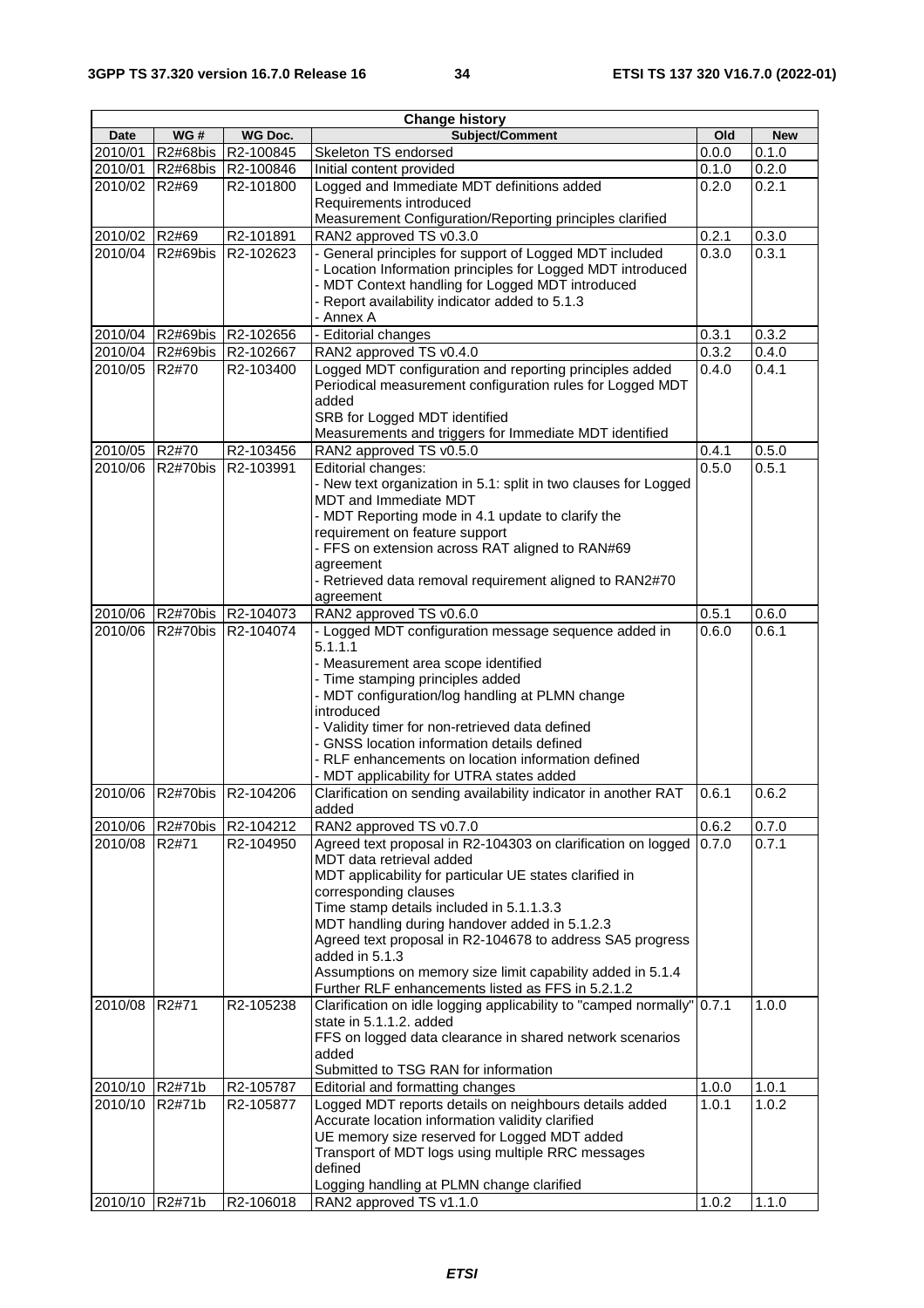| 2010/11 R2#72 | R2-106682 | Requirement on Dependency on Trace added<br>Validity time for accurate location information in Immediate<br>IMDT added<br>Introduction of UTRA 1.28 TDD metrics | 1.1.0 | 1.1.1 |
|---------------|-----------|-----------------------------------------------------------------------------------------------------------------------------------------------------------------|-------|-------|
| 2010/11 R2#72 | R2-106936 | RAN2 approved TS v2.0.0                                                                                                                                         | 1.1.7 | 2.0.0 |

| <b>Change history</b> |  |                         |           |                |     |                                                                         |            |
|-----------------------|--|-------------------------|-----------|----------------|-----|-------------------------------------------------------------------------|------------|
| Date                  |  | TSG # TSG Doc.          | <b>CR</b> | <b>Rev</b>     | Cat | Subject/Comment                                                         | <b>New</b> |
|                       |  |                         |           |                |     |                                                                         | version    |
|                       |  | 2010-12 RP-50 RP-101162 |           |                |     | TS 37.320 approved b RAN #50                                            | 10.0.0     |
|                       |  | 2011-03 RP-51 RP-110282 | 0001      |                |     | Clarifications on MDT initiation                                        | 10.1.0     |
|                       |  | RP-51 RP-110282         | 0002      |                |     | Clear MDT configuration and logs when the UE is not registered          | 10.1.0     |
|                       |  | RP-51 RP-110282         | 0003      | 1              |     | MDT stage 2 clarifications                                              | 10.1.0     |
|                       |  | RP-51 RP-110282         | 0004      |                |     | On memory size limitation for Logged MDT                                | 10.1.0     |
|                       |  | RP-51 RP-110282         | 0005      |                |     | UE Capabilities for MDT                                                 | 10.1.0     |
|                       |  | RP-51 RP-110282         | 0006      |                |     | Validity time for location information in Immediate MDT                 | 10.1.0     |
|                       |  | RP-51 RP-110282         | 0008      |                |     | Correction to include CDMA2000 reporting for neighbouring cells         | 10.1.0     |
|                       |  | RP-51 RP-110282         | 0012      |                |     | Small Clarifications and Corrections to 37.320                          | 10.1.0     |
|                       |  | RP-51 RP-110282         | 0013      |                |     | Trace parameters for MDT configuration                                  | 10.1.0     |
| 2011-06               |  | RP-52 RP-110843         | 0014      |                |     | Clarification for logged MDT measurement configuration effectiveness    | 10.2.0     |
|                       |  | RP-52 RP-110843         | 0015      |                |     | Correction of log availability reporting                                | 10.2.0     |
|                       |  | RP-52 RP-110843         | 0016      |                |     | Immediate MDT context handling during inter-PLMN handover               | 10.2.0     |
|                       |  | RP-52 RP-110843         | 0017      |                |     | MDT UL network measurements                                             | 10.2.0     |
|                       |  | RP-52 RP-110843         | 0018      |                |     | Signalling based Immediate MDT initiation with area scope configuration | 10.2.0     |
|                       |  | RP-52 RP-110843         | 0019      |                |     | TCE ID parameter for logged MDT                                         | 10.2.0     |
|                       |  | RP-52 RP-110843         | 0020      |                |     | Miscellaneous corrections to 37.320                                     | 10.2.0     |
|                       |  | RP-52 RP-110843         | 0025      | 1              |     | MDT Stage-2 Cleanup                                                     | 10.2.0     |
|                       |  | RP-52 RP-110843         | 0026      | 1              |     | Introduction of the User consent                                        | 10.2.0     |
|                       |  | RP-52 RP-110843         | 0027      |                |     | CR to 37.320 to clean up description of RLF Reporting                   | 10.2.0     |
| 2011-09               |  | RP-53 RP-111285         | 0033      |                |     | Immediate MDT context handling during inter-PLMN handover               | 10.3.0     |
|                       |  | RP-53 RP-111285         | 0034      |                |     | Miscellaneous corrections to 37.320                                     | 10.3.0     |
|                       |  | RP-53 RP-111285         | 0037      |                |     | <b>Editorial corrections</b>                                            | 10.3.0     |
| 2011-12               |  | RP-54 RP-111714         | 0038      |                |     | CR to 37.320 on Immediate MDT handling at handover                      | 10.4.0     |
|                       |  | RP-54 RP-111714         | 0039      |                |     | Small Corrections to 37.320                                             | 10.4.0     |
| 2012-06               |  | RP-56 RP-120819         | 0045      |                |     | Introduction of MDT enhancements                                        | 11.0.0     |
|                       |  | 2012-09 RP-57 RP-121370 | 0046      | 1              |     | Updates for MDT enhancements                                            | 11.1.0     |
|                       |  | 2012-12 RP-58 RP-121946 | 0051      |                |     | <b>MDT Open Issues Resolutions</b>                                      | 11.2.0     |
|                       |  | RP-58 RP-121946         | 0052      |                |     | Removing the IE Contention Detected in Accessiability                   | 11.2.0     |
|                       |  |                         |           |                |     | Measurement(option 3)                                                   |            |
|                       |  | RP-58 RP-121946         | 0054      |                |     | Stage-2 update for MDT enhancements                                     | 11.2.0     |
|                       |  | RP-58 RP-121730         | 0055      |                |     | Multi-PLMN MDT                                                          | 11.2.0     |
| 2013-03               |  | RP-59 RP-130240         | 0056      |                |     | Miscellaneous MDT corrections                                           | 11.3.0     |
|                       |  | RP-59 RP-130240         | 0057      |                |     | Correction to E-CID positioning for MDT                                 | 11.3.0     |
|                       |  | RP-59 RP-130240         | 0058      |                |     | Corrections for multi-PLMN MDT                                          | 11.3.0     |
|                       |  | 2014-03 RP-63 RP-140347 | 0061      |                |     | Introduction of Cell_FACH with Second DRX to 3G Logged MDT              | 12.0.0     |
|                       |  | 2014-06 RP-64 RP-140889 | 0062      | 1              |     | Introduction of MBMS operations Support for E-UTRA                      | 12.1.0     |
| 2014-09               |  | RP-65 RP-141507         | 0066      |                |     | Minor corrections to MDT Stage-2                                        | 12.2.0     |
|                       |  |                         | 0064      |                |     | Reporting and measurement collection triggers for immediate MDT         | 12.2.0     |
|                       |  | RP-65 RP-141496         |           |                |     |                                                                         |            |
|                       |  | 2015-12 RP-70 RP-152082 | 0067      | 1              |     | Further Enhancements of MDT for E-UTRA                                  | 13.0.0     |
|                       |  | 2016-03 RP-71 RP-160470 | 0069      |                |     | Reporting of UL PDCP delay measurements for FeMDT                       | 13.1.0     |
| 2017-03 RP-75         |  |                         |           |                |     | Upgrade to Rel-14, no technical change                                  | 14.0.0     |
|                       |  | 2018-06 RP-80 RP-181227 | 0071      | 2              | B   | 37.320 CR to introduce BT and WLAN in MDT                               | 15.0.0     |
|                       |  | RP-80 RP-181228         | 0072      | $\blacksquare$ | B   | Support for logging of 'Any cell selection' state                       | 15.0.0     |
|                       |  | 2020-03 RP-87 RP-200354 | 0077      | 2              | В   | CR to Introduce NR MDT                                                  | 16.0.0     |
|                       |  | 2020-07 RP-88 RP-201184 | 0085      | $\overline{2}$ | F   | CR to 37.320 to support NR MDT                                          | 16.1.0     |
|                       |  | 2020-09 RP-89 RP-201931 | 0090      |                | F   | Corrections to TS37.320                                                 | 16.2.0     |
|                       |  | 2020-12 RP-90 RP-202776 | 0098      | 1              | F   | Merged Corrections for TS37.320                                         | 16.3.0     |
|                       |  | 2021-03 RP-91 RP-210693 | 0103      |                | F   | Merged Corrections to TS 37.320                                         | 16.4.0     |
|                       |  | 2021-06 RP-92 RP-211471 | 0107      | $\overline{2}$ | F   | Merged Corrections to TS 37.320                                         | 16.5.0     |
|                       |  | 2021-09 RP-93 RP-212443 | 0110      | $\mathbf{1}$   | F   | On UL delay configuration in LTE                                        | 16.6.0     |
|                       |  | 2021-12 RP-94 RP-213344 | 0112      |                | F   | TS37.320 title update                                                   | 16.7.0     |